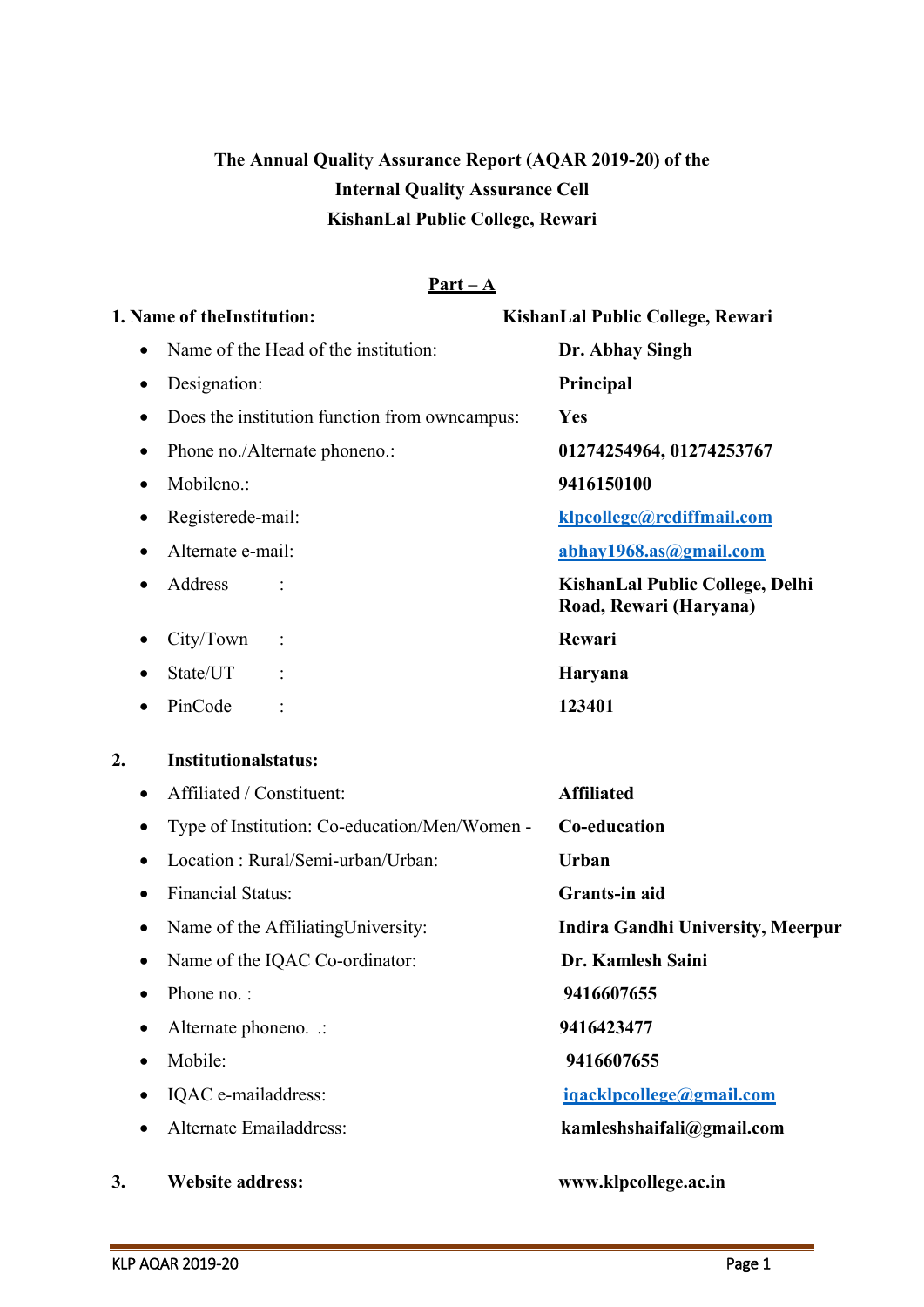4. Whether Academic Calendar prepared during the year? **Yes** ifyes, whether it is uploaded in the Institutionalwebsite: **Yes**

#### **5. AccreditationDetails:**

| Cycle | Grade | $\mathbb C \mathbb G \mathbb P \mathbb A$ | Year of<br>Accreditation | <b>Validity Period</b> |         |
|-------|-------|-------------------------------------------|--------------------------|------------------------|---------|
| + St  |       | 70.65                                     | 2003                     | from: $2003$           | to:2008 |

6. Date of EstablishmentofIQAC: **July 15, 2019**

7. Internal Quality AssuranceSystem

7.1 Quality initiatives by IQAC during the year for promoting quality culture

| Item /Title of the quality<br>initiative by IQAC         | Date & duration                                                                              | Number of<br>participants/<br>beneficiaries |
|----------------------------------------------------------|----------------------------------------------------------------------------------------------|---------------------------------------------|
| 1. Regular meeting of IQAC                               | 01.10.2019<br>02.12.2019<br>22.01.2020<br>02.09.2020                                         | View File                                   |
| 2. Feedback from all stakeholders                        | Yes, collected from all<br>stakeholders                                                      | 250                                         |
| 3. Mentorship Program for Arts $\&$<br>Commerce students | 26.07.2019                                                                                   | 350                                         |
| 4. For Science (Medical and Non-<br>students<br>Medical) | 15.02.2020                                                                                   | 480                                         |
| 5. Library books for self-finance<br>courses students    | At the beginning of each semester<br>a complete set of books are<br>provided to all students | 642                                         |

8. Provide the list of funds by Central/ State Government-UGC/CSIR/DST/DBT/ICMR/TEQIP/World Bank/CPE of UGCetc.

| Institution/<br><b>Department/Faculty</b> | <b>Scheme</b> | <b>Funding</b><br>agency | <b>Year of award</b><br>with | Amount        |
|-------------------------------------------|---------------|--------------------------|------------------------------|---------------|
|                                           |               |                          | duration                     |               |
| Salary and Pension                        | Salary and    | DGHE.                    | 2019-20                      | 12,97,17,969/ |
|                                           | Others        | Haryana                  |                              |               |

9. Whether composition of IQAC as per latest NAAC guidelines: **Yes**

10. No. of IQAC meetings held during theyear: **04**

The minutes of IQAC meeting and compliance to the decisions have been uploaded on the

institutional website……………. **Yes** Minutes of Meetings: **[www.klpcollege.ac.in](http://www.klpcollege.ac.in/)**

KLP AQAR 2019-20 Page 2

Action Taken Report: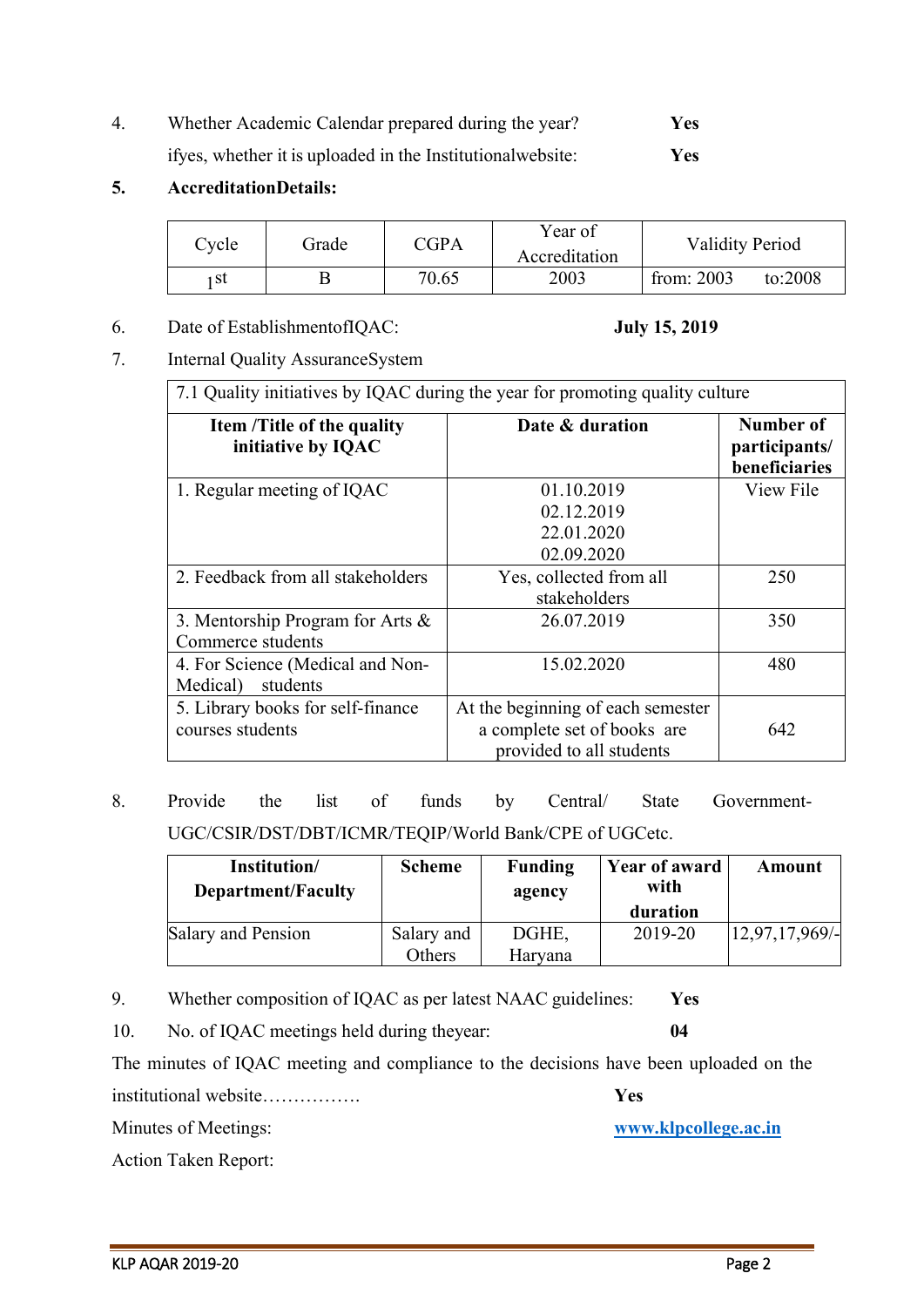- 11. Whether IQAC received funding from any of the funding agencytosupportits activities duringtheyear? **No**
- 12. Significant contributions made by IQAC during the current year
	- **Formation of student body of IQAC:** In order to improve the quality frame work of the college and facilitate greater representation of students in the quality process, the IQAC constituted its students wing namely the SQAC.
	- **Student Quality Assurance Cellwas formed with the objective to facilitate** greater permeation of quality initiatives amongst the students and promote a holistic environment in the college. The role of SQAC was to help evolve conscious and catalytic systems at the student level in the college towards quality sustenance and enhancement while simultaneously transitioning IQAC in adopting a data driven approach for management of student data. The SQAC has been fundamental in organizing the IQAC faculty wellbeing orientation program and other workshops for the benefit of students. It has also helped to permeate the information pertaining to IQAC amongst students in the college. The SQAC has also vitalized a greater and diverse representation in the activities of IQAC to a broader set of students there by integrating the IQAC to one of the most important Constituent stakeholders.
	- **Periodic meetings with Stakeholders:** To smoothen the coordination process in the college, the IQAC held periodical meetings / discussions with Administrator faculty, non- teaching staff, students and student societies. The objective of such meetings was to apprise the constituent units of the college for the functioning of the IQAC and to enhance the feedback and coordination process. This also facilitated the timely collation of data pertaining to various activities of the departments and enabled IQAC to execute its function of centralizing key information of the institution and ensuring documentation of activities/ programmes in the college.
	- **Organized regular capacity enhancing workshops** for faculty, non-teaching staff and students.

Capacity-Building Programmes are regularly organized for both teaching and nonteaching staff. Following a demand driven approach, the IQAC assesses the need and areas for capacity enhancement in faculty, non- teaching staff and students and arranges workshops accordingly. The focus here is on development of skills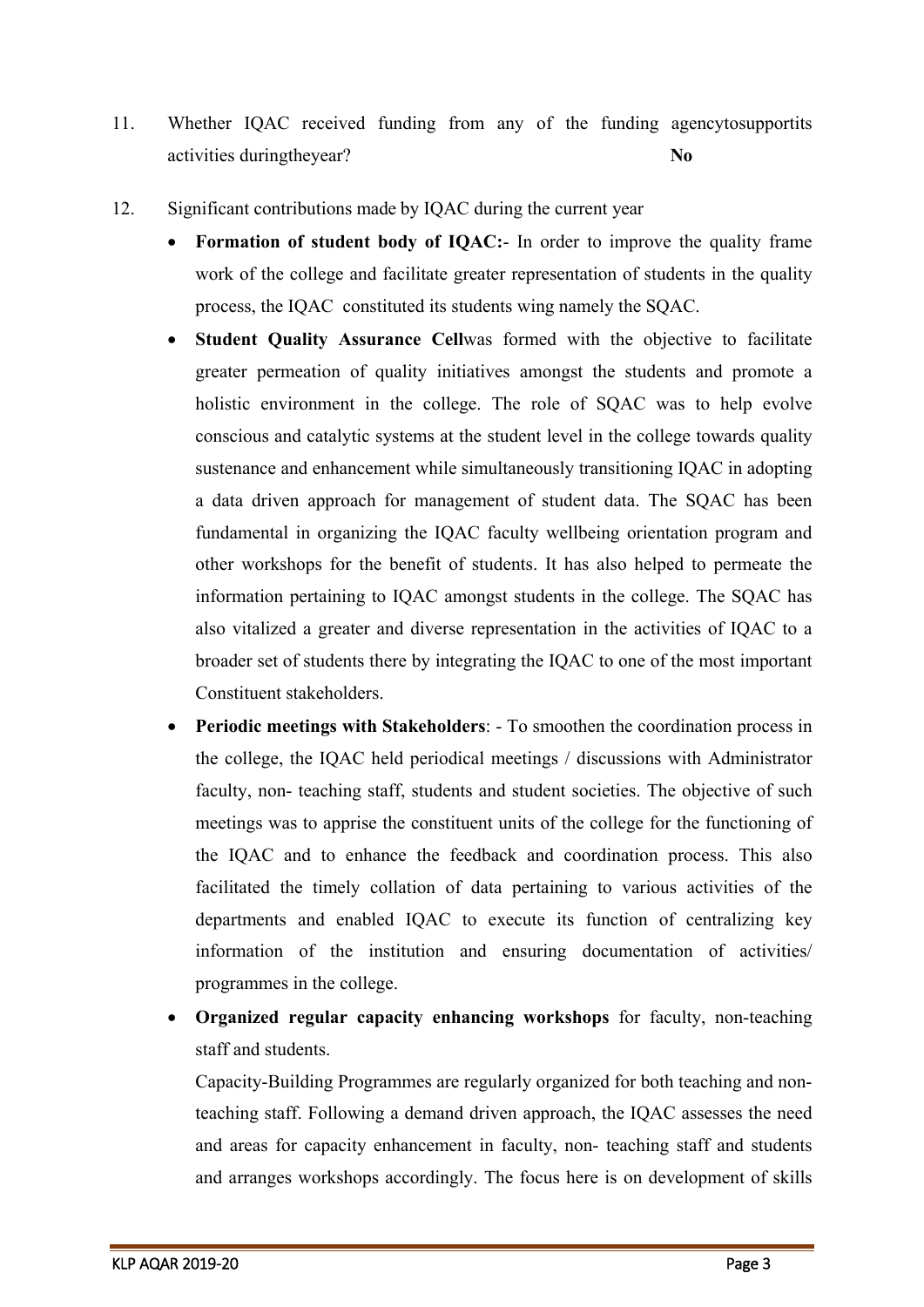and expansion of existing know-how on matters of subject knowledge, research pedagogy and administrative capabilities. From time to time IQAC has also collaborated with various units of the college to promote holistic development of students in the college.

One example of such initiative was the organization of a workshop on 'Stress Free Living' by IQAC in collaboration with ART OF LIVING.

- **To enhance Physical IT and Library Infrastructure:-**College has partly overhauled its 'Wi-Fi' System, in the academic year 2019-20. The new 'Wi-Fi' system, owned and set up by the college is latest in its technology, enabling the college campus to become partly 'Wi-Fi' enabled. Further, the existing visual Projector System in the seminar room has been complemented with a state- ofthe- art- audio system.
- Currently in the area of infrastructure the focus is directed towards the renovation of the auditorium, the completion of the Administrative block as well as replacement of water supply lines.
- **Library:-**

We have started the process of in-house automation of library. We have started reprographic services in library.

13. Plan of action chalked out by the IQAC in the beginning of the Academic year towards Quality Enhancement and the outcome achieved by the end of the Academicyear.

| <b>Plan of Action</b>  | <b>Achievements/Out comes</b>                    |
|------------------------|--------------------------------------------------|
| 1. Inclusivity         | (a) Careful observance of National Polices and   |
|                        | IGU Guidelines.                                  |
|                        | (b) Continuous endeavor towards inclusive        |
|                        | classroom and respecting diversity.              |
|                        | (c) Generic provisions for students with diverse |
|                        |                                                  |
|                        | special needs.                                   |
| 2. Curriculum Delivery | (a) Organization of teaching with scrupulous     |
|                        | advance planning.                                |
|                        | (b) Display of teaching schedules<br>and         |
|                        | timetables well in advance.                      |
|                        | (c) Class and tutorial schedules followed        |
|                        | meticulously.                                    |
|                        | (d) Using an appropriate blend of methods        |
|                        | including ICT. Student projects, Collaborative   |
|                        | work and presentations used as teaching modes    |
|                        | in addition to lecture mode                      |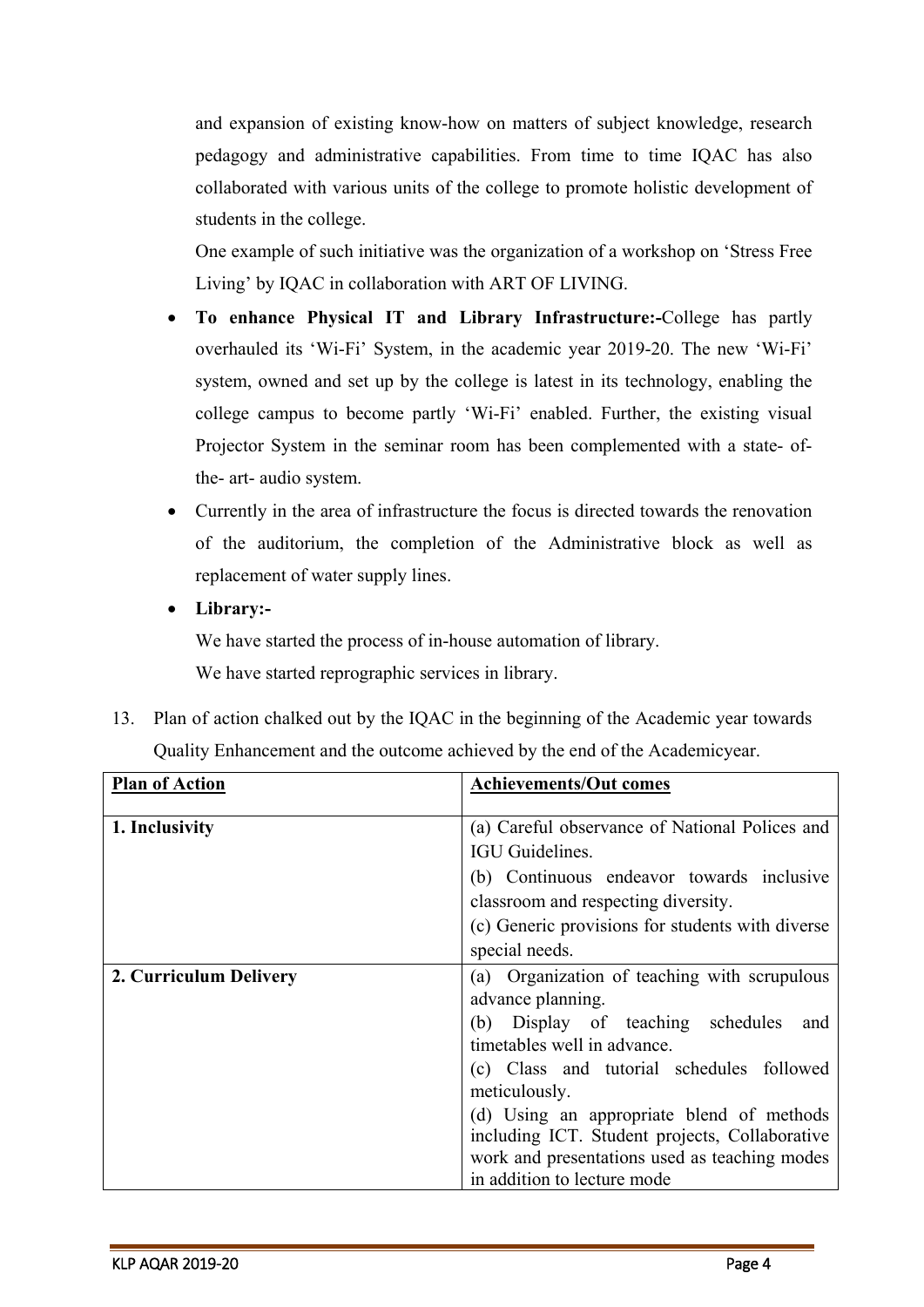| 3. Respective Practices in Classroom.                  | with<br>students<br>Interactive<br>session<br>(a)                            |  |
|--------------------------------------------------------|------------------------------------------------------------------------------|--|
|                                                        | incorporated into lecturer.                                                  |  |
|                                                        | (b) Special attention to specific student needs.                             |  |
|                                                        | (c) Provision of timely intervention in the                                  |  |
|                                                        | classroom.                                                                   |  |
|                                                        | (d) Continuous assessment and analysis of                                    |  |
|                                                        | performance.                                                                 |  |
|                                                        | (e) Students given multiple opportunities for                                |  |
|                                                        | improvement of performance                                                   |  |
| <b>4. Supporting Vulnerable Students</b>               | a) Modifying teaching methods according to                                   |  |
|                                                        | Specific needs of students.<br>b) Remedial classes and bridge courses as per |  |
|                                                        | need.                                                                        |  |
|                                                        | c) Financial assistance provided to needy                                    |  |
|                                                        | student by faculty members voluntarily                                       |  |
| 5. To promote greater integration of                   | With a view to facilitate greater representation                             |  |
| students in the qualitative process of the<br>college. | of students in the quality process, the students                             |  |
|                                                        | wing of IQAC, christened as the Student                                      |  |
|                                                        | Quality Assurance, was formed to facilitate                                  |  |
|                                                        | greater permeation of quality initiative among                               |  |
|                                                        | the student and to promote participative                                     |  |
|                                                        | management in the College. The SQAC was                                      |  |
|                                                        | constituted by taking a representational                                     |  |
|                                                        | proportion of students across all courses and all                            |  |
|                                                        | years to provide a systematic representation of                              |  |
|                                                        | the student community in the quality process.                                |  |
| 6. To encourage faculty to be participative            | Workshop on 'Role of Mentorship<br>1n                                        |  |
| and engaging in Mentorship Programme                   | enhancements of student performance was                                      |  |
|                                                        | conducted byDr. Mandeep Sharma head of                                       |  |
|                                                        | <b>Psychology Department</b>                                                 |  |
| 7. It was planned to shift from manual                 | Still in process                                                             |  |
| purchase and procurement system to                     |                                                                              |  |
| <b>Digital</b><br>e-tendering-procurement<br>and       |                                                                              |  |
|                                                        |                                                                              |  |
| purchase                                               |                                                                              |  |
|                                                        |                                                                              |  |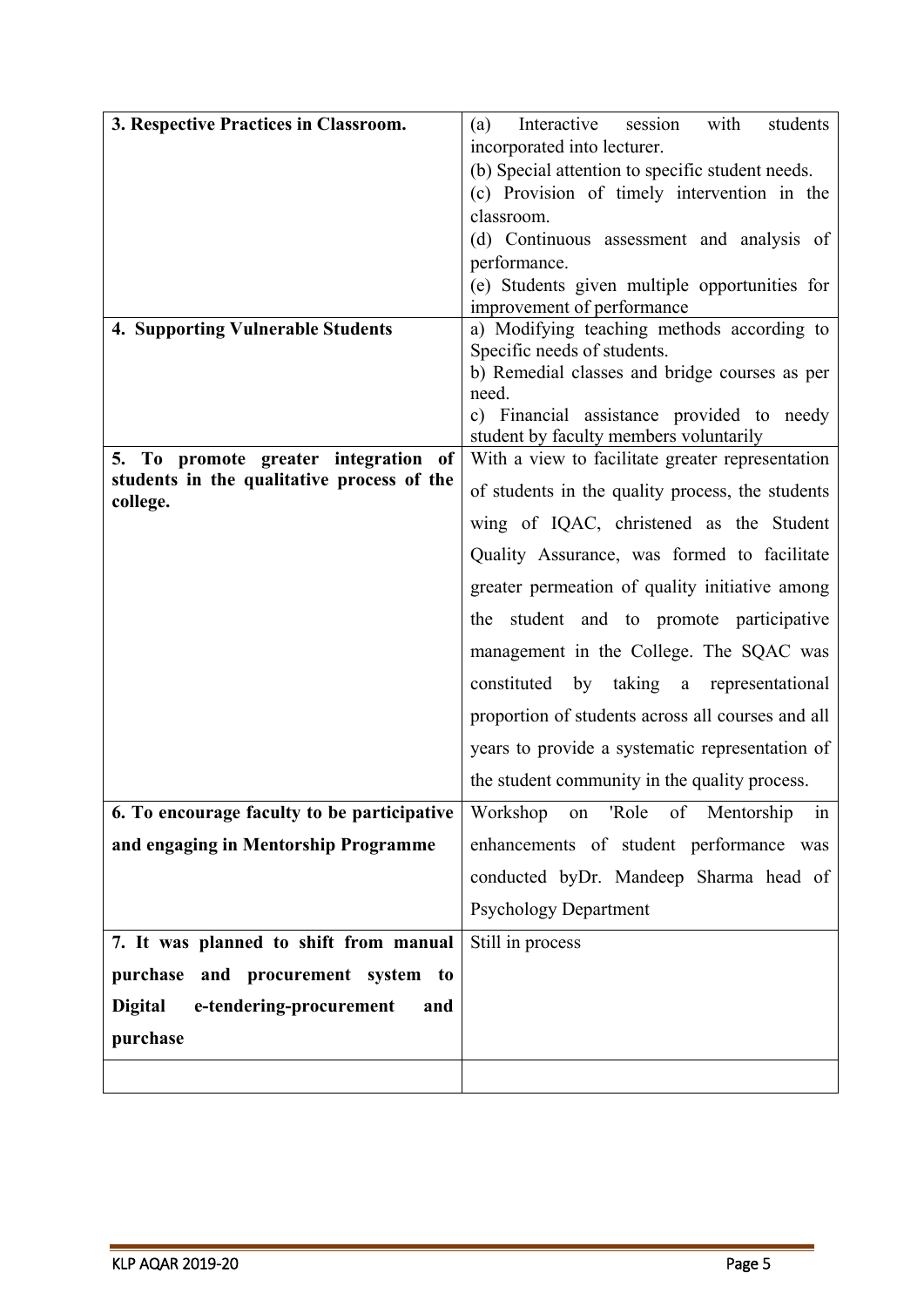| 14. | Whether the AQAR was placed before statutorybody?<br>Name of thestatutorybody:<br>Date of meeting(s):                                  | Yes<br>Administrator        |
|-----|----------------------------------------------------------------------------------------------------------------------------------------|-----------------------------|
| 15. | Whether NAAC/or any other accredited body(s) visited IQAC or interacted with it to<br>assess the functioning?<br>$(Yes/No)$ :<br>Date: | N <sub>0</sub><br><b>NA</b> |
| 16. | Whether institutional data submitted to AISHE: (Yes/No)<br>Date of Submission:                                                         | N <sub>0</sub><br><b>NA</b> |
| 17. | Does the Institution have Management InformationSystem?                                                                                | <b>Yes</b>                  |

#### **1. Personal Management System**

This module aims at providing one platform for the management of Teaching and Non-Teaching staff members. All the information and details of the staff are maintained. It includes information for faculty leave records, leave encashment, seminars and workshops attended, books authored, research publications and other academic and non-academic contributions made by the faculty.

#### **2. Financial Accounting Management System**

The college uses computerized accounting module for all its financial accounting functions like budgeting and allocation of funds, voucher details, bank reconciliation, monthly report generation, payment and receipt records, and other such functions.

#### **3. Library Management System**

- Book Lending issue/return to user
- Current awareness service
- Selective dissemination service
- Reprographic service ( Photo Copy)
- N-LIST
- DELNET

#### **4. Student Management System**

It allows management and query based system of students profile, analysis of student performance, class participation and more such metrics at class and college level, internal assessment, feedback, e-learning and assignments.

#### **5. Pay roll System**

It includes pay register, bank transfer register, arrears, advances and loans, allowances, income-tax calculations, generation of form16, reconciliation of tax payments.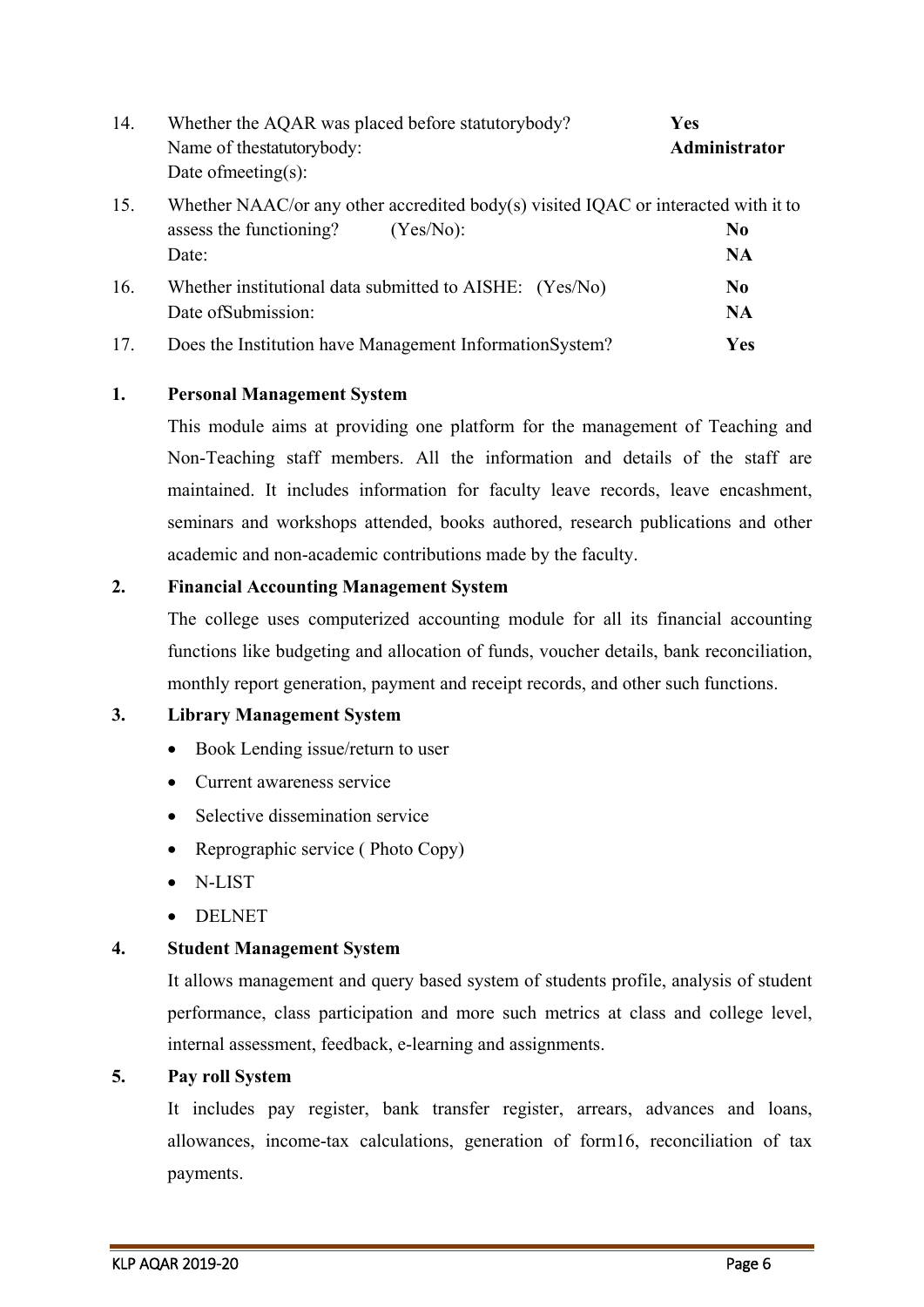#### **Part-B**

### **CRITERION I – CURRICULAR ASPECTS**

#### **1.1 Curriculum Planning and Implementation**

#### **1.1.1. Institution has the mechanism for well-planned curriculum delivery and documentation.**

Institution has the mechanism for well-planned curriculum delivery and documentation. While the academic curriculum and its calendar is governed by IGU Meerpur, its delivery involves careful introspection and sustained implementation of the planning and delivery process over the period of the academic year. The assiduous planning by the college precedes punctilious delivery by faculty members. The college meticulously develops action plans taking into account the objectives of the curriculum, the number of teachers and students and infrastructure available. Before the commencement of the academic year, the Time-Table Committee of the college headed by the Time- Table-Incharge, plans and ensures effective and timely implementation of the curriculum through infrastructural planning in terms of aspects such as number of classrooms, availability of books and academic resources. Faculty has the freedom to decide the pace and transmission of the curriculum within the time frame and requirements of the University. The academic plan is transitioned into effective action through lectures, presentation, assignments, seminars, workshops and discussions. College views the teaching-learning process as the most important to perform. The crucial aspect of excellence at KLP is the quality of a teaching-learning program that is not restricted to classroom but includes a range of enrichment activities. Within the constrains by the parent university IGU, Meerpur. KLP college exercises its relative autonomy to create uniquely enabling experiences to help each students to accomplish the generic goal of education and specific course objectives and learning outcomes. Teaching-learning is student-centric, highly interactive, blending a variety of methods including ICT where suitable. Tutorials, continuous assessment and mentor-mentee interactions are used to identify students' learning difficulties and special needs. Every student receives adequate support through media and bridge courses to help her or him catch-up. Priority is given to enhancement language proficiency and communication skills through specially designed courses. Creative teaching learning within the classroom and enrichment activities beyond the classroom have ensured successful achievement of learning outcomes. With peer support and formal capacity building programmes the faculty have been adequately motivated, oriented and professionally enabled to handle changes in the syllabi. Under CBCS, the college has leveraged the system to provide students maximum available flexibility in choice of course. Proper monitoring and timely procurement has ensured students to have the necessary course material. The college has taken the quantum leap in digital infrastructure to remain on the leading edge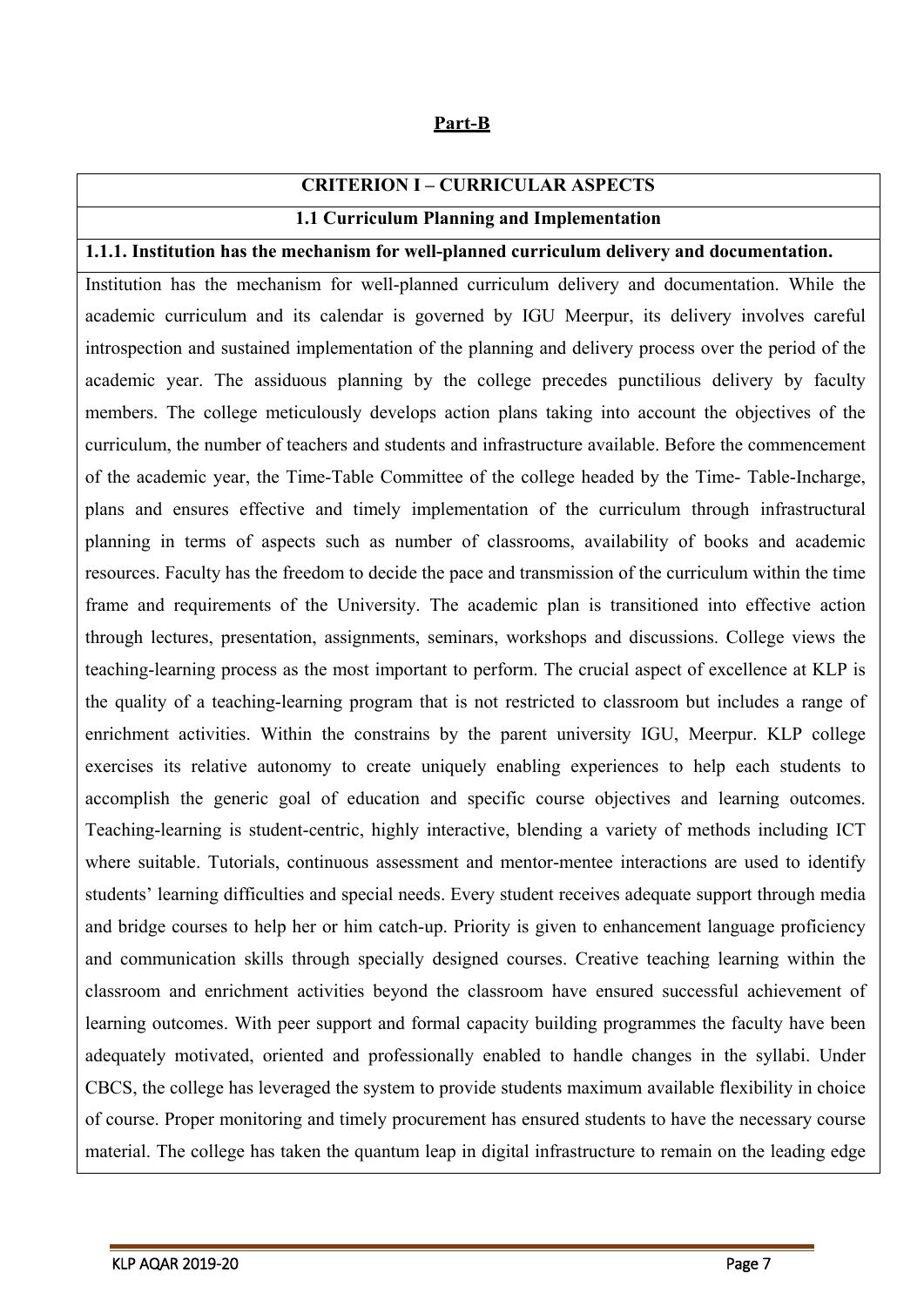as knowledge based community, leveraging e-resources. Partly Wi-Fi enabled campus and excellent student-computer ratio has given the additional boost. KLP views beyond- the- classroom activities as essential for nurturing talent and developing a sense of social responsibility, soft skills and leadership qualities. Assignments, projects and presentations are integrated to judge students' course specific achievements.

We devote 4 classes to curriculum, 20 lectures to tutorials and 20 lectures to G.D. and other criterions. We depend on online teaching and other activities also. Documentation is maintained in the form of attendance records and analysis. Further, as a review mechanism Departmental meetings, Advisory Board and informal feedback mechanism ensures changes in the strategy and action plan, if any, are incorporated on a timely and need-oriented basis.

A liberal two-way feedback system ensures vibrancy in the pedagogy, to be student and learning centric.

#### **1.1.2 Certificate/ Diploma Courses introduced during the Academic year**

| the<br>Name of | Name of the | Date of          | focus on         | Skill development |  |
|----------------|-------------|------------------|------------------|-------------------|--|
| Certificate    | Diploma     | introduction and | employability/   |                   |  |
| Course         | Courses     | duration         | entrepreneurship |                   |  |
| NA             | NA          | NA               | ΝA               | ΝA                |  |

#### **1.2 Academic Flexibility**

#### 1.2.1 New programmes/courses introduced during the Academic year

| <b>Programme</b> with<br>Code | Date of Introduction | <b>Course with Code</b> | Date of Introduction |
|-------------------------------|----------------------|-------------------------|----------------------|
| NΑ                            |                      |                         | NА                   |

1.2.2 Programmes in which Choice Based Credit System (CBCS)/Elective course system implemented at

the affiliated Colleges (if applicable) during the Academic year.

| Name of     | <b>UG</b>                          | <b>PG</b> | Date of        | <b>UG</b> | <b>PG</b> |
|-------------|------------------------------------|-----------|----------------|-----------|-----------|
| Programmes  |                                    |           | implementation |           |           |
| adopting    |                                    |           | of             |           |           |
| <b>CBCS</b> |                                    |           | CBCS/          |           |           |
|             |                                    |           | Elective       |           |           |
|             |                                    |           | Course System  |           |           |
| B.Com. Hons | Yes                                |           | 2019-20        | Yes       |           |
| M.Com       |                                    | Yes       | 2016-17        |           | Yes       |
| M.A.        |                                    | Yes       | 2016-17        |           | Yes       |
| Geography   |                                    |           |                |           |           |
| M.A. Hindi  |                                    | Yes       | 2016-17        |           | Yes       |
|             | Already adopted (mention the year) |           |                |           |           |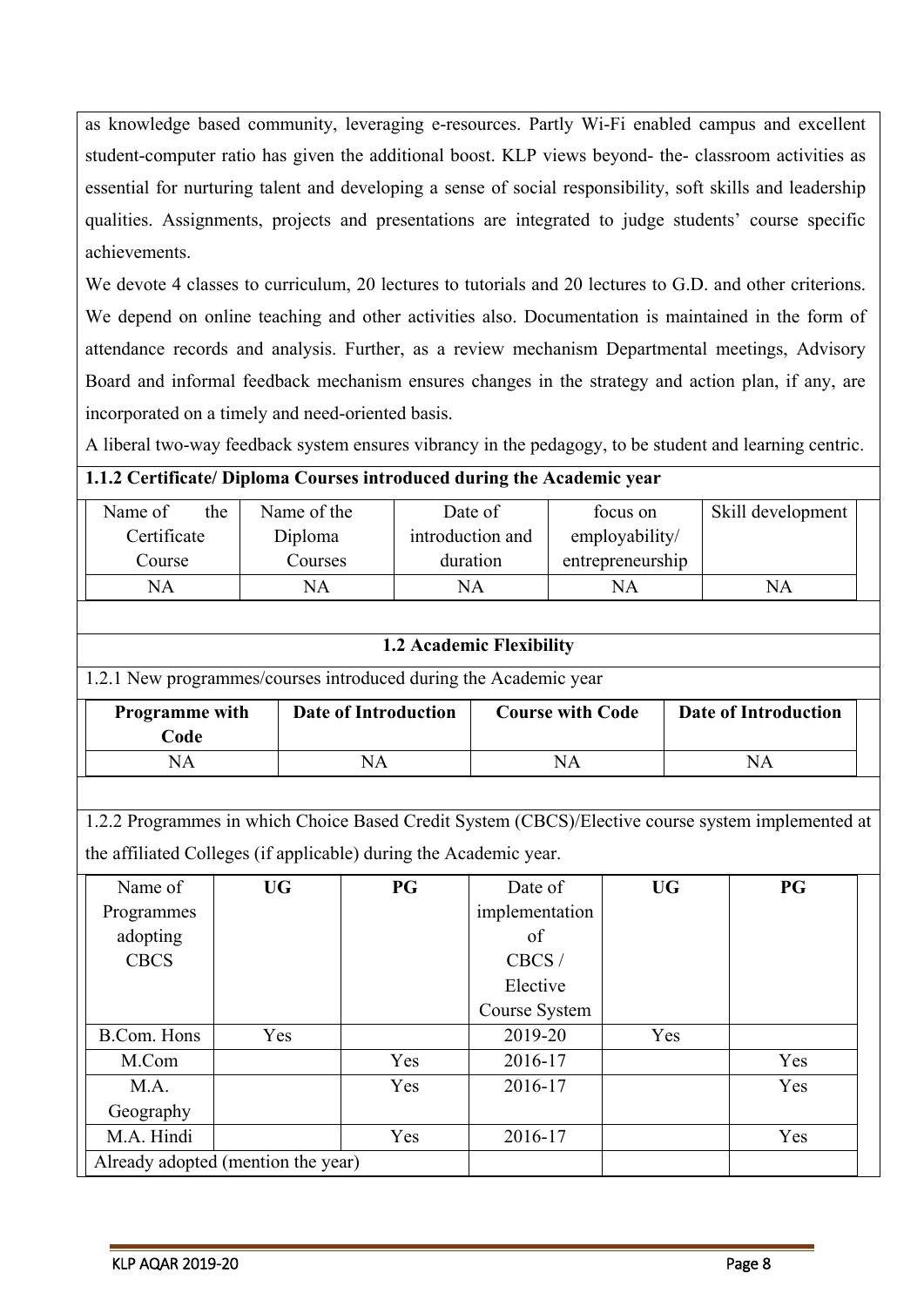| 1.2.3 Students enrolled in Certificate/ Diploma Courses introduced during the year                 |                                                                                                             |                                  |                                                          |                                                                                                               |  |  |  |  |
|----------------------------------------------------------------------------------------------------|-------------------------------------------------------------------------------------------------------------|----------------------------------|----------------------------------------------------------|---------------------------------------------------------------------------------------------------------------|--|--|--|--|
|                                                                                                    |                                                                                                             | Certificate                      |                                                          | Diploma Courses                                                                                               |  |  |  |  |
| No of Students                                                                                     |                                                                                                             | <b>NA</b>                        |                                                          | <b>NA</b>                                                                                                     |  |  |  |  |
|                                                                                                    |                                                                                                             |                                  |                                                          |                                                                                                               |  |  |  |  |
|                                                                                                    |                                                                                                             | <b>1.3 Curriculum Enrichment</b> |                                                          |                                                                                                               |  |  |  |  |
| 1.3.1 Value-added courses imparting transferable and life skills offered during the year           |                                                                                                             |                                  |                                                          |                                                                                                               |  |  |  |  |
| Value added courses                                                                                |                                                                                                             | Date of introduction             |                                                          | <b>Number of students enrolled</b>                                                                            |  |  |  |  |
| <b>NA</b>                                                                                          |                                                                                                             | <b>NA</b>                        |                                                          | <b>NA</b>                                                                                                     |  |  |  |  |
|                                                                                                    |                                                                                                             |                                  |                                                          |                                                                                                               |  |  |  |  |
| 1.3.2 Field Projects / Internships under taken during the year                                     |                                                                                                             |                                  |                                                          |                                                                                                               |  |  |  |  |
|                                                                                                    | Project/Programme Title                                                                                     |                                  | No. of students enrolled for Field Projects/ Internships |                                                                                                               |  |  |  |  |
|                                                                                                    | Summer Training                                                                                             |                                  | $34$ (BBA $5^{\text{th}}$ Semester)                      |                                                                                                               |  |  |  |  |
|                                                                                                    |                                                                                                             |                                  |                                                          |                                                                                                               |  |  |  |  |
|                                                                                                    |                                                                                                             | 1.4 Feedback System              |                                                          |                                                                                                               |  |  |  |  |
| 1.4.1 Whether structured feedback received from all the stakeholders.                              |                                                                                                             |                                  |                                                          |                                                                                                               |  |  |  |  |
| 1) Students                                                                                        | 2) Teachers                                                                                                 | 3) Employers                     | 4) Alumni                                                | 5) Parents                                                                                                    |  |  |  |  |
| Yes/No                                                                                             | Yes/No                                                                                                      | Yes/No                           | Yes/No                                                   | Yes/No                                                                                                        |  |  |  |  |
| Yes                                                                                                | Yes                                                                                                         | Yes                              | Yes                                                      | Yes                                                                                                           |  |  |  |  |
|                                                                                                    |                                                                                                             |                                  |                                                          | Through mentor-mentee interactions. Each student (mentee) is assigned a faculty mentor with whom              |  |  |  |  |
|                                                                                                    |                                                                                                             |                                  |                                                          | they interact whenever they need to or wish to. In addition students can make their views known through       |  |  |  |  |
| their class representatives.                                                                       |                                                                                                             |                                  |                                                          |                                                                                                               |  |  |  |  |
|                                                                                                    |                                                                                                             |                                  |                                                          | 1.4.2 How the feedback obtained is being analyzed and utilized for overall development of the                 |  |  |  |  |
| institution?                                                                                       |                                                                                                             |                                  |                                                          |                                                                                                               |  |  |  |  |
|                                                                                                    |                                                                                                             |                                  |                                                          | The college encourages feedback from all constituent units of college viz. the students, faculty members,     |  |  |  |  |
|                                                                                                    |                                                                                                             |                                  |                                                          | non-teaching staff, parents, alumni, employers and other stakeholders. The college employs a systematic       |  |  |  |  |
|                                                                                                    |                                                                                                             |                                  |                                                          | feedback mechanism to harness its effectiveness. It also holds itself accountability to the society at large. |  |  |  |  |
| The college makes an effort to be transparent and culturally sensitive.                            |                                                                                                             |                                  |                                                          |                                                                                                               |  |  |  |  |
|                                                                                                    | The feedback is taken at various levels viz. the institutional level, the IQAC level the departmental level |                                  |                                                          |                                                                                                               |  |  |  |  |
|                                                                                                    |                                                                                                             |                                  |                                                          | and the individual unit level. This is a critical exercise, as analysis of the feedback data is important     |  |  |  |  |
|                                                                                                    |                                                                                                             |                                  |                                                          | information available to the teachers to assess the aspects that need to be worked upon. It helps fill an     |  |  |  |  |
| important gap between what actually takes place in the classroom. We believe it is one of the most |                                                                                                             |                                  |                                                          |                                                                                                               |  |  |  |  |

powerful instruments available that makes a teacher student relationship two ways. We also understand

that feedback process is a dynamic exercise. Thus the IQAC reviews the questionnaire in each semester

METH AND A 2019-20 Page 9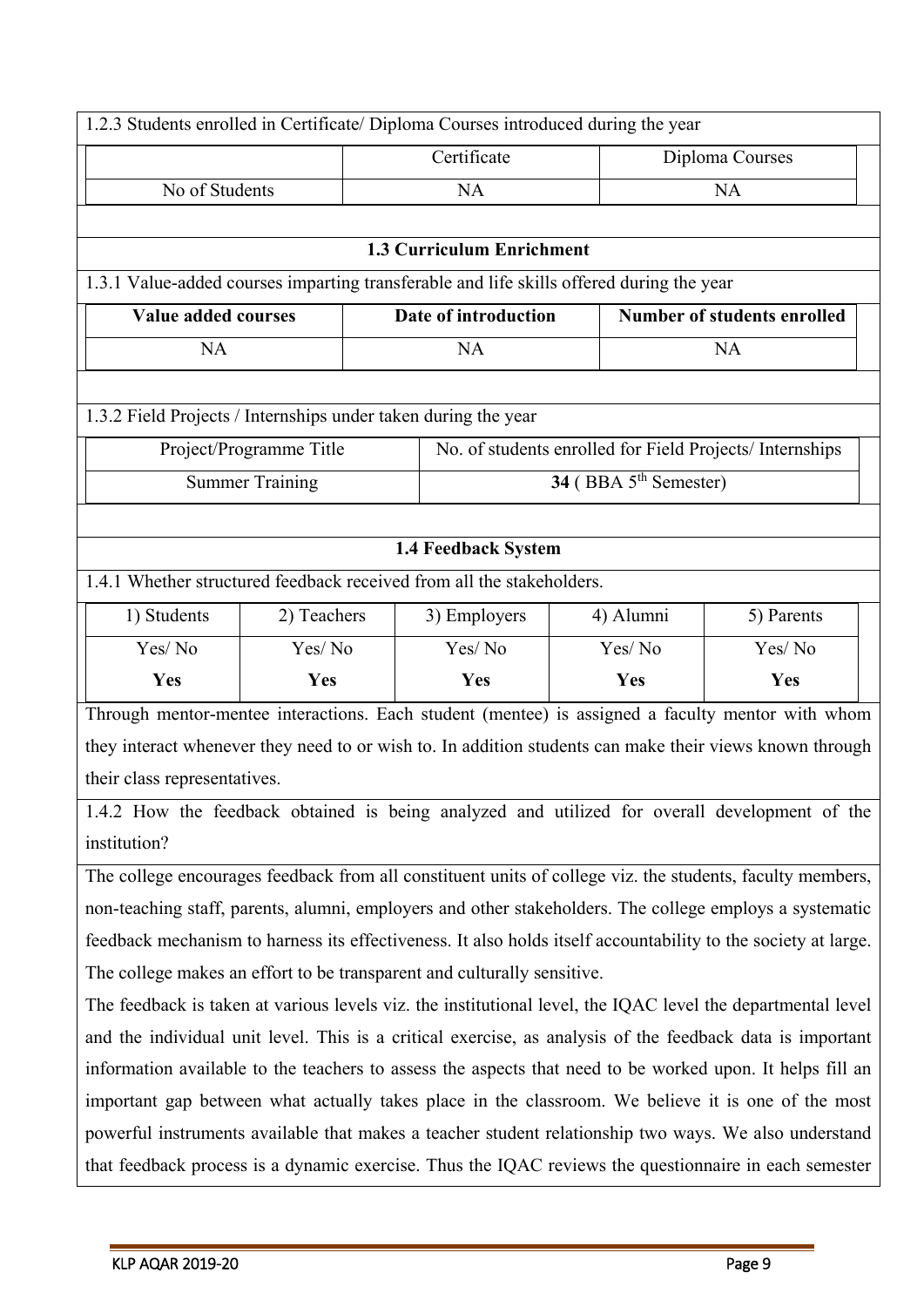to minimize errors in data collections. IQAC uses the feedback data as a critical input in designing plans for improvements of curriculum delivery. Feedback on college facilities is shared with the administration to improve the college infrastructure.

The mode of feedback is both manual (offline) and online. In the online mode, feedback is taken through the institutional website and mails sent periodically to the stakeholders from time to time. The college has an email address dedicated to general queries and other feedback. The IQAC solicits quality based feedback and suggestions from faculty, non-teaching staff, parents of the students, alumni and employers through online feedback forms. This feedback is analyzed to develop the roadmap for the academic year ahead and align the interests of various stakeholders with the institutional interests. Further, departmental level feedback is taken from faculty and students to enhance the teaching-learning process.

In the manual method various feedback boxes have been installed at strategic places such as IQAC office, Administrative office, Library and Placement cell. These feedback boxes are opened periodically and the feedback so received is duly recorded. The analysis of such feedback is done on an institutional level and in case of any grievance the appropriate department initiates an enquiry and proposes suitable action to be taken by the Principal.

**CRITERION II -TEACHING-LEARNING AND EVALUATION**

| 2.1 Student Enrolment and Profile            |                                     |                                       |                          |  |
|----------------------------------------------|-------------------------------------|---------------------------------------|--------------------------|--|
| 2.1. 1 Demand Ratio during the year(2019-20) |                                     |                                       |                          |  |
| Name of the<br>Programme                     | <b>Number of seats</b><br>available | Number of<br>applications<br>received | <b>Students Enrolled</b> |  |
| B.A.                                         | 640                                 | 1771                                  | 496                      |  |
| <b>B.Sc.</b> Medical                         | 160                                 | 468                                   | 96                       |  |
| B.Sc. Non.-Med.                              | 320                                 | 1206                                  | 278                      |  |
| B.Sc. Non.-Med.<br>(Self-Finance Course)     | 60                                  | 135                                   | 10                       |  |
| B.Sc. Bio-Tech.                              | 40                                  | 82                                    | 7                        |  |
| B.Com. (Pass Course)                         | 240                                 | 783                                   | 210                      |  |
| B.Com. (Hons.) (Self-<br>Finance Course)     | 60                                  | 202                                   | 44                       |  |
| <b>BBA</b> (Self-Finance<br>Course)          | 80                                  | 185                                   | 44                       |  |
| <b>BCA</b> (Self-Finance<br>Course)          | 120                                 | 175                                   | 40                       |  |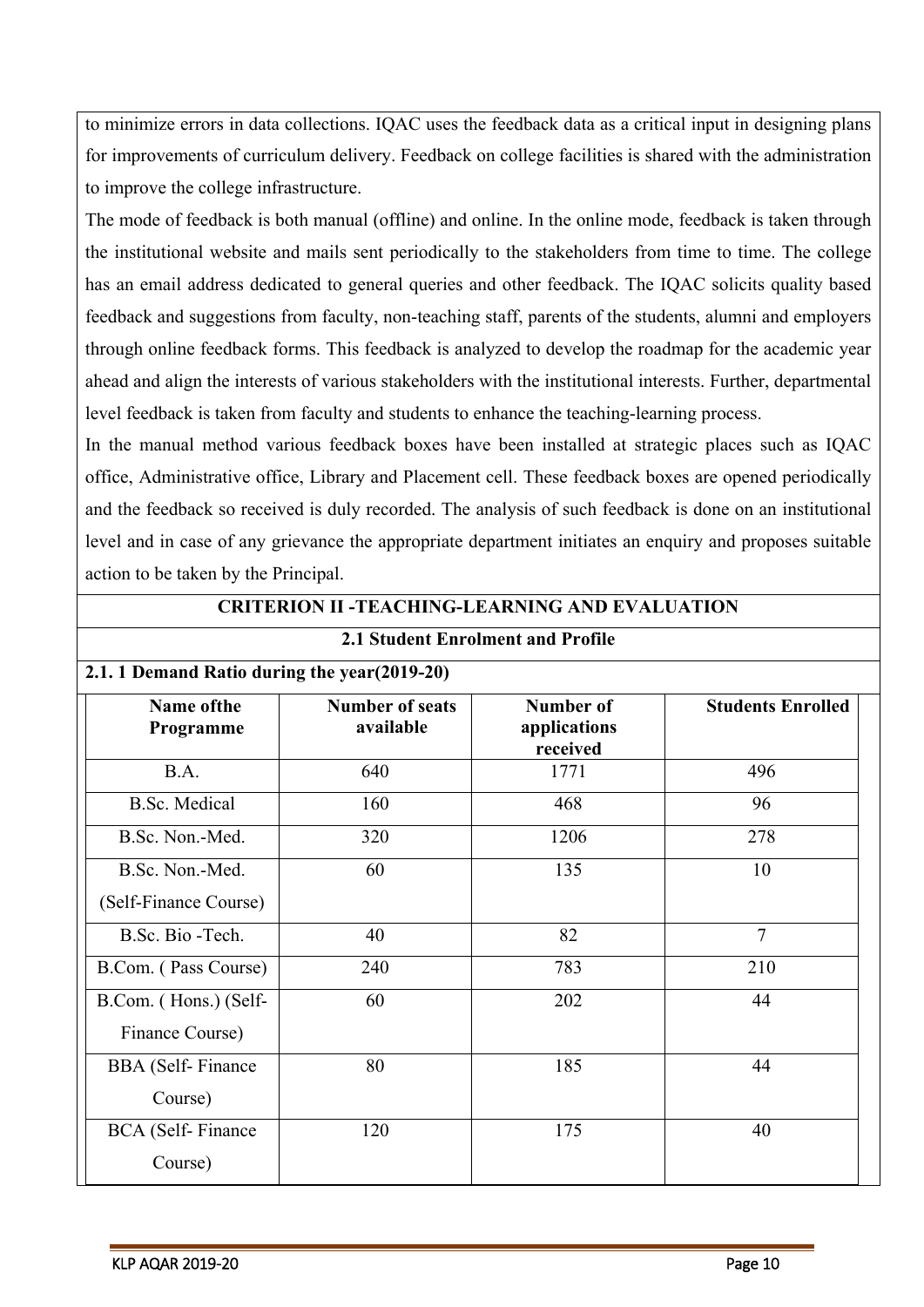| <b>BJMC</b> (Self-Finance | 40 | 19  |    |
|---------------------------|----|-----|----|
| Course)                   |    |     |    |
| M.Com. (Self-Finance      | 40 | 177 | 30 |
| Course)                   |    |     |    |
| M.A. (Geography)          | 40 | 82  | 16 |
| (Self-Finance Course)     |    |     |    |
| M.A. (Hindi) (Self-       | 40 | 49  | 8  |
| Finance Course)           |    |     |    |

## **2.2 Catering to Student Diversity**

In the academic year 2019-20 DGHE Haryana offered a Centralized online pre-admission form for admission, where the candidates applied for no. of courses and colleges. Total no. of about 5500 applications were received.

## 2.2.1. Student - Full time teacher ratio **(current year data 2019-20)**

| Year    | Number of       | Number of       | Number of full    | Number of full  | Number of     |
|---------|-----------------|-----------------|-------------------|-----------------|---------------|
|         | students        | students        | time teachers     | time teachers   | teachers      |
|         | enrolled in the | enrolled in the | available in      | available in    | teaching both |
|         | institution     | institution     | the institution   | the institution | <b>UG</b>     |
|         | (UG)            | (PG)            | teaching only     | teaching only   | and PG        |
|         |                 |                 | <b>UG</b> courses | PG courses      | courses       |
| 2019-20 | 3308            | 107             | 125               | 11              | <b>Nil</b>    |

## **2.3 Teaching - Learning Process**

2.3.1 Percentage of teachers using ICT for effective teaching with Learning Management Systems

(LMS), E-learning resources etc. (current year data)

| Number   | Number of  | <b>ICT</b> tools | Number of   | Number of  | E-resources and         |
|----------|------------|------------------|-------------|------------|-------------------------|
| of       | teachers   | and resources    | ICT enabled | smart      | techniques used         |
| teachers | using ICT  | available        | classrooms  | classrooms |                         |
| on roll  | $(LMS, e-$ |                  |             |            |                         |
|          | Resources) |                  |             |            |                         |
|          |            |                  |             |            | Web link by MHRD,       |
|          |            |                  |             |            | PPT, Projector, Laptop, |
| 48       | 48         | <b>Yes</b>       | 01          | 02         | Digital Camera, Tablet, |
|          |            |                  |             |            | E-journals, E-Book, E-  |
|          |            |                  |             |            | Content- pdf, web pages |
|          |            |                  |             |            | etc.                    |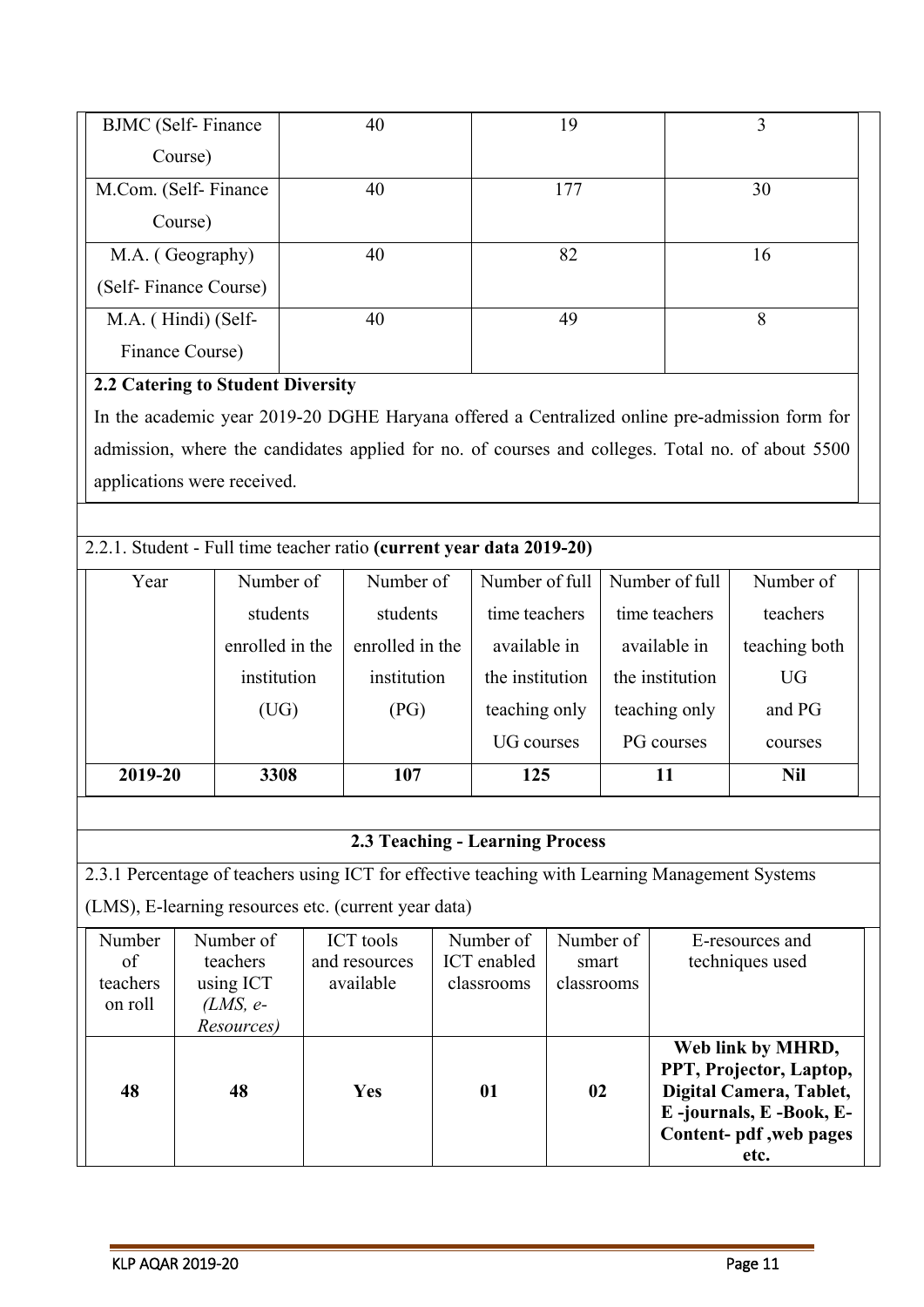### **2.3.2 Students mentoring system available in the institution? Give details.**

We at K.L.P. completely understand the need to provide a structured mentorship program to our students to achieve the primal and vital objective of facilitating a smooth crossover from sheltered school atmosphere to the unchartered and uncertainty ridden professional arena. Our students from different socio culture and economic backgrounds have varied aspiration levels and ability mixes not to mention the psychological and personal dilemmas that can be potential path changers at this stage of life. So the need of the hour is to appreciate their different needs, provide concerted attention to overcome such challenges and assist students develop the required skills, knowledge and perspectives to be able to analyse opportunities, make informed choices, embrace tough situations and have a sense of purpose towards career and life in general. K.L.P. college has adopted and implemented a mentoring system as a student support measure. The system, though flexible, functions along well defined lines.

In the beginning of the session we organize a 'Mentor orientation meeting' under the guidance of our Psychology Department. Each faculty member is the mentor of a group of 25-30 students allocated to him/her. The teacher mentor collects personal information from the ward without touching sensitive issues or forcing any information out of the wards and then provides the needed counseling to the wards. Critical issues are brought in the notice of the psychology head of the department. A documented record of the mentoring process is maintained.

| Number of students enrolled in | Number of fulltime teachers | Mentor: Mentee Ratio |
|--------------------------------|-----------------------------|----------------------|
| the institution                |                             |                      |
| 3415                           | 125                         | 1:30                 |

#### **2.4 Teacher Profile and Quality**

2.4.1 Number of full time teachers appointed during the year

| No. of sanctioned | No. of filled | Vacant    | Positions filled   | No. of faculty |  |
|-------------------|---------------|-----------|--------------------|----------------|--|
| positions         | positions     | positions | during the current | with           |  |
|                   |               |           | year               | Ph.D.          |  |
| 75                | 48            | 27        | <b>Nil</b>         | 30             |  |
|                   |               |           |                    |                |  |
|                   |               |           |                    |                |  |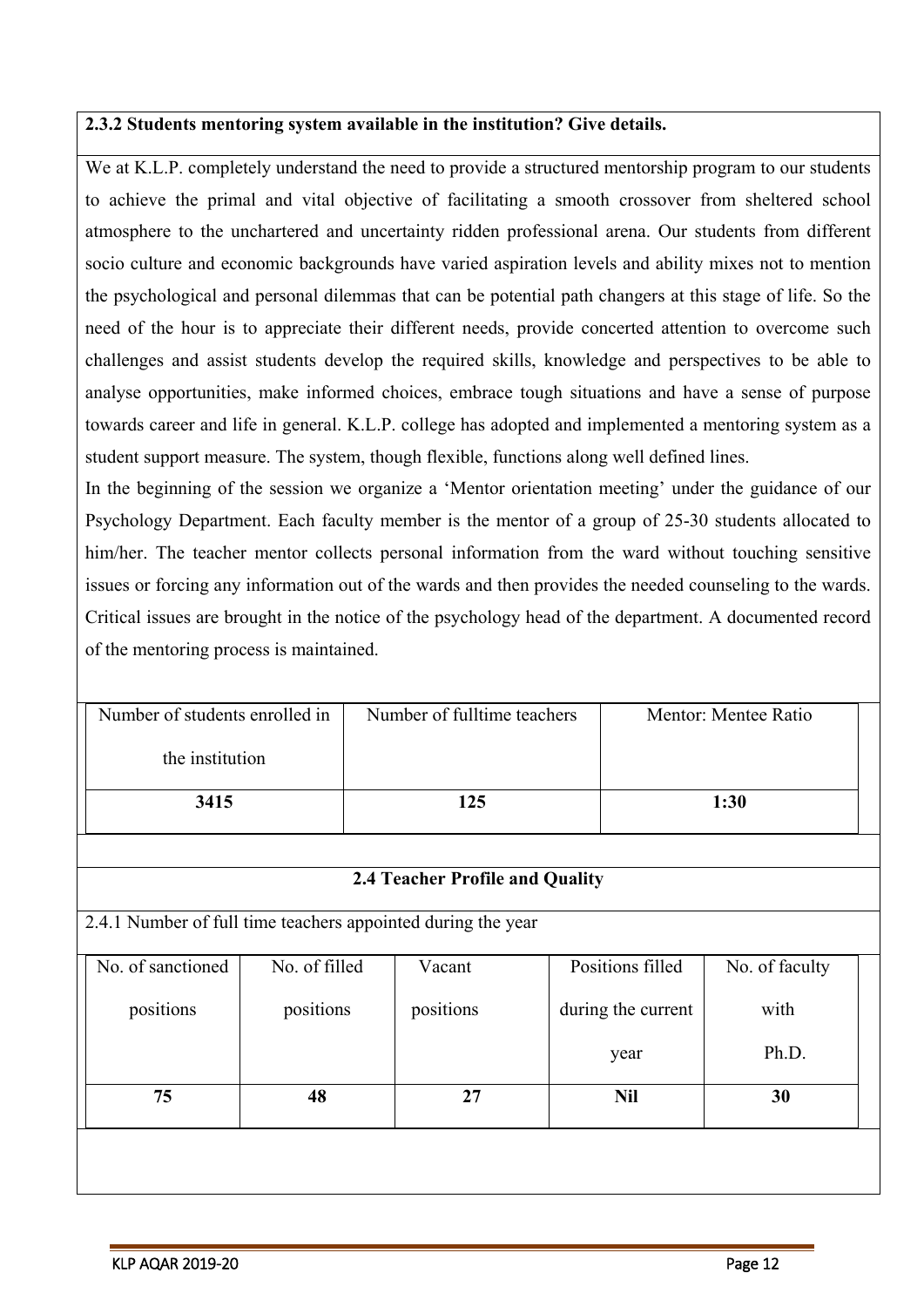## **2.4.2 Honours and recognitions received by teachers**

(received awards, recognition, fellowships at State, National, International level from Government, recognised bodies during the year )

| Year of award | Name of full time      | Designation                | Name of the award,   |
|---------------|------------------------|----------------------------|----------------------|
|               | teachers receiving     |                            | fellowship,          |
|               | awards from state      |                            | received from        |
|               | level, national level, |                            | Government or        |
|               | international level    |                            | recognized bodies    |
| 2019          | Dr. Mandeep Sharma     | <b>Assistant Professor</b> | Psychology - Prof.   |
|               |                        |                            | Deepak Bhatt award   |
|               |                        |                            | for best paper       |
|               |                        |                            | presentation in 23rd |
|               |                        |                            | International        |
|               |                        |                            | Conference (Indian   |
|               |                        |                            | Academy of Applied   |
|               |                        |                            | Psychology (IAAP),   |
|               |                        |                            | KUK.                 |

## **2.5 Evaluation Process and Reforms**

2.5.1 Number of days from the date of semester-end/ year- end examination till the declaration of results during the year

| course    | date of start   | End of even    | date of start  | End of even    | No. of Total       |
|-----------|-----------------|----------------|----------------|----------------|--------------------|
|           | classes in even | semester       | classes in odd | semester       | Teaching days      |
|           | semester        |                | semester       |                |                    |
| <b>UG</b> | 26/07/2019      | $15 - 11 - 19$ | 04-01-2020     | $07-03-$       | 90 days+           |
|           |                 |                |                | 2020+online    | 90 days            |
|           |                 |                |                | teaching       |                    |
| PG        | 01-08-2019      | 30-11-2019     | 15-01-2020     | $07-03-$       | $90 \text{ days}+$ |
|           |                 |                |                | $2020+$ online | 90 days            |
|           |                 |                |                | teaching       |                    |
|           |                 |                |                |                |                    |
|           |                 |                |                |                |                    |
|           |                 |                |                |                |                    |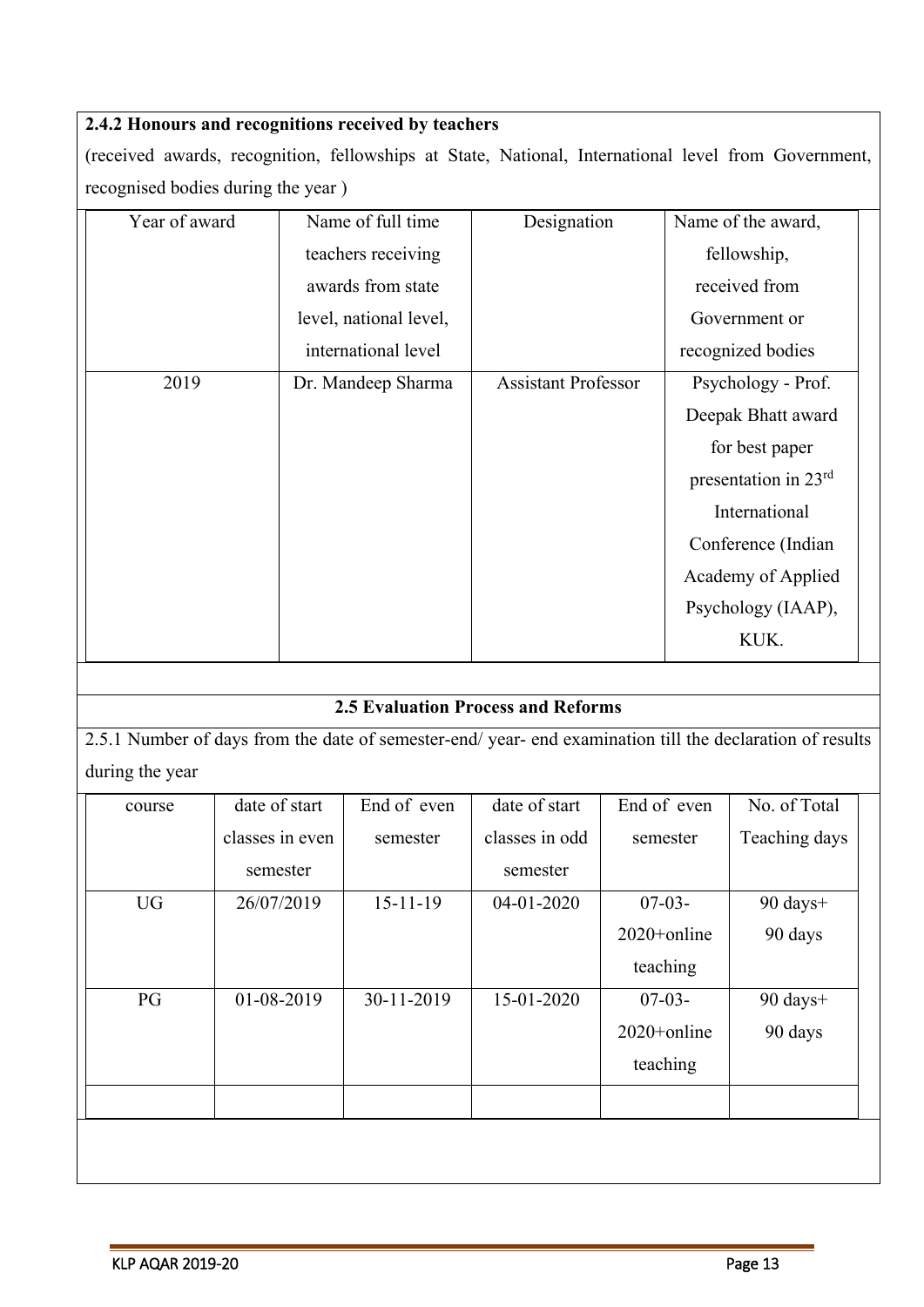| Programme<br><b>Name</b> | Programme code | Semester/year  | Last date of the<br>last semester-<br>end/year-end<br>examination | Date of<br>declaration of<br>results of<br>semester-<br>end/year-end<br>examination |
|--------------------------|----------------|----------------|-------------------------------------------------------------------|-------------------------------------------------------------------------------------|
| B.A                      | NA             | V <sub>1</sub> | 16-09-2020                                                        |                                                                                     |
| <b>B.Com</b>             | NA             | V <sub>1</sub> | 11-09-2020                                                        |                                                                                     |
| B.Sc.(NM)                | <b>NA</b>      | V <sub>1</sub> | 17-09-2020                                                        |                                                                                     |
| B. Sc(Med.)              | <b>NA</b>      | V <sub>1</sub> | 17-09-2020                                                        |                                                                                     |
| <b>BCA</b>               | NA             | V <sub>1</sub> | 10-09-2020                                                        |                                                                                     |
| <b>BBA</b>               | NA             | V <sub>1</sub> | 10-09-2020                                                        |                                                                                     |
| B.Com(H)                 | NA             | V <sub>1</sub> | 11-09-2020                                                        |                                                                                     |
| <b>BJMC</b>              | NA             | V <sub>1</sub> | 09-09-2020                                                        |                                                                                     |
| B.Sc.(Biotech)           | NA             | V <sub>1</sub> | 17-09-2020                                                        |                                                                                     |
| MA(Hindi)                | NA             | V <sub>1</sub> | 22-09-2020                                                        |                                                                                     |
| MA(Geog)                 | NA             | V <sub>1</sub> | 22-09-2020                                                        |                                                                                     |
| M.Com                    | <b>NA</b>      | V <sub>1</sub> | 22-09-2020                                                        |                                                                                     |

2.5.2 Reforms initiated on Continuous Internal Evaluation(CIE) system at the institutional level.

Being a constituent college of I.G. University, Rewari, we are bound by the procedures prescribed by the university with respect to internal assessment of students. The internal assessment grades or marks are combined with the semester end examination marks to compute the consolidated semester grades/marks. However, it is our constant endeavor to promote among teachers a culture that encourages continuous evaluation in some form or the other. The consequences of such a strategy are positive and to say the least two fold. On the one hand such interventions are likely to catalyze constant and consistent efforts on the part of students and at the same time it enhances the productivity of their efforts by providing ample space for corrective action. Given the working of the semester system where each teaching day forms a substantial proportion of the total teaching per semester; slight slip on the part of the student can derail his/her preparations and suck him into a downward spiral with very undeserved consequences. A system of continuous internal evaluation serves like an alarm or sounding system that alerts the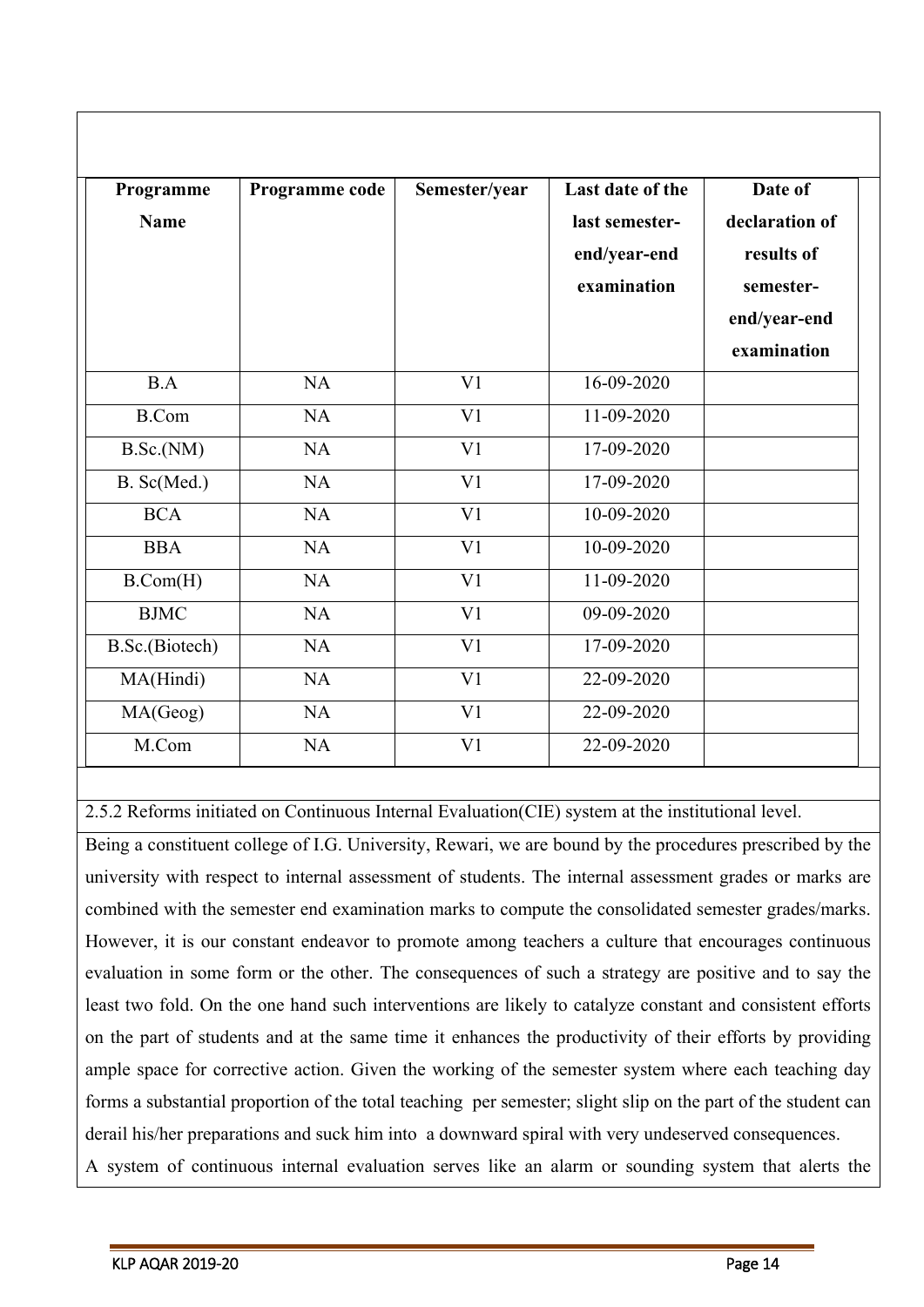student while there is scope for corrective action. This continuous evaluation may take the form of class tests written assignments, quizzes and participation in class discussions (as per need of the course) that result in a consolidation of the underlying assets learnt in class. The mentorship program run by the college also compliments this process as mentees are encouraged to discuss progress with their mentors who in turn with their experience are in a good position to suggest corrective action while there is time. To the extent possible the mentorship program is scheduled in accordance with the objective.

2.5.3 Academic calendar prepared and adhered for conduct of Examination and other related matters.

Detailed academic calendars are prepared for both the odd and even semesters by each department and a consolidated calendar is also framed. The calendars allow each department to plan the academic and cocurriculum activities in a systematic and cohesive manner. It records the days allocated for Assignments, Seminars,Department fests, Mentorship programs etc. The college's internal academic audit ensures that these calendars are in place preferably before the beginning of the semester.

#### **2.6 Student Performance and Learning Outcome**

2.6.1 Program outcomes, program specific outcomes and course outcomes for all programs offered by the institution are stated and displayed in website of the institution (to provide the web link)

#### **Sr. No. Name of Course**

1. Bachelor of Arts

2. Bachelor of Science:- B.Sc. Medical , B.Sc. (Non. Medical), B.Sc. (Non Medical) S.F, B.Sc.

(Bio- Tech.) S.F.

- 3. Bachelor of Computer Application
- 4. Bachelor of Business Administrator
- 5. Bachelor of Journalism & Mass Communication
- 6. Bachelor of Commerce:- B.Com. (Pass Course), B.Com. (Hons.)
- 7. Master of Commerce
- 8. Master of Arts: M.A. (Geography), M.A. (Hindi)

#### 2.6.2 Pass percentage of students

|                |                | <b>Session-2018-19</b> |                     |            |
|----------------|----------------|------------------------|---------------------|------------|
| Programme Code | Programme name | Number of              | Number of students  | Pass       |
|                |                | students appeared      | passed in           | Percentage |
|                |                | in the final year      | final semester/year |            |
|                |                | examination            | examination         |            |
|                | B.A.           | 264                    | 70                  | 26.5       |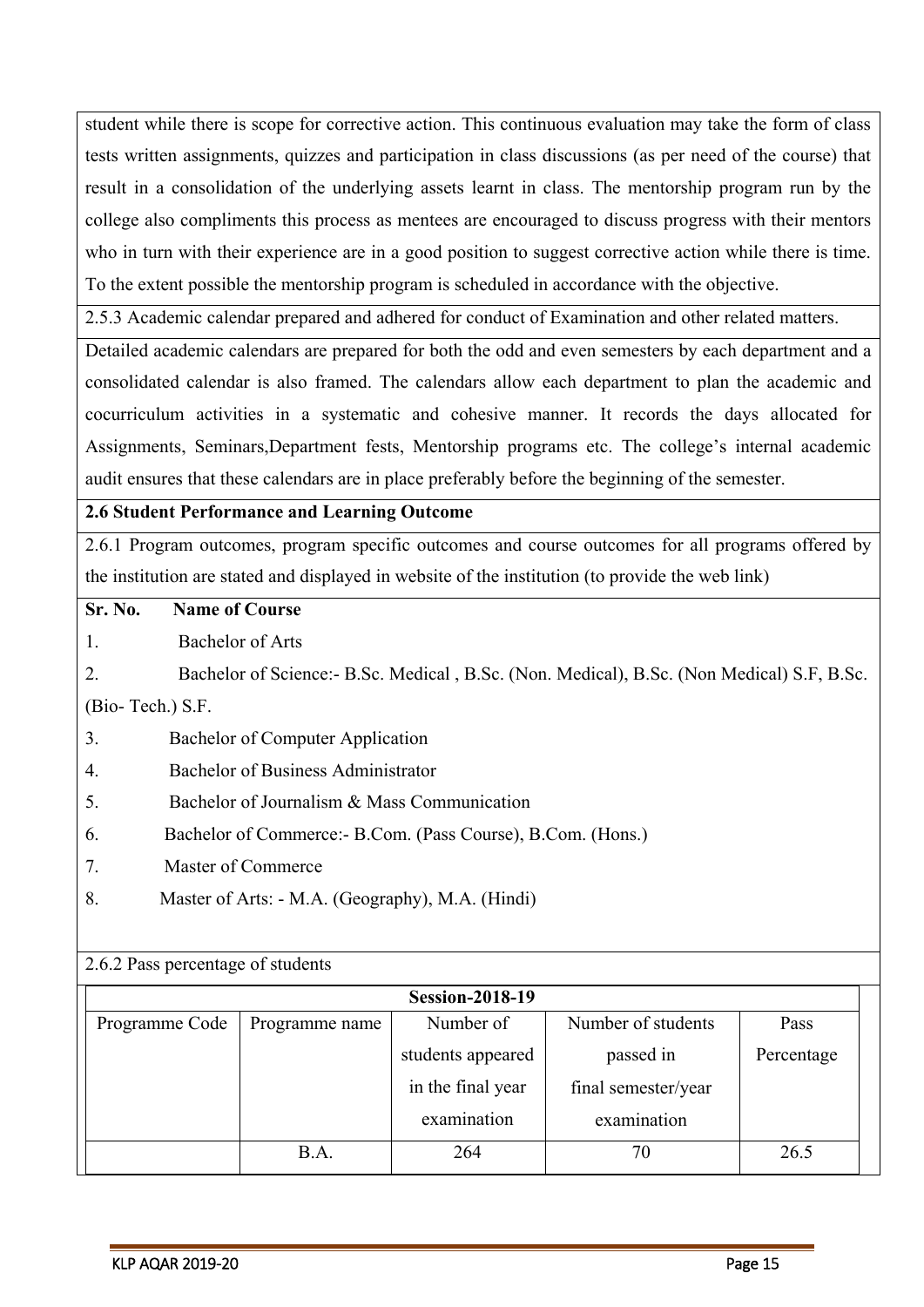| B.Com.           | 210       | 98        | 47        |
|------------------|-----------|-----------|-----------|
| B.Sc.            | 252       | 188       | 74        |
| B.B.A.           | 41        | 32        | 78.05     |
| B.C.A.           | 64        | 32        | 50        |
| B.Com. (Hons.)   | 62        | 53        | 85.48     |
| B.Sc. (Biotech)  | <b>NA</b> | <b>NA</b> | <b>NA</b> |
| M.Com.           | 36        | 32        | 88.89     |
| M.A. (Hindi)     | 18        | 16        | 88.89     |
| M.A. (Geography) | 32        | 17        | 53.13     |

#### **2.7 Student Satisfaction Survey**

2.7.1 Student Satisfaction Survey (SSS) on overall institutional performance

#### **Student feedback form IQAC**

The students' feedback form was planned for improving the quality of teaching and learning process which strengthens the academic standard of the college. The main objective of the students' feedback survey was to analyse and improve in teaching in future. The purposive total sample of 275 students was taken in this feedback with having more than 75% attendance in their classes during the current session (2019-20).The UG students were taken from Commerce, Arts and Science streams. The age of the participants varied from 19 to 21 years with the mean age of 20.2 years. The feedback form has 20 parameters about teaching and learning process with four pint scale options i.e. average, good, very good, and excellent.

#### **Observations in feedback by the students**

Findings/observations are discussed by data collected in survey through questionnaire. First, the students were asked about systematic completion of syllabus in time, in a way that they were given the response in the options such as average, good, very good and excellent. We found that most of the students gave response as very good & excellent (97%) in this parameter. However another parameter was considered in the feedback as regularity in taking class by the teachers. As feedback received by the students, 96% students confirmed the punctuality of the various class teachers as respondent behavior on very good /excellent level. The overall response explored commitment as well as determination of the faculty members for the qualitative teaching and learning in the college campus.

An attempt was made to assess the degree of percentage between student's perception regarding association of institute with their acceptance level of new teaching & learning skills in concern College. Observations clearly indicated students' satisfaction in all parameters/questions included in feedback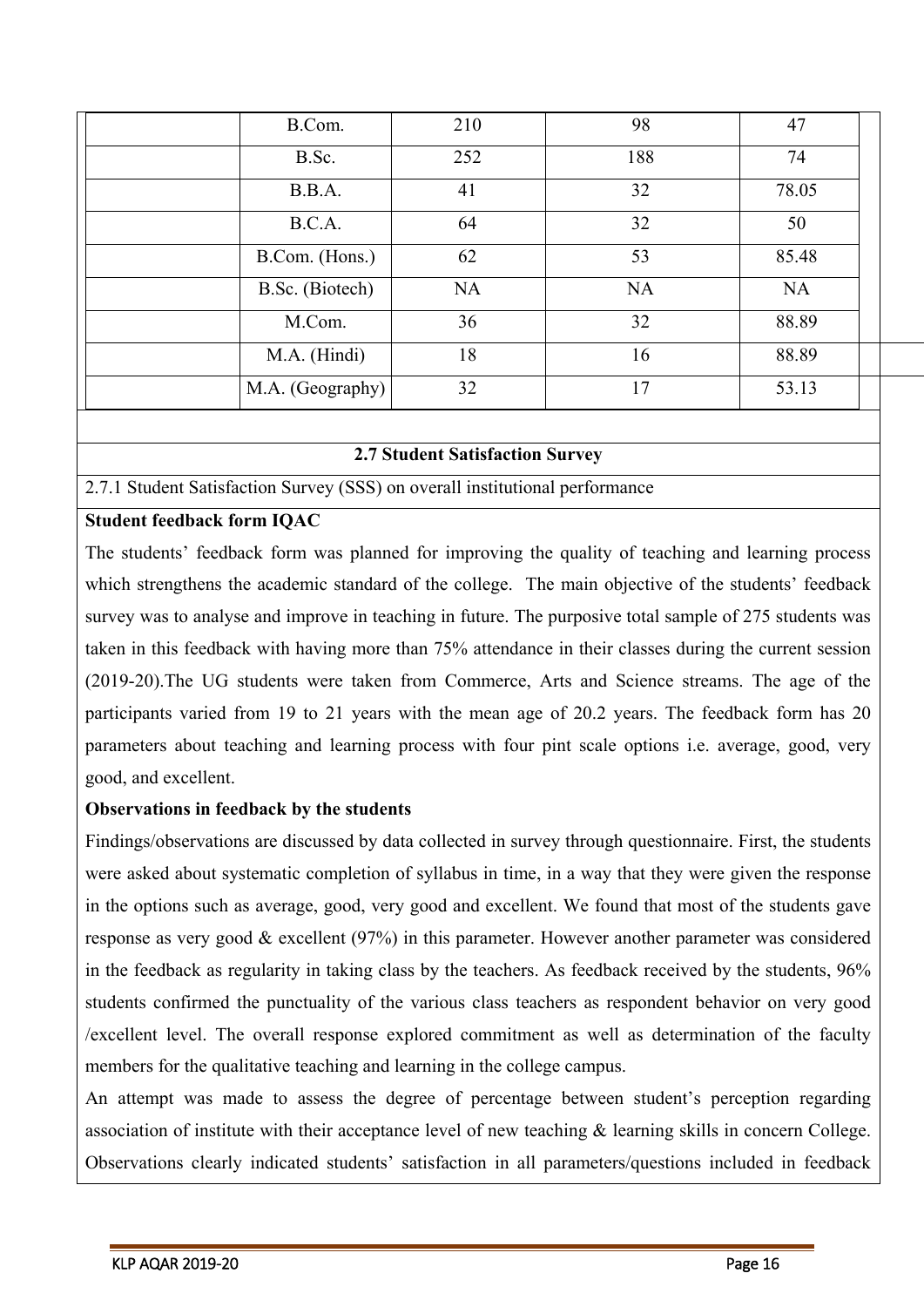form for enhancement in qualitative teaching and learning outcomes.

The main objective of this feedback is to find out the students' perception level for the teaching learning process as adopted by the college. The students expressed their high satisfaction level for syllabus completion, regularity in class taking approach, assignments/class tests, teaching methodology adopted by the particular teacher, communication skills and self-confidence of the class teacher and overall effectiveness of the teacher in the class. Some points/parameter of teaching need improvement as mentioned by the respondents in this feedback such as use of teaching aids i.e. PPT/models etc., lab and practical work. They may be in regular monitoring system with originality of written material, more focus on individual's problems (student), use innovation in teaching skills with e-technology and digital learning approaches.

| <b>CRITERION III - RESEARCH, INNOVATIONS AND EXTENSION</b> |          |                                        |                |                 |  |  |
|------------------------------------------------------------|----------|----------------------------------------|----------------|-----------------|--|--|
|                                                            |          | 3.1 Resource Mobilization for Research |                |                 |  |  |
| Nature of the                                              | Duration | Name                                   | Total grant    | Amount received |  |  |
| Project                                                    |          | ofthefunding                           | sanctioned     | during the      |  |  |
|                                                            |          | Agency                                 |                | Academic year   |  |  |
| Major projects                                             |          |                                        | $\blacksquare$ |                 |  |  |
| <b>Minor Projects</b>                                      |          |                                        |                |                 |  |  |
| Interdisciplinary                                          |          |                                        |                |                 |  |  |
| Projects                                                   |          |                                        |                |                 |  |  |
| Industry                                                   |          |                                        |                |                 |  |  |
| sponsored                                                  |          |                                        |                |                 |  |  |
| Projects                                                   |          |                                        |                |                 |  |  |
| Projects                                                   |          |                                        |                |                 |  |  |
| sponsored by                                               |          |                                        |                |                 |  |  |
| the University/                                            |          |                                        |                |                 |  |  |
| College                                                    |          |                                        |                |                 |  |  |
| <b>Students</b>                                            |          |                                        |                |                 |  |  |
| Research                                                   |          |                                        |                |                 |  |  |
| Projects<br>(other than                                    |          |                                        |                |                 |  |  |
| compulsory by                                              |          |                                        |                |                 |  |  |
| the College)                                               |          |                                        |                |                 |  |  |
| International                                              |          |                                        |                |                 |  |  |
| Projects                                                   |          |                                        |                |                 |  |  |
| Any                                                        |          |                                        |                |                 |  |  |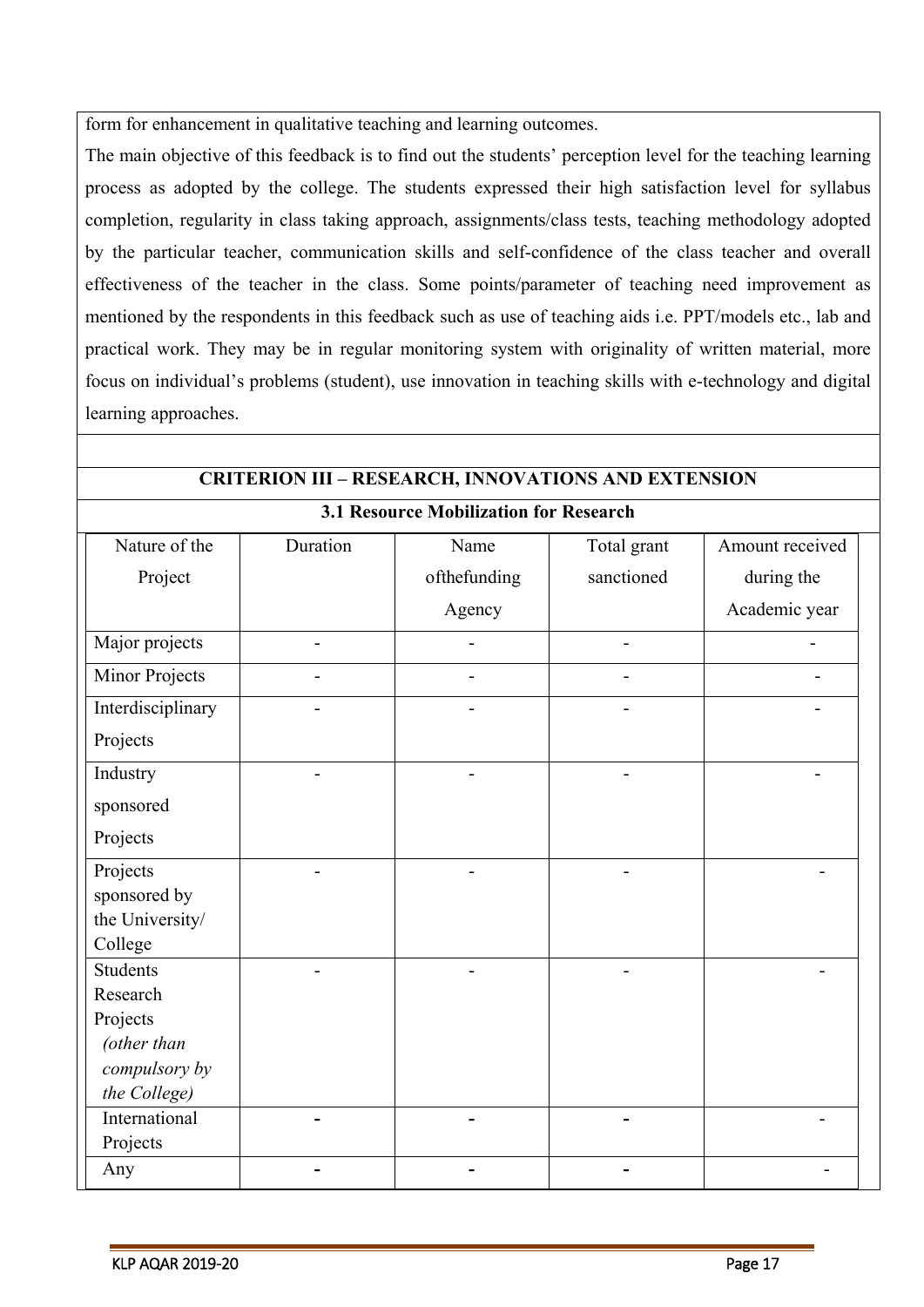| other(Specify)                                                                                      |                        |                                 |                                             |                        |  |                       |  |               |  |
|-----------------------------------------------------------------------------------------------------|------------------------|---------------------------------|---------------------------------------------|------------------------|--|-----------------------|--|---------------|--|
| Total                                                                                               |                        |                                 |                                             |                        |  |                       |  |               |  |
|                                                                                                     |                        |                                 | <b>3.2 Innovation Ecosystem</b>             |                        |  |                       |  |               |  |
| 3.2.1 Workshops/Seminars Conducted on Intellectual Property Rights (IPR) and Industry-Academia      |                        |                                 |                                             |                        |  |                       |  |               |  |
| Innovative practices during the year                                                                |                        |                                 |                                             |                        |  |                       |  |               |  |
| Title of Workshop/Seminar                                                                           |                        |                                 | Name of the Deptt.                          |                        |  |                       |  | Date(s)       |  |
|                                                                                                     |                        |                                 |                                             |                        |  |                       |  |               |  |
|                                                                                                     |                        |                                 |                                             |                        |  |                       |  |               |  |
| 3.2.2 Awards for Innovation won by Institution/Teachers/Research scholars/Students during the year. |                        |                                 |                                             |                        |  |                       |  |               |  |
| Title of the innovation                                                                             |                        |                                 | Name of the Awardee                         | <b>Awarding Agency</b> |  |                       |  | Date of Award |  |
|                                                                                                     |                        |                                 |                                             |                        |  |                       |  |               |  |
|                                                                                                     |                        |                                 |                                             |                        |  |                       |  |               |  |
| 3.2.3 No. of Incubation Centre created, start-ups incubated on campus during the year               |                        |                                 |                                             |                        |  |                       |  |               |  |
| <b>Incubation Centre</b>                                                                            |                        | Name                            |                                             | Sponsored by           |  |                       |  |               |  |
|                                                                                                     |                        |                                 |                                             |                        |  |                       |  |               |  |
| Name of the Start-up                                                                                |                        | Nature of Start-up              |                                             | Date of commencement   |  |                       |  |               |  |
|                                                                                                     |                        |                                 |                                             |                        |  |                       |  |               |  |
|                                                                                                     |                        |                                 |                                             |                        |  |                       |  |               |  |
|                                                                                                     |                        |                                 | <b>3.3 Research Publications and Awards</b> |                        |  |                       |  |               |  |
| 3.3.1 Incentive to the teachers who receive recognition/awards                                      |                        |                                 |                                             |                        |  |                       |  |               |  |
| <b>State</b>                                                                                        |                        |                                 |                                             | National               |  | International         |  |               |  |
| <b>NA</b>                                                                                           |                        | 1. Psychology - Prof. Deepak    |                                             |                        |  | <b>NA</b>             |  |               |  |
|                                                                                                     |                        | Bhatt award for best paper      |                                             |                        |  |                       |  |               |  |
|                                                                                                     |                        | presentation in 23rd            |                                             |                        |  |                       |  |               |  |
|                                                                                                     |                        | <b>International Conference</b> |                                             |                        |  |                       |  |               |  |
|                                                                                                     |                        |                                 | (Indian Academy of Applied                  |                        |  |                       |  |               |  |
| Psychology (IAAP), KUK. (Dr.                                                                        |                        |                                 |                                             |                        |  |                       |  |               |  |
| Mandeep Sharma Assistant                                                                            |                        |                                 |                                             |                        |  |                       |  |               |  |
| Professor) Feb., 2019.                                                                              |                        |                                 |                                             |                        |  |                       |  |               |  |
|                                                                                                     |                        |                                 |                                             |                        |  |                       |  |               |  |
| 3.3.2 Ph.Ds. awarded during the year (applicable for PG College, Research Center)                   |                        |                                 |                                             |                        |  |                       |  |               |  |
|                                                                                                     | Name of the Department |                                 |                                             |                        |  | No. of Ph.Ds. Awarded |  |               |  |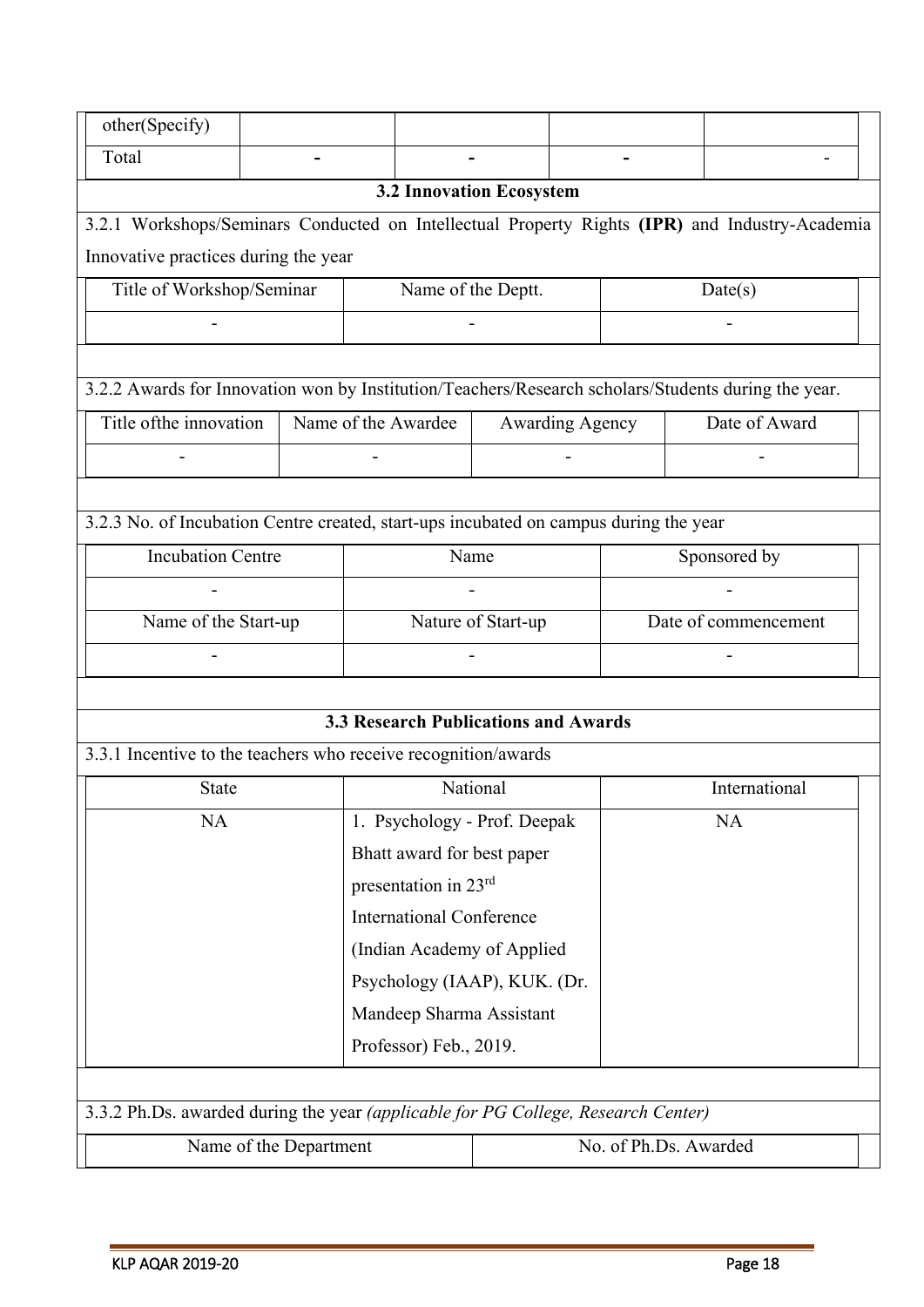| Science<br>abrary.<br>.<br>mior<br>manon<br>ang |  |
|-------------------------------------------------|--|

|               | Department | No. of Publication | Average Impact Factor, |
|---------------|------------|--------------------|------------------------|
|               |            |                    | if any                 |
| National      | Commerce   | 2                  | 3.767                  |
| International | Chemistry  |                    | 7.177                  |
|               | Chemistry  |                    | 5.614                  |
|               | History    |                    | 5.1                    |
|               | History    |                    | 6,76                   |
|               | Commerce   |                    | 3.52                   |
|               | Maths      |                    | 26.914                 |
|               |            |                    |                        |

3.3.4 Books and Chapters in edited Volumes / Books published, and papers in National/International Conference Proceedings per Teacher during the year

| <b>Department</b> | <b>No. of Publication</b> |
|-------------------|---------------------------|
| Chemistry         |                           |
| Hindi             |                           |
| Maths             |                           |

3.3.5 Bibliometrics of the publications during the last Academic year based on average citation index in Scopus/ Web of Science or Pub Med/ Indian Citation Index

| Title of the   | Name   | Title of the  | Year of   | Citation | Institution       | Number    | Institution       |  |
|----------------|--------|---------------|-----------|----------|-------------------|-----------|-------------------|--|
| paper          | of the | journal       | publicati | Index    | al                | of        | al                |  |
|                | author |               | on        |          | affiliation       | citation  | affiliation       |  |
|                |        |               |           |          | <b>as</b>         | excludin  | <b>as</b>         |  |
|                |        |               |           |          | mentione          | g         | mentione          |  |
|                |        |               |           |          | d in the          | self-     | d in the          |  |
|                |        |               |           |          | publicatio        | citations | publicatio        |  |
|                |        |               |           |          | $\mathbf n$       |           | $\mathbf n$       |  |
| 1.Isolation    | Dr.    | <b>EPRA</b>   | 2019      | Google   | <b>KLP</b>        |           | <b>KLP</b>        |  |
| and            | Abhay  | International |           | Scholar  | College<br>Rewari |           | College<br>Rewari |  |
| Characterizati | Singh  | Journal Of    |           | Impact   |                   |           |                   |  |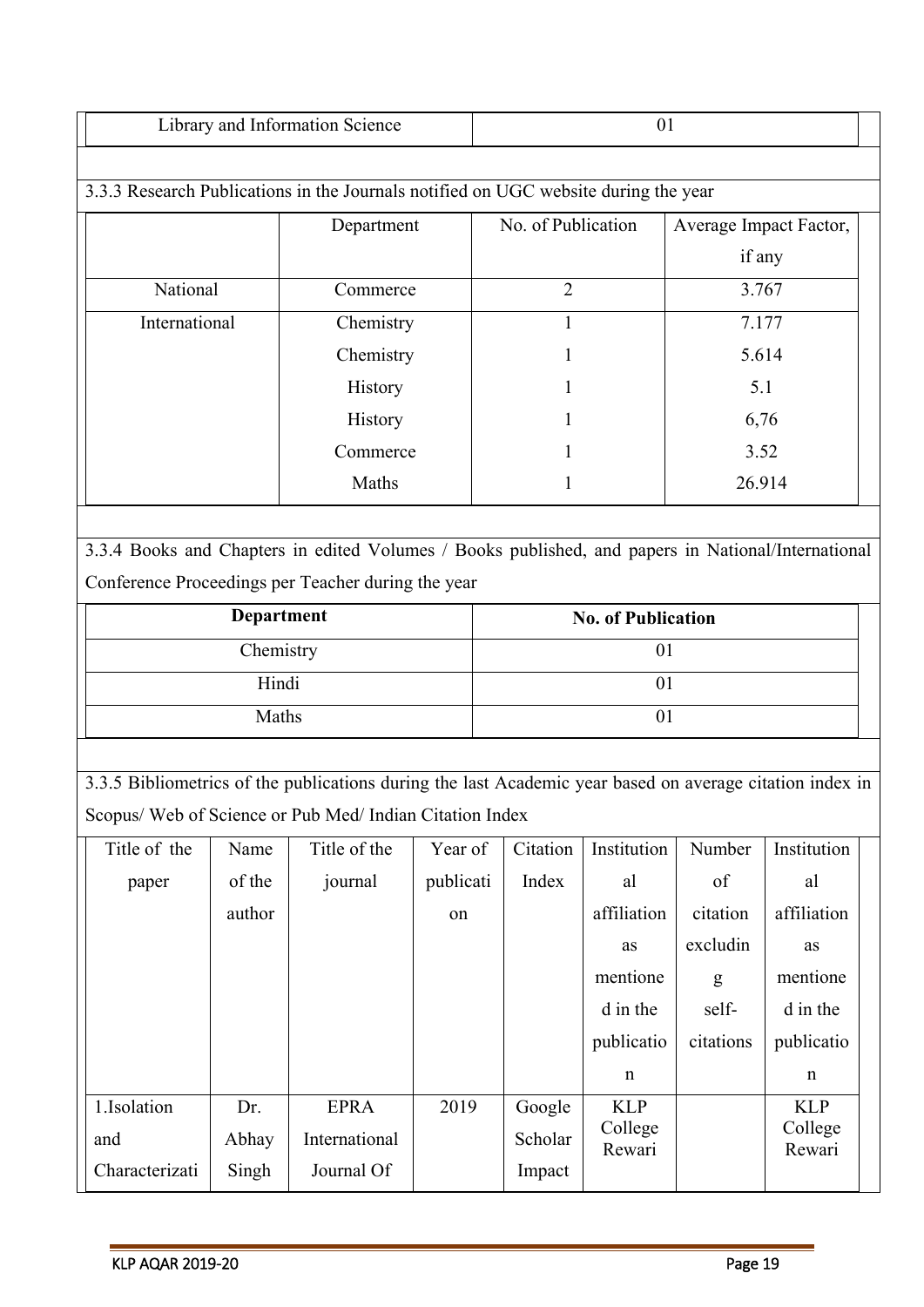| on of the      |        | Multidisciplin |      | Factor- |                   |                   |
|----------------|--------|----------------|------|---------|-------------------|-------------------|
| Pharmaceutic   |        | ary Research   |      | 5.614   |                   |                   |
| ally Important |        |                |      |         |                   |                   |
| Naturally      |        |                |      |         |                   |                   |
| Occurring      |        |                |      |         |                   |                   |
| Acid from the  |        |                |      |         |                   |                   |
| Stem of        |        |                |      |         |                   |                   |
| Acacia         |        |                |      |         |                   |                   |
| Nilotica       |        |                |      |         |                   |                   |
| 2. Isolation   | Dr.    | International  | 2019 | Impact  | <b>KLP</b>        | <b>KLP</b>        |
| and            | Abhay  | journal of     |      | Factor- | College<br>Rewari | College<br>Rewari |
| Characterizati | Singh  | Research In    |      | 7.177   |                   |                   |
| on of the      |        | Applied        |      |         |                   |                   |
| Pharmaceutic   |        | Science &      |      |         |                   |                   |
| ally Important |        | Engineering    |      |         |                   |                   |
| Naturally      |        | Technology     |      |         |                   |                   |
| Occurring      |        |                |      |         |                   |                   |
| Amine from     |        |                |      |         |                   |                   |
| the Stem of    |        |                |      |         |                   |                   |
| Acacia         |        |                |      |         |                   |                   |
| Nilotica       |        |                |      |         |                   |                   |
| 3. Mughal      | Dr.    | Drishtikon     | 2019 | Impact  | <b>KLP</b>        | <b>KLP</b>        |
| Samrajya Ki    | Sunil  |                |      | Factor- | College<br>Rewari | College<br>Rewari |
| DakshinNeeti   | Yadav  |                |      | 5.1     |                   |                   |
| 4. Mughal      | Dr.    | European       | 2019 | Impact  | <b>KLP</b>        | <b>KLP</b>        |
| ChitrakalaKaI  | Sunil  | Journal of     |      | Factor- | College<br>Rewari | College<br>Rewari |
| thasEvamPas    | Yadav  | Business and   |      | 6.76    |                   |                   |
| hchimiPrabha   |        | Social         |      |         |                   |                   |
| $\mathbf{V}$   |        | Sciences       |      |         |                   |                   |
| 5.Priority     | Dr.    | PuravMimans    | 2019 | Impact  | <b>KLP</b>        | <b>KLP</b>        |
| Sector         | Mamta  | $\rm{a}$       |      | Factor- | College<br>Rewari | College<br>Rewari |
| Landing and    | Sharma |                |      | 3.765   |                   |                   |
| Non-           |        |                |      |         |                   |                   |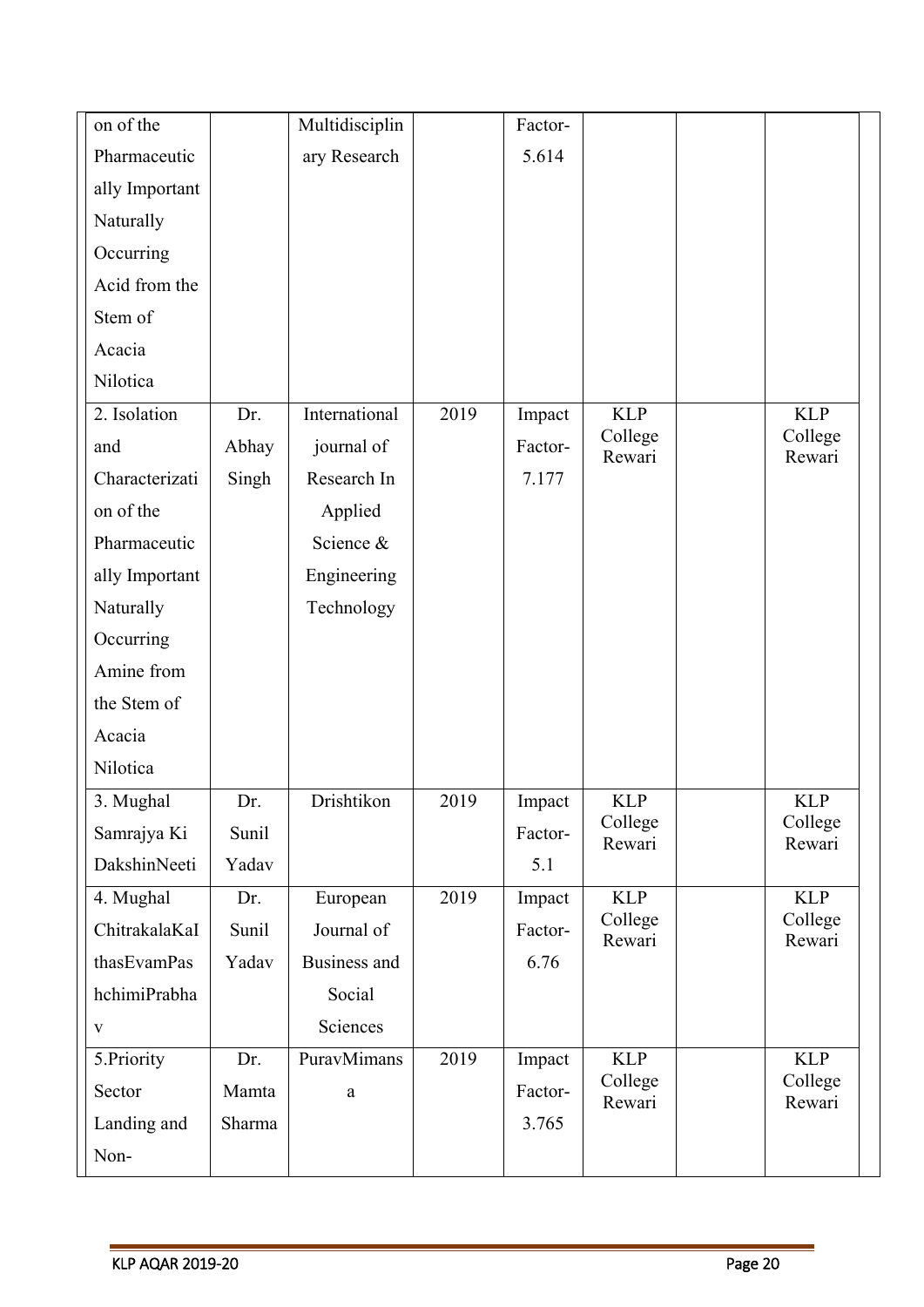| Performing    |              |             |      |          |                   |                   |  |
|---------------|--------------|-------------|------|----------|-------------------|-------------------|--|
| Assets of     |              |             |      |          |                   |                   |  |
| Public Sector |              |             |      |          |                   |                   |  |
| Banks In      |              |             |      |          |                   |                   |  |
| India         |              |             |      |          |                   |                   |  |
| 6. Impact of  | $\mathbf{V}$ | Materials   | 2019 | Elsevier | <b>KLP</b>        | <b>KLP</b>        |  |
| Outer         | Vinita       | Today:      |      | Impact   | College<br>Rewari | College<br>Rewari |  |
| Velocity      | and          | Proceedings |      | Factor-  |                   |                   |  |
| MHD Slip      | VikasP       |             |      | 26.914   |                   |                   |  |
| Flow and      | oply         |             |      |          |                   |                   |  |
| Heat Transfer |              |             |      |          |                   |                   |  |
| of Nano fluid |              |             |      |          |                   |                   |  |
| Past a        |              |             |      |          |                   |                   |  |
| Stretching    |              |             |      |          |                   |                   |  |
| Cylinder      |              |             |      |          |                   |                   |  |
|               |              |             |      |          |                   |                   |  |

3.3.6 h-index of the Institutional Publications during the year. (based on Scopus/ Web of science)

| Title of the | Name of the | Title of the | Year of     | H-index | Number of | Institutional |
|--------------|-------------|--------------|-------------|---------|-----------|---------------|
| Paper        | author      | journal      | publication |         | citations | Affiliation   |
|              |             |              |             |         | excluding | As            |
|              |             |              |             |         | self-     | mentioned     |
|              |             |              |             |         | citations | in the        |
|              |             |              |             |         |           | Publication.  |
|              |             |              |             |         |           |               |
|              |             | -            |             |         | -         |               |
|              |             |              |             |         |           |               |

3.3.7 Faculty participation in Seminars/Conferences and Symposia during the year:

| No. of Faculty              | International | National level | State level | Local level |
|-----------------------------|---------------|----------------|-------------|-------------|
|                             | level         |                |             |             |
| Attended Seminars/Workshops | 24            | 39             |             |             |
| Presented papers            | 22            |                | ۰           |             |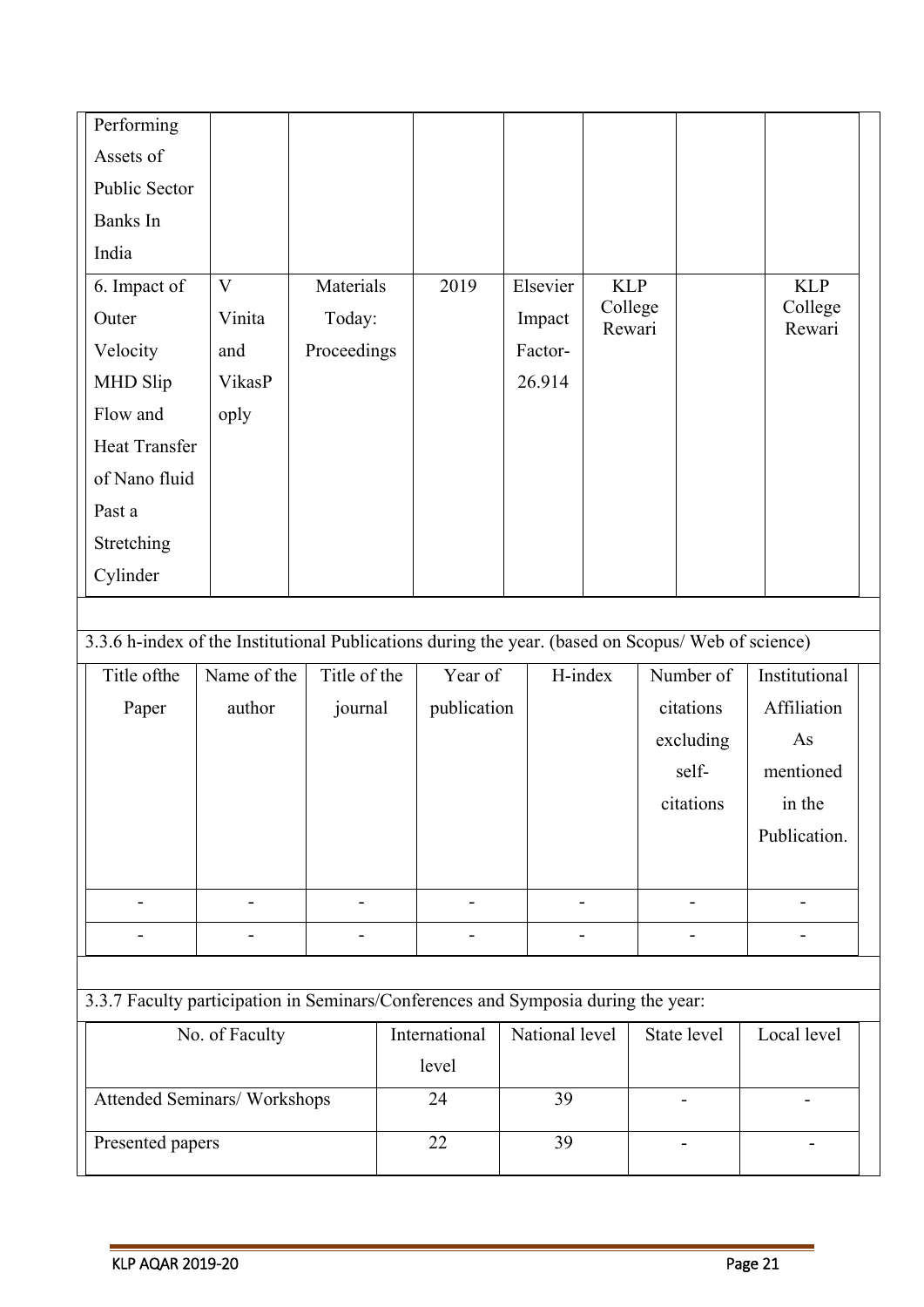| <b>Resource Persons</b>                                                                                                                                                                                              |                                 |  |                        |  |                      |  |  |  |  |
|----------------------------------------------------------------------------------------------------------------------------------------------------------------------------------------------------------------------|---------------------------------|--|------------------------|--|----------------------|--|--|--|--|
|                                                                                                                                                                                                                      | <b>3.4 Extension Activities</b> |  |                        |  |                      |  |  |  |  |
| 3.4.1 Number of extension and outreach programmes conducted in collaboration with industry,<br>community and Non- Government Organizations through NSS/NCC/Red cross/Youth Red Cross (YRC)<br>etc., during the year. |                                 |  |                        |  |                      |  |  |  |  |
| Title of the Activities                                                                                                                                                                                              | Organizing unit/                |  | Number of teachers co- |  | Number of Students   |  |  |  |  |
|                                                                                                                                                                                                                      | agency/collaborating            |  | ordinated such         |  | Participated in such |  |  |  |  |
|                                                                                                                                                                                                                      | agency                          |  | activities             |  | activities           |  |  |  |  |
| Awareness Seminar on                                                                                                                                                                                                 | Youth Red Cross of              |  |                        |  |                      |  |  |  |  |
| <b>HIV AIDS</b>                                                                                                                                                                                                      | KLP College/                    |  |                        |  |                      |  |  |  |  |
| On 30.09.2019                                                                                                                                                                                                        | <b>Integrated Counselling</b>   |  | 01                     |  | 50                   |  |  |  |  |
|                                                                                                                                                                                                                      | and Testing Center              |  |                        |  |                      |  |  |  |  |
|                                                                                                                                                                                                                      | Rewari                          |  |                        |  |                      |  |  |  |  |
| <b>Blood Donation Camp</b>                                                                                                                                                                                           | Youth Red Cross of              |  |                        |  |                      |  |  |  |  |
| On 19.09.2019                                                                                                                                                                                                        | <b>KLP College/ District</b>    |  |                        |  |                      |  |  |  |  |
|                                                                                                                                                                                                                      | Red Cross Rewari and            |  | 01                     |  | 90                   |  |  |  |  |
|                                                                                                                                                                                                                      | <b>Blood Bank Civil</b>         |  |                        |  |                      |  |  |  |  |
|                                                                                                                                                                                                                      | Hospital Rewari                 |  |                        |  |                      |  |  |  |  |
| World Mental Health                                                                                                                                                                                                  | Youth Red Cross of              |  |                        |  |                      |  |  |  |  |
| Fortnight & Poster                                                                                                                                                                                                   | KLP College/ Health             |  | 01                     |  | 34                   |  |  |  |  |
| Competition                                                                                                                                                                                                          | Department Rewari               |  |                        |  |                      |  |  |  |  |
| On 10.09.2019                                                                                                                                                                                                        |                                 |  |                        |  |                      |  |  |  |  |
| Pit formation activity                                                                                                                                                                                               | 'Jal Shakti Abhiyan'            |  |                        |  |                      |  |  |  |  |
| under 'Jal Shakti                                                                                                                                                                                                    | by Government of                |  | 02                     |  | 50                   |  |  |  |  |
| Abhiyan'on                                                                                                                                                                                                           | Haryana                         |  |                        |  |                      |  |  |  |  |
| 19.09.2019                                                                                                                                                                                                           |                                 |  |                        |  |                      |  |  |  |  |
| Calibration &                                                                                                                                                                                                        | NCC Unit of KLP                 |  |                        |  |                      |  |  |  |  |
| Awareness of                                                                                                                                                                                                         | College/                        |  | 01                     |  |                      |  |  |  |  |
| International Yoga Day                                                                                                                                                                                               | AyushMantralaya                 |  |                        |  |                      |  |  |  |  |
| Pit formation activity                                                                                                                                                                                               | 'Jal Shakti Abhiyan'            |  |                        |  |                      |  |  |  |  |
| under 'Jal Shakti                                                                                                                                                                                                    | by Government of                |  | 02                     |  | 36                   |  |  |  |  |
| Abhiyan'on                                                                                                                                                                                                           | Haryana                         |  |                        |  |                      |  |  |  |  |
| 24.09.2019                                                                                                                                                                                                           |                                 |  |                        |  |                      |  |  |  |  |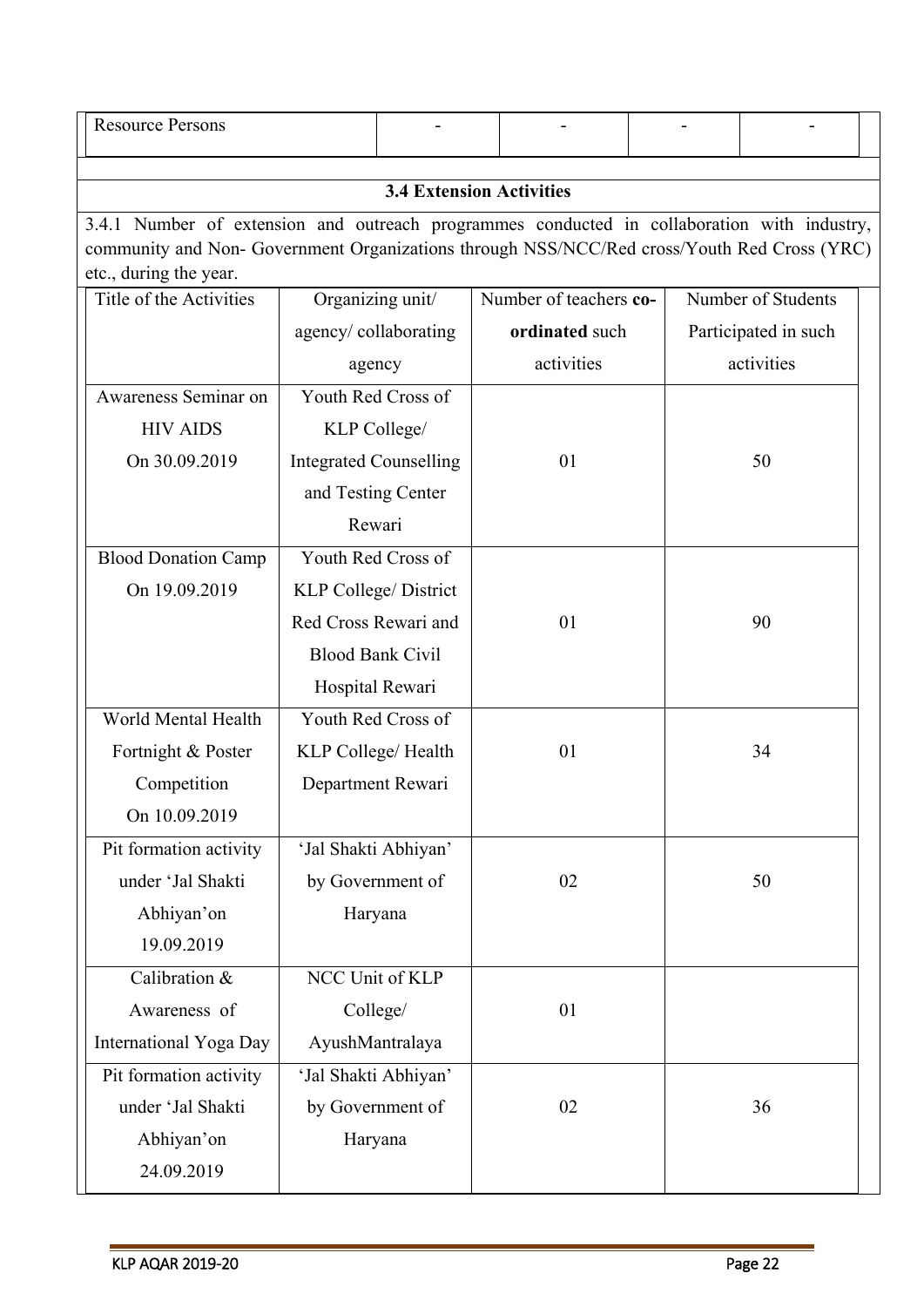3.4.2 Awards and recognition received for extension activities from Government and other recognized bodies during the year.

| Name of the Activity | Award/recognition | Awarding bodies | Number of Students |  |
|----------------------|-------------------|-----------------|--------------------|--|
|                      |                   |                 | benefited          |  |
| -                    |                   |                 |                    |  |

3.4.3 Students participating in extension activities with Government Organizations, Non-GovernmentOrganizations and programmes such as Swachh Bharat, Aids Awareness, Gender Issue, etc. during the year.

| Name of the        | Organising unit/ | Name of the          | Number of        | Number            |
|--------------------|------------------|----------------------|------------------|-------------------|
| scheme             | agency/          | activity             | teachers         | of Students       |
|                    | collaborating    |                      | coordinated such | Participated      |
|                    | agency           |                      | activities       | in such           |
|                    |                  |                      |                  | activities        |
| VidhanSabha        | NSS/Election     | Booth Level          | 01               | 10                |
| Election           | Commission       | Duties               |                  |                   |
| 21.10.2019         |                  |                      |                  |                   |
| Run for Unity on   | <b>EktaDiwas</b> | <b>Awareness Run</b> | 02               | $35$ Volunteers + |
| 31.10.2019         |                  |                      |                  | 100 Students and  |
|                    |                  |                      |                  | Teachers          |
| Telecalling during | <b>NSS</b>       | Telecalling          | 01               | 25                |
| Covid 19           |                  |                      |                  |                   |

## **3.5 Collaborations**

3.5.1 Number of Collaborative activities for research, faculty exchange, student exchange during the Year.

| Nature of Activity | Participant | Source of financial | Duration |
|--------------------|-------------|---------------------|----------|
|                    |             | support             |          |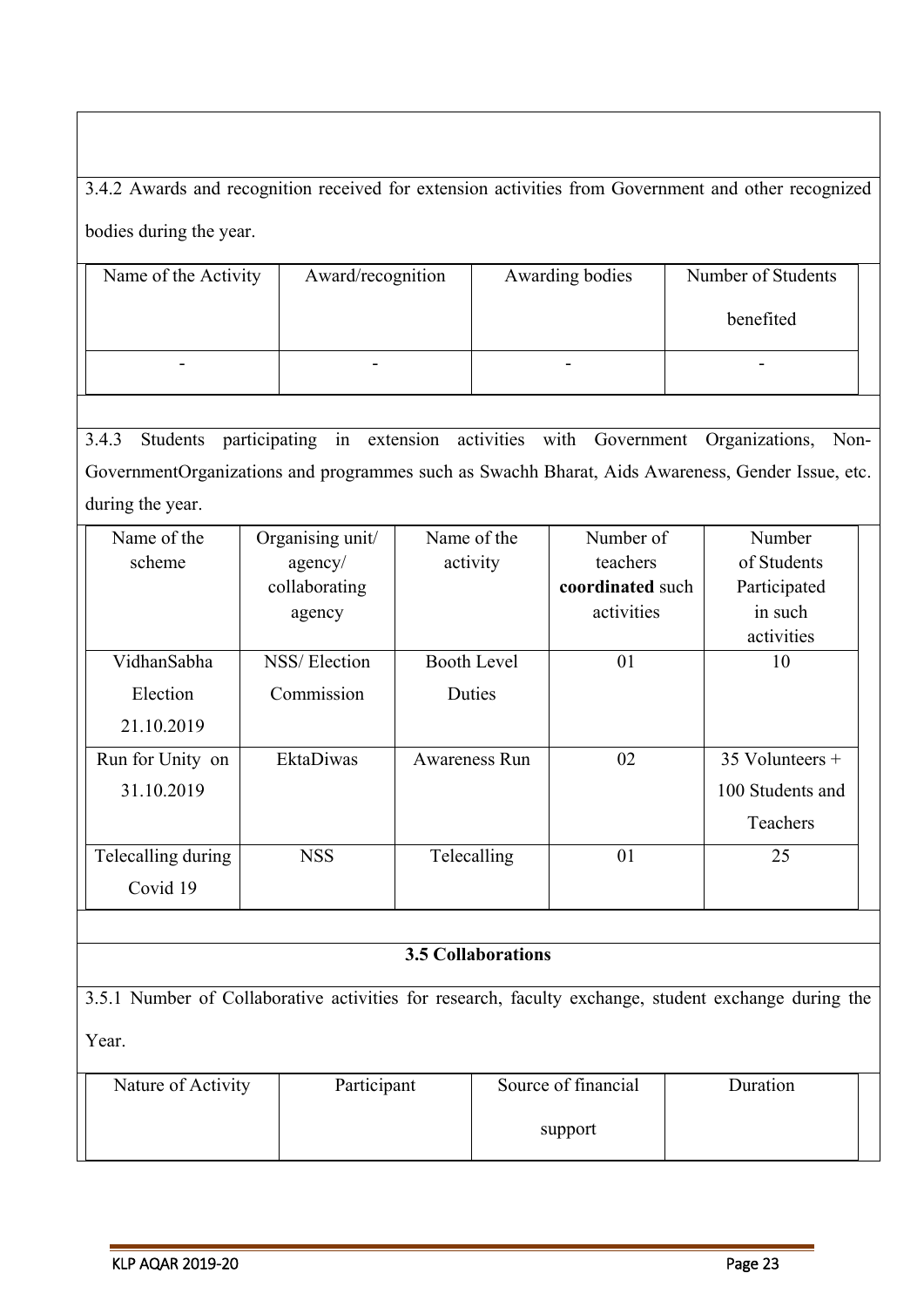3.5.2 Linkages with institutions/industries for internship, on-the-job training, project work, sharing of research facilities etc. during the year.

| <b>Nature of</b><br>linkage | Title of the<br>linkage | Name of the partnering<br>institution/industry/<br>research lab with contact<br><b>Details</b> | <b>Duration</b><br>(From-To) | Participants |
|-----------------------------|-------------------------|------------------------------------------------------------------------------------------------|------------------------------|--------------|
| Project work                | Summer                  | Austro Labs LTD., Austro                                                                       | 05.06.2019 to                | Mr.          |
|                             | Training                | house, A-4, Puspanjali                                                                         | 04.07.2019                   | RaghavGoyal  |
|                             |                         | enclave, Pitampura, New                                                                        |                              |              |
|                             |                         | Delhi-110034, Website-                                                                         |                              |              |
|                             |                         | www.Austrolabs.com                                                                             |                              |              |
| Project work                | Summer                  | Zonal office- Future Life                                                                      | 15.06.2019 to                |              |
|                             | Training                | Style Fashions LTD. P. NO.                                                                     | 31.07.2019                   | Mr.          |
|                             |                         | 82, Sector-32, Gurgaon-                                                                        |                              | PankajYadav  |
|                             |                         | 122001, Website-                                                                               |                              |              |
|                             |                         | www.futurelifestylefashions                                                                    |                              |              |
|                             |                         | .co.on                                                                                         |                              |              |
| Project work                | Summer                  | Dantal Hydraulics Pvt.Ltd.,                                                                    | 15.06.2019 to                | Mr.          |
|                             | Training                | Plot no 50, Sector-03, IMT                                                                     | 31.07.2019                   | VipinYadav   |
|                             |                         | Manesar-22050 Haryana,                                                                         |                              |              |
|                             |                         | Ph. No. 911244581800,                                                                          |                              |              |
|                             |                         | Website-www.dantal.in                                                                          |                              |              |
| Project work                | Summer                  | Dorset Industries Pvt. Ltd.                                                                    | 05.06.2019 to                | Mr. Ravikant |
|                             | Training                | Bhorakalan, Binola                                                                             | 04.07.2019                   |              |
|                             |                         | industrial Area, NH-8                                                                          |                              |              |
|                             |                         | Gurugram-1224013, Ph.                                                                          |                              |              |
|                             |                         | NO. 911244567890,                                                                              |                              |              |
|                             |                         | Website                                                                                        |                              |              |
|                             |                         | www.dorsetindia.com                                                                            |                              |              |
| Project work                | Summer                  | Rockman Industries Ltd.                                                                        | 10.06.2019 to                | Mr. Monu     |
|                             | Training                | Plot. No. 34, Sector-5,                                                                        | 10.07.2019                   |              |
|                             |                         | Phase-2, Growth Center,                                                                        |                              |              |
|                             |                         | Bawal, Rewari-123501, Ph.<br>No. 911284269700,                                                 |                              |              |
|                             |                         | website-www.rockman.in                                                                         |                              |              |
| Project work                | Summer                  | Sunbeam Auto Pvt. Ltd.,                                                                        | 10.06.2019 to                | Mr. Ravi     |
|                             | Training                | Plot no. SP1-D, Riico Ind.                                                                     | 10.07.2019                   | Kumar        |
|                             |                         | Area, TapukaraBhiwadi,                                                                         |                              |              |
|                             |                         | Distt. Alwar(Rajasthan)                                                                        |                              |              |
|                             |                         | 301707, Ph. No.                                                                                |                              |              |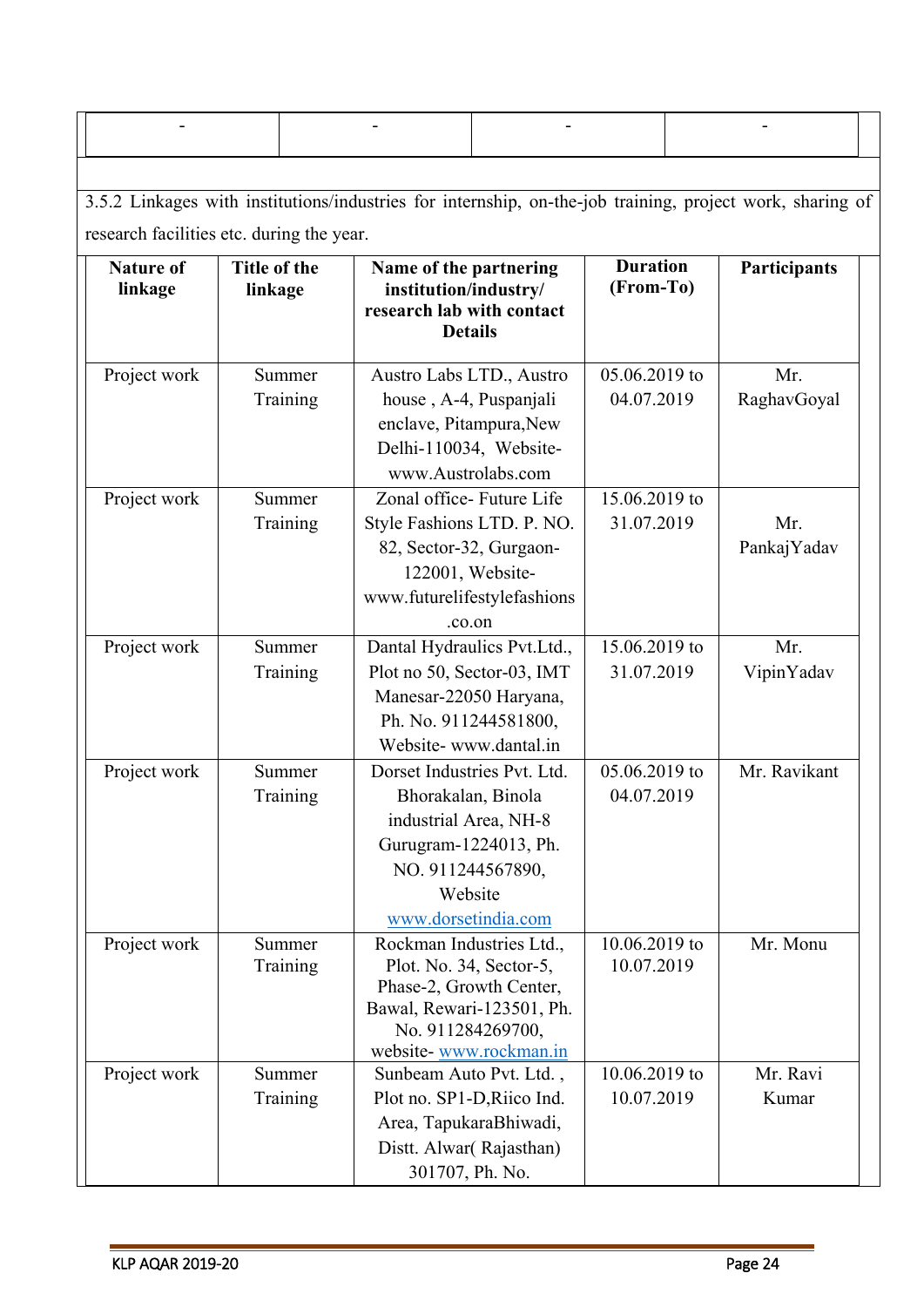|              |                    | 01493245745-46, Website-         |                             |                 |
|--------------|--------------------|----------------------------------|-----------------------------|-----------------|
|              |                    | www.sunbeamauto.com              |                             |                 |
|              |                    |                                  |                             |                 |
| Project work | Summer             | Life Viva Wellness Pvt. Ltd.     | 01.07.2019 to               | Mr. Vikram      |
|              | Training           | SCO A-3, Second /floor,          | 31.07.2019                  | Saini           |
|              |                    | Suncity Town ship, Sector-       |                             |                 |
|              |                    | 6,7, Rewari, Ph No.              |                             |                 |
|              |                    | 8930200204, Website              |                             |                 |
|              |                    | www.lifevivawellness.com         |                             |                 |
| Project work | Summer             | Florida Elecrical Ind. Ltd.      | 05.06.2019 to               | Mr. Piyush      |
|              | Training           | F-455,456,457,RIICO Ind.         | 04.07.2019                  | Sharma          |
|              |                    |                                  |                             |                 |
|              |                    | Aera, Phase-1, Bhiwadi-          |                             |                 |
|              |                    | 301019(Rajasthan) PH. N.         |                             |                 |
|              |                    | 911493510899, Website            |                             |                 |
|              |                    | www.floridaindustries.in         |                             |                 |
| Project work | Summer             | JTEKT India Ltd.                 | 01.06.2019 to               | Mr.             |
|              | Training           | 38/6, Delhi Jaipur road, NH-     | 31.07.2019                  | SachinChoudha   |
|              |                    | 8, Gurugram, 122001,             |                             | ry              |
|              |                    | Haryana, Ph. No.                 |                             |                 |
|              |                    | 911244685000, website-           |                             |                 |
|              |                    | www.jtekt.co.in                  |                             |                 |
| Project work | Summer             | TS Tech Sun Rajasthan Pvt.       | 01.06.2019 to               | Mr.             |
|              | Training           | Ltd                              | 31.07.2019                  | PawanYadav      |
|              |                    | SP-2, 5&6, NIC (Majrakath)       |                             |                 |
|              |                    | Neemrana, Japanese Zone,         |                             |                 |
|              |                    | Distt. Alwar, Rajasthan          |                             |                 |
|              |                    | 301705, Ph. No.                  |                             |                 |
|              |                    | 01494678888                      |                             |                 |
| Project work | Summer             | Pluss Advanced Tech. Pvt.        | 10.06.2019 to               | Mr. SurajRathi  |
|              | Training           | Ltd.                             | 10.07.2019                  |                 |
|              |                    | Plot no. 35, Sec. - 14, GC       |                             |                 |
|              |                    | Bawal, Phase -2, Haryana         |                             |                 |
|              |                    | 123501, Ph. No.                  |                             |                 |
|              |                    | 01284264391, website-            |                             |                 |
|              |                    | www.pluss.co.in                  |                             |                 |
| Project work | Summer<br>Training | Mitsuba Sical India Pvt.<br>Ltd. | 05.06.2019 to<br>04.07.2019 | Mr. AkhilBateja |
|              |                    | Unit-II, Village Pathradi,       |                             |                 |
|              |                    | Bilaspur-tauru Road,             |                             |                 |
|              |                    | Gurugram 122413 Haryana,         |                             |                 |
|              |                    | Ph. No. 911242641000             |                             |                 |
| Project work | Summer             | Mindarika Pvt. Ltd.              | 04.06.2019 to               | Mr.             |
|              | Training           | Vill. NawadaFatehpur, PO.        | 04.07.2019                  | MohitYadav      |
|              |                    | SikanderpurBadda, Near           |                             |                 |
|              |                    | <b>IMT Maneser and Police</b>    |                             |                 |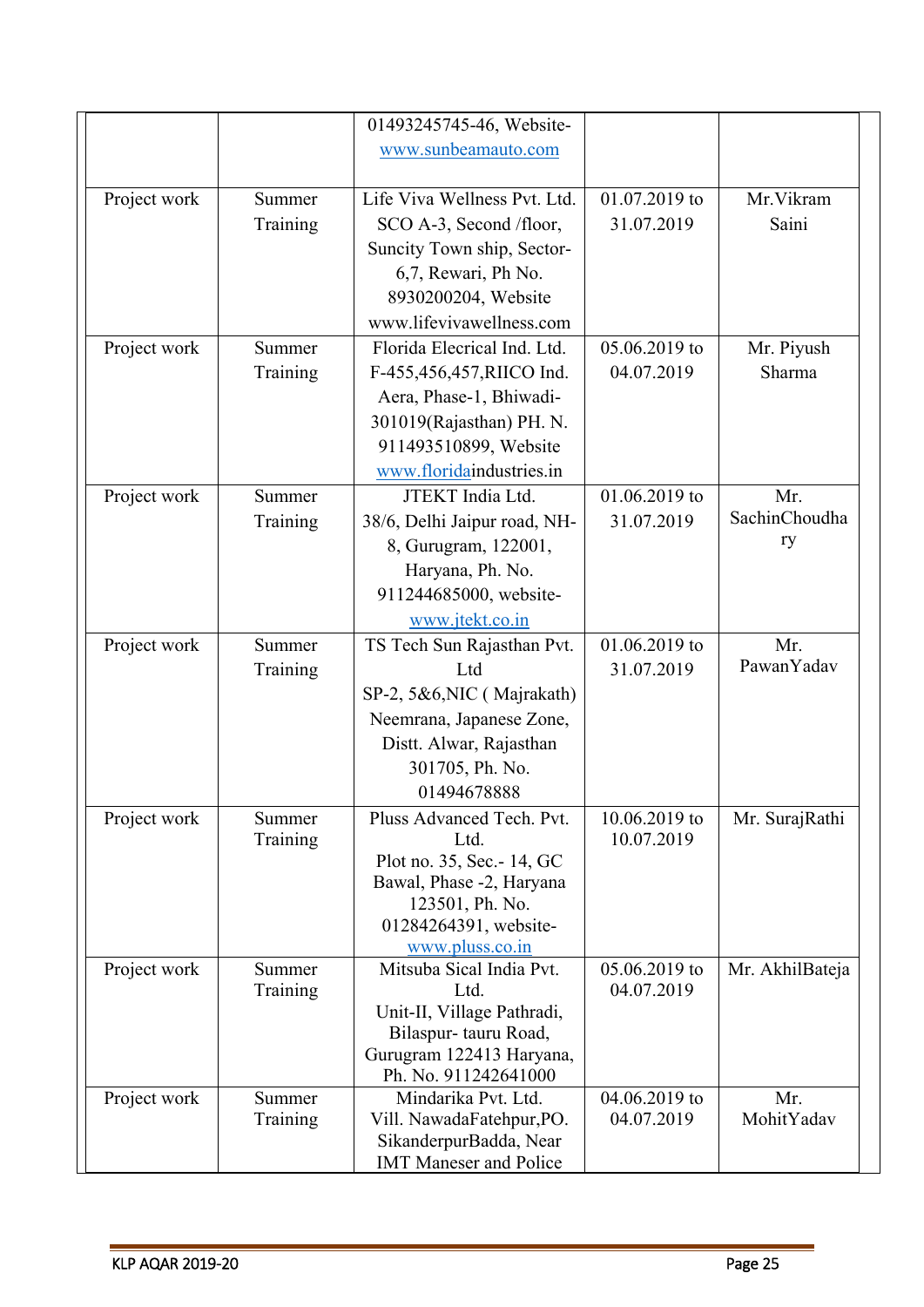|              |          | station, Distt. Gurugram,                              |               |                |
|--------------|----------|--------------------------------------------------------|---------------|----------------|
|              |          | 122004, Website.                                       |               |                |
|              |          | www.unominda.com                                       |               |                |
|              |          |                                                        |               |                |
| Project work | Summer   | Lucas TVS Pvt. Ltd.                                    | 05.06.2019 to | Mr. Ankit      |
|              | Training | Vill. - Masani, Distt.                                 | 04.07.2019    |                |
|              |          | Rewari, Haryana 122106,<br>Ph. No. 01274240044         |               |                |
|              | Summer   | Rockman Industries Ltd.,                               | 10.06.2019 to | Mr. Sudhir     |
| Project work |          | Plot. No. 34, Sector-5,                                | 10.07.2019    | Kumar          |
|              | Training | Phase-2, Growth Center,                                |               |                |
|              |          | Bawal, Rewari-123501, Ph.                              |               |                |
|              |          | No. 911284269700,                                      |               |                |
|              |          | website-www.rockman.in                                 |               |                |
| Project work | Summer   | <b>BAIHE</b> Medical India Pvt.                        | 05.06.2019 to | Mr. Naveen     |
|              | Training | Ltd.                                                   | 03.07.2019    | Kumar          |
|              |          | $5th$ Floor, Unit no. -527,                            |               |                |
|              |          | DLF Star tower, Sec. 30,                               |               |                |
|              |          | Gurugram 122001, Ph. No.                               |               |                |
|              |          | 911244253295, wesite-                                  |               |                |
|              |          | www.baihemedicalindia.co                               |               |                |
|              |          | m                                                      |               |                |
| Project work | Summer   | BK Printing Pvt. Ltd.                                  | 05.06.2019 to | Mr. Raman      |
|              | Training | Plot No G1-896, RIICO Ind.                             | 04.07.2019    | Sharma         |
|              |          | Area, Chopanki-301019,                                 |               |                |
|              |          | Distt. Alwar, Rajasthan Ph.                            |               |                |
|              |          | No. 07665542000                                        |               |                |
| Project work | Summer   | Yazaki Wiring Tech. India                              | 05.06.2019 to | Mr. NitinYadav |
|              | Training | Pvt. Ltd. P. No. A 120-121                             | 03.07.2019    |                |
|              |          | RIICO Industrial Area,                                 |               |                |
|              |          | Bhiwadi Phase-1, Distt.                                |               |                |
|              |          | Alwar Rajasthan, 301019,                               |               |                |
|              |          | Website www.yazaki-                                    |               |                |
|              |          | group.com                                              |               |                |
| Project work | Summer   | BS Enterprises, Old                                    | 05.06.2019 to | Mr.            |
|              | Training | Manesar Road, Near OBC                                 | 06.07.2019    | RohitKukerja   |
|              |          | Bank, Khandsa Road,                                    |               |                |
|              |          | UdyogVihar Indus. Area,<br>Phase -6, Sec. 37, Gurugram |               |                |
|              |          | Haryana 122001, Ph no.                                 |               |                |
|              |          | 91124426609                                            |               |                |
| Project work | Summer   | Super India Global                                     | 07.06.2019 to | Mr. Manjeet    |
|              | Training | Logistics Pvt. Ltd. 523/21                             | 03.07.2019    | Singh          |
|              |          | Shanti Nagar Colony, Opp.-                             |               |                |
|              |          | Iron footbridge, NH-8, Near                            |               |                |
|              |          | Rajiv Chowk, Gurugram,                                 |               |                |
|              |          | Haryana 122001                                         |               |                |
| Project work | Summer   | CaparoMaruti Ltd.                                      | 06.06.2019 to | Mr. Satpal     |
|              | Training | P. No. 85-102, Sec. -07,                               | 05.07.2019    |                |
|              |          | HSIIDC Indus. Growth                                   |               |                |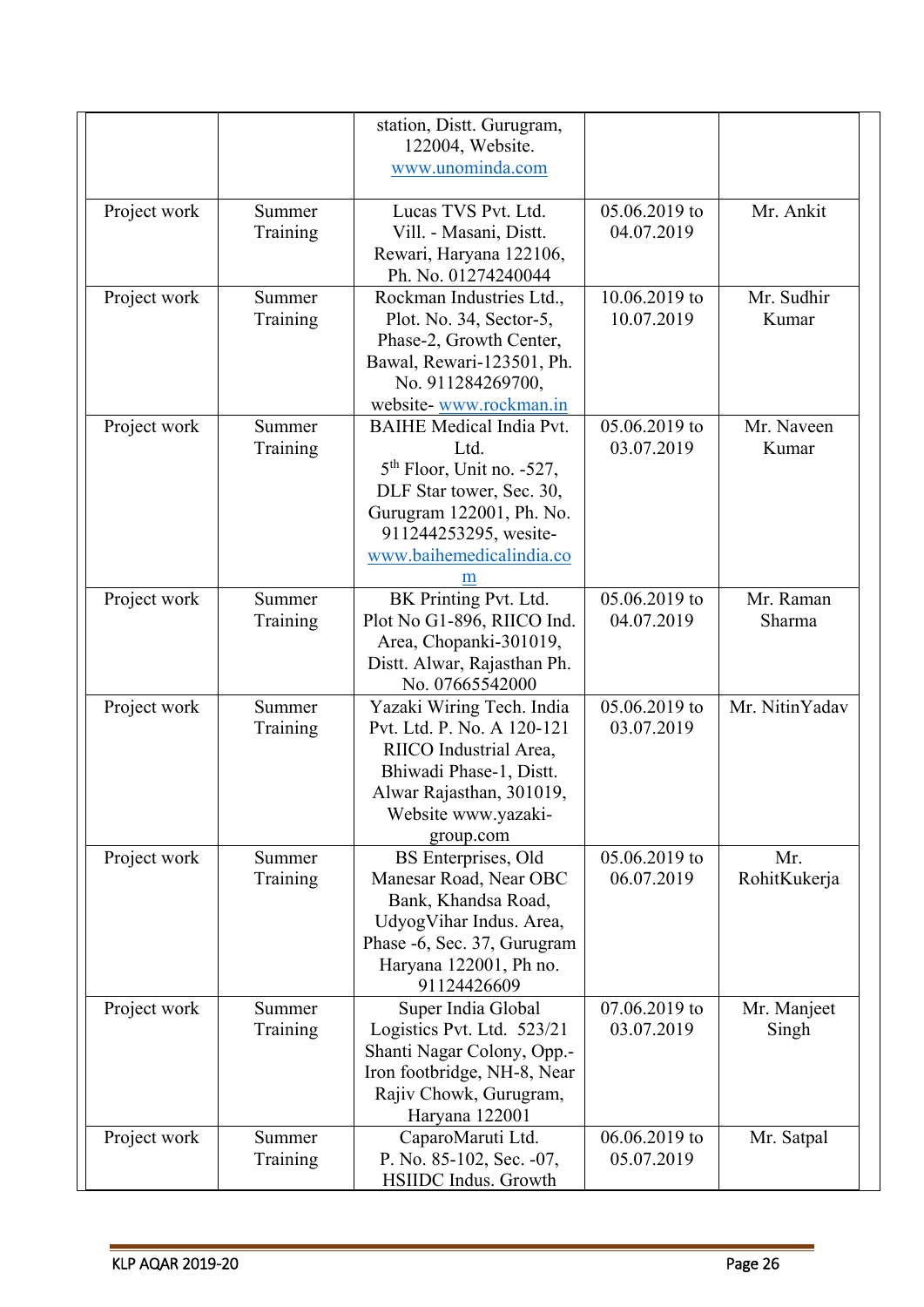|              |                    | Center, Bawal, Distt.                        |                             |                            |
|--------------|--------------------|----------------------------------------------|-----------------------------|----------------------------|
|              |                    | Rewari 123501, Ph. No.                       |                             |                            |
|              |                    | 911284264393-95, Website-                    |                             |                            |
|              |                    | www.caparo.co.in<br>Mitsuba Sical India Pvt. |                             |                            |
| Project work | Summer<br>Training | Ltd.                                         | 05.06.2019 to<br>04.07.2019 | Mr. Akhil<br><b>Bhatia</b> |
|              |                    | Unit-II, Village Pathradi,                   |                             |                            |
|              |                    | Bilaspur-tauru Road,                         |                             |                            |
|              |                    | Gurugram 122413 Haryana,                     |                             |                            |
|              |                    | Ph. No. 911242641000                         |                             |                            |
| Project work | Summer             | TS Tech Sun Rajasthan Pvt.                   | 05.06.2019 to               | Mr.                        |
|              | Training           | Ltd                                          | 04.07.2019                  | RishabhSinghal             |
|              |                    | SP-2, 5&6, NIC (Majrakath)                   |                             |                            |
|              |                    | Neemrana, Japanese Zone,                     |                             |                            |
|              |                    | Distt. Alwar, Rajasthan<br>301705, Ph. No.   |                             |                            |
|              |                    | 01494678888                                  |                             |                            |
| Project work | Summer             | JTEKT India Ltd.                             | 01.06.2019 to               | Mr. Sonam                  |
|              | Training           | 38/6, Delhi Jaipur road, NH-                 | 24.07.2019                  | Saini                      |
|              |                    | 8, Gurugram, 122001,                         |                             |                            |
|              |                    | Haryana, Ph. No.                             |                             |                            |
|              |                    | 911244685000, website-                       |                             |                            |
|              |                    | www.jtekt.co.in                              |                             |                            |
| Project work | Summer             | <b>SKH Metals Ltd.</b>                       | 11.06.2019 to               | Mr. Raj Kumar              |
|              | Training           | 003-007, Ground Floor,                       | 10.07.2019                  |                            |
|              |                    | Tower - D, Global Buss.                      |                             |                            |
|              |                    | Park, Gurugrame Haryana                      |                             |                            |
|              |                    | 122002, Ph. No.                              |                             |                            |
|              |                    | 911242625200, Website-                       |                             |                            |
|              |                    | www. Skhgroup.co.in                          |                             |                            |
| Project work | Summer             | TDK Navitasys India Pvt.                     | 01.06.2019 to               | Mr. Mokshit                |
|              | Training           | Ltd.                                         | 02.07.2019                  | Sharma                     |
|              |                    | P. No. 32, Sec. 05, Phase                    |                             |                            |
|              |                    | 2m HSIIDC Indus. Growth                      |                             |                            |
|              |                    | Center Bawal 123501,                         |                             |                            |
|              |                    | Haryana,                                     |                             |                            |
| Project work | Summer             | MusashiAuto Parts Pvt.                       | 10.06.2019 to               | Mr.                        |
|              | Training           | Ltd.                                         | 10.07.2019                  | ParteekNarula              |
|              |                    | P. No. 33-35& 46-60, Sec.                    |                             |                            |
|              |                    | 07, Indus. Growth Centre,                    |                             |                            |
|              |                    | Bawal, Distt. Rewari                         |                             |                            |
|              |                    | Haryana 123501, Ph. NO                       |                             |                            |
|              |                    | 01284268200, Website-                        |                             |                            |
|              |                    | www.musashi.co.in//                          |                             |                            |
| Project work | Summer             | Rane NSK Steering Systems                    | 05.06.2019 to               | MsKanchanVer               |
|              | Training           | Pvt. Ltd. P. No. 28A, Sec.                   | 04.07.2019                  | ma                         |
|              |                    | 06, HSIIDC Growth Center                     |                             |                            |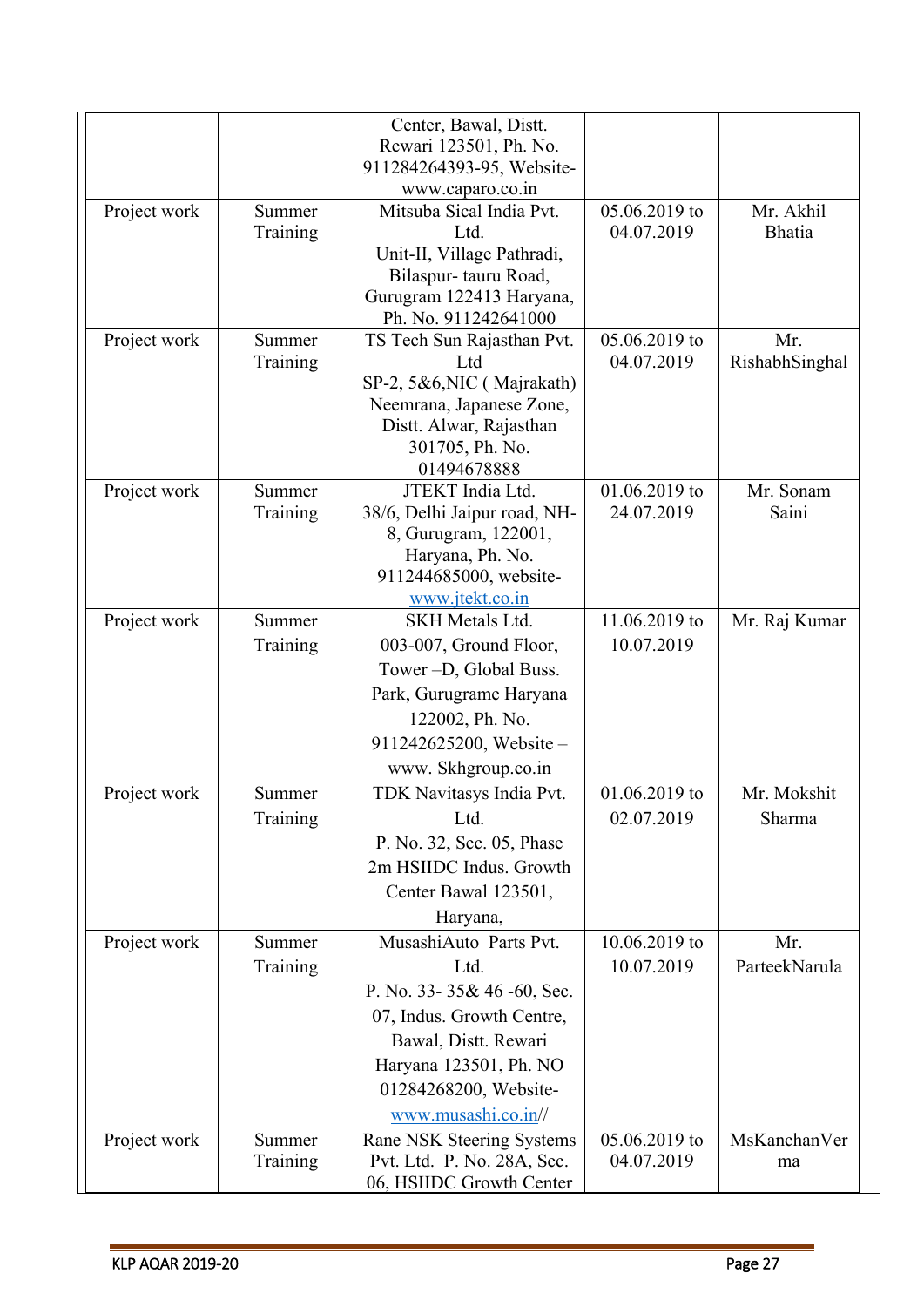|              |                    | ,BawalDistt. Rewari<br>123501, ph. No<br>01284264281-82                                                                                          |                             |                    |
|--------------|--------------------|--------------------------------------------------------------------------------------------------------------------------------------------------|-----------------------------|--------------------|
| Project work | Summer<br>Training | AG Industries Bawal Pvt.<br>Ltd.<br>P. No. 97-102 & 116-121,<br>Indus. Growth Center, Sec.<br>6, Bawal 123504, Distt.<br>Rewari Haryana, Ph. No. | 04.06.2019 to<br>03.07.2019 | Ms. Aditi Gupta    |
| Project work | Summer             | 01284264569/73<br><b>SKRUWIN</b> Engineering                                                                                                     | 03.06.2019 to               | Ms.                |
|              | Training           | Pvt. Ltd.                                                                                                                                        | 02.07.2019                  | PoonamKumari       |
|              |                    | E 672, RIICO Indus. Area,                                                                                                                        |                             |                    |
|              |                    | Near Sean Power Chowk,                                                                                                                           |                             |                    |
|              |                    | BhiwadiRahasthan, Ph. No.                                                                                                                        |                             |                    |
|              |                    | 9314097916                                                                                                                                       |                             |                    |
| Project work | Summer<br>Training | AG Industries Bawal Pvt.<br>Ltd.<br>P. No. 97-102 & 116-121,<br>Indus. Growth Center, Sec.<br>6, Bawal 123504, Distt.<br>Rewari Haryana, Ph. No. | 06.06.2019 to<br>15.07.2019 | Ms. Madhu<br>Gupta |
| Project work | Summer             | 01284264569/73<br>Hero Moto Corp. Ltd.                                                                                                           | 05.06.2019 to               | Ms. Nisha          |
|              | Training           | Vill. Malpura Delhi- Jaipur                                                                                                                      | 06.07.2019                  |                    |
|              |                    | Highway, Dharuhera,                                                                                                                              |                             |                    |
|              |                    | Rewari Haryana 123106,                                                                                                                           |                             |                    |
|              |                    | Ph. No. 911274264000,                                                                                                                            |                             |                    |
|              |                    | Website                                                                                                                                          |                             |                    |
|              |                    | www.heromotocorp.com                                                                                                                             |                             |                    |
| Project work | Summer             | Agrawal Metal Works Pvt.                                                                                                                         | 05.06.2019 to               | Ms. Sunena         |
|              | Training           | Ltd., Jhajjar Road, Rewari                                                                                                                       | 06.07.2019                  |                    |
|              |                    | Haryana 123401, Ph.                                                                                                                              |                             |                    |
|              |                    | 911274253401                                                                                                                                     |                             |                    |
| Project work | Summer<br>Training | AG Industries Bawal Pvt.<br>Ltd.                                                                                                                 | 06.06.2019 to<br>15.06.2019 | Ms. Simran         |
|              |                    | P. No. 97-102 & 116-121,<br>Indus. Growth Center, Sec.                                                                                           |                             |                    |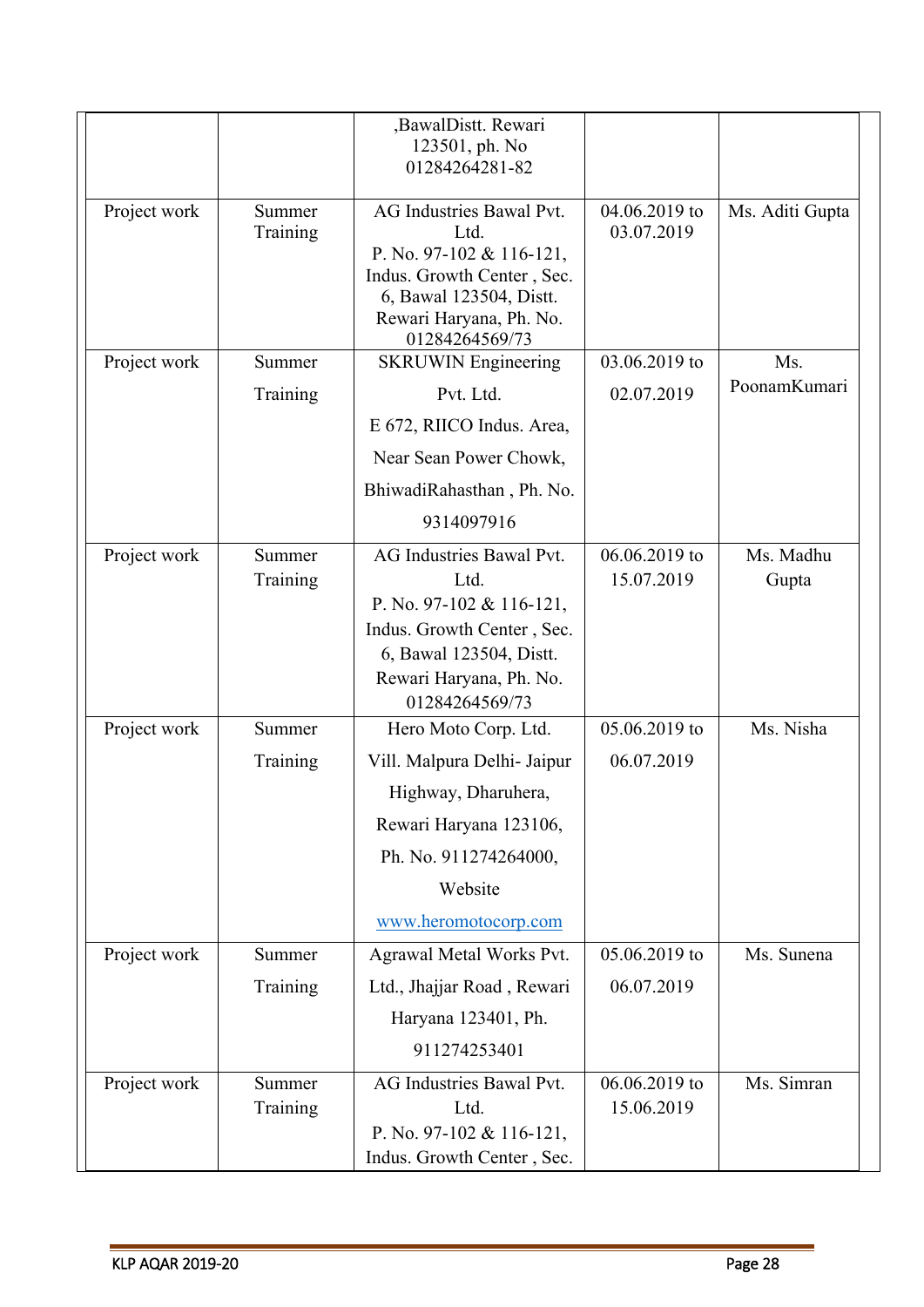|                                                                                                            | 6, Bawal 123504, Distt.<br>Rewari Haryana, Ph. No.<br>01284264569/73 |                        |                                                |                                                           |             |
|------------------------------------------------------------------------------------------------------------|----------------------------------------------------------------------|------------------------|------------------------------------------------|-----------------------------------------------------------|-------------|
|                                                                                                            |                                                                      |                        |                                                |                                                           |             |
| 3.5.3 MoUs signed with institutions of national, international importance, other universities, industries, |                                                                      |                        |                                                |                                                           |             |
| corporate houses etc. during the year.                                                                     |                                                                      |                        |                                                |                                                           |             |
| Organisation                                                                                               | Date of MoU signed                                                   | Purpose and Activities |                                                | Number of students/<br>teachers participated<br>under MoU |             |
| Hansraj College, Delhi                                                                                     |                                                                      | <b>AQAR</b>            |                                                |                                                           |             |
|                                                                                                            |                                                                      |                        |                                                |                                                           |             |
|                                                                                                            | <b>CRITERION IV - INFRASTRUCTURE AND LEARNING RESOURCES</b>          |                        |                                                |                                                           |             |
| <b>4.1 Physical Facilities</b>                                                                             |                                                                      |                        |                                                |                                                           |             |
| 4.1.1 Budget allocation, excluding salary for infrastructure augmentation during the year.                 |                                                                      |                        |                                                |                                                           |             |
| Budget allocated for infrastructure augmentation                                                           |                                                                      |                        | Budget utilized for infrastructure development |                                                           |             |
| <b>NIL</b>                                                                                                 |                                                                      |                        | <b>NIL</b>                                     |                                                           |             |
|                                                                                                            |                                                                      |                        |                                                |                                                           |             |
| 4.1.2 Details of augmentation in infrastructure facilities during the year.                                |                                                                      |                        |                                                |                                                           |             |
| Facilities                                                                                                 |                                                                      |                        | Existing                                       |                                                           | Newly added |
| Campus area                                                                                                |                                                                      |                        | 17.78 Acre                                     |                                                           |             |
| Class rooms                                                                                                |                                                                      |                        | 40                                             |                                                           |             |
| Laboratories                                                                                               |                                                                      |                        | 22                                             |                                                           |             |
| Seminar Halls                                                                                              |                                                                      |                        | 02                                             |                                                           |             |
| Classrooms with LCD facilities                                                                             |                                                                      |                        | 06                                             |                                                           |             |
| Classrooms with Wi-Fi/LAN                                                                                  |                                                                      |                        | 02                                             |                                                           |             |
| Seminar halls with ICT facilities                                                                          |                                                                      |                        | 02                                             |                                                           |             |
| Video Centre                                                                                               |                                                                      |                        | 01                                             |                                                           |             |
|                                                                                                            | No. of important equipments purchased $( \geq 1-0$ lakh) during the  |                        | Nil                                            |                                                           |             |
| current year.                                                                                              |                                                                      |                        |                                                |                                                           |             |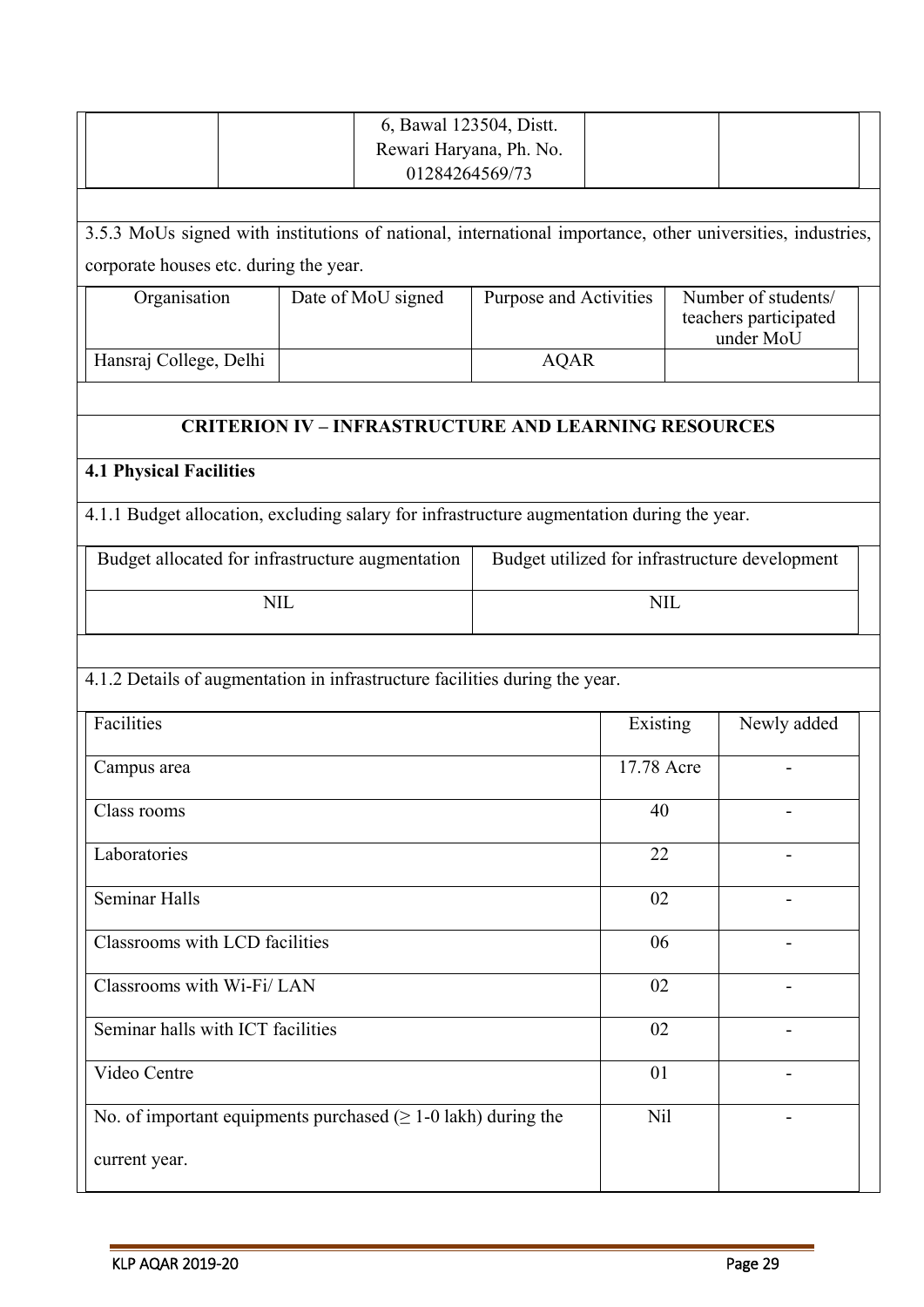| Value of the equipment purchased during the year (Rs. in Lakhs)         |  |                                    |                              |  | Nil                      |                          |                          |                |  |
|-------------------------------------------------------------------------|--|------------------------------------|------------------------------|--|--------------------------|--------------------------|--------------------------|----------------|--|
| Others                                                                  |  |                                    |                              |  |                          |                          |                          |                |  |
|                                                                         |  | 4.2 Library as a Learning Resource |                              |  |                          |                          |                          |                |  |
| 4.2.1 Library is automated {Integrated Library Management System-ILMS}  |  |                                    |                              |  |                          |                          |                          |                |  |
| Name of the ILMS                                                        |  | Nature of automation               |                              |  | Version                  |                          | Year of automation       |                |  |
| software                                                                |  | (fullyor partially)                |                              |  |                          |                          |                          |                |  |
| <b>KOHA</b>                                                             |  | In Process                         |                              |  | <b>KOHA</b>              |                          | 2020 (In Process)        |                |  |
|                                                                         |  |                                    |                              |  |                          |                          |                          |                |  |
| 4.2.1 Library Services:                                                 |  | 2018-2019                          |                              |  | 2019-2020                |                          |                          | Total          |  |
|                                                                         |  | Existing<br>No.                    | Value                        |  | Newly added<br>No.       | Value                    | No.                      | Value          |  |
|                                                                         |  |                                    |                              |  |                          |                          |                          |                |  |
| Text Books including Reference<br><b>Books</b>                          |  | 67388                              | 413279                       |  | N <sub>il</sub>          | N <sub>il</sub>          | 67388                    | 413279         |  |
| e-Books                                                                 |  | $\overline{\phantom{0}}$           | $\overline{\phantom{0}}$     |  | 25809                    | 5900                     | 25809                    | 5900           |  |
|                                                                         |  |                                    |                              |  |                          |                          |                          |                |  |
|                                                                         |  |                                    | <b>Self-Finance Library</b>  |  |                          |                          |                          |                |  |
| 4.2.1 Library is automated {Integrated Library Management System -ILMS} |  |                                    |                              |  |                          |                          |                          |                |  |
| Name of the ILMS                                                        |  | Nature of automation               |                              |  | Version                  |                          | Year of automation       |                |  |
| software                                                                |  | (fully or partially)               |                              |  |                          |                          |                          |                |  |
| <b>KOHA</b>                                                             |  | In Process                         |                              |  | <b>KOHA</b>              |                          | 2020 (In Process)        |                |  |
|                                                                         |  |                                    |                              |  |                          |                          |                          |                |  |
| 4.2.2 Library Services:                                                 |  |                                    | 2018-2019                    |  |                          | 2019-2020                |                          | Total          |  |
|                                                                         |  |                                    | Existing                     |  |                          | Newly added              |                          |                |  |
|                                                                         |  | No.                                | Value                        |  | No.                      | Value                    | No.                      | Value          |  |
|                                                                         |  | No.                                | Value                        |  | No.                      | Value                    | No.                      | Value          |  |
| <b>Text Books</b>                                                       |  | 27708                              | 5681746                      |  | $\overline{\phantom{a}}$ | $\overline{\phantom{a}}$ | 27708                    | 5681746        |  |
| Reference Books                                                         |  | 162                                | 10788                        |  | $\overline{\phantom{a}}$ | $\overline{\phantom{0}}$ | 162                      | 10788          |  |
| e-Books                                                                 |  | $\overline{a}$                     | $\overline{\phantom{m}}$     |  | $\overline{\phantom{a}}$ | $\overline{\phantom{a}}$ | $\overline{\phantom{0}}$ | $\blacksquare$ |  |
| Journals                                                                |  | 8                                  | 23972                        |  | 8                        | 24783                    | 8                        | 24783          |  |
| e-Journals                                                              |  | $\overline{\phantom{0}}$           | $\qquad \qquad \blacksquare$ |  | $\overline{\phantom{a}}$ | $\overline{\phantom{0}}$ | $\overline{\phantom{0}}$ | $\blacksquare$ |  |
| Digital Database                                                        |  |                                    |                              |  |                          |                          |                          |                |  |
| CD & Video                                                              |  |                                    |                              |  |                          |                          |                          |                |  |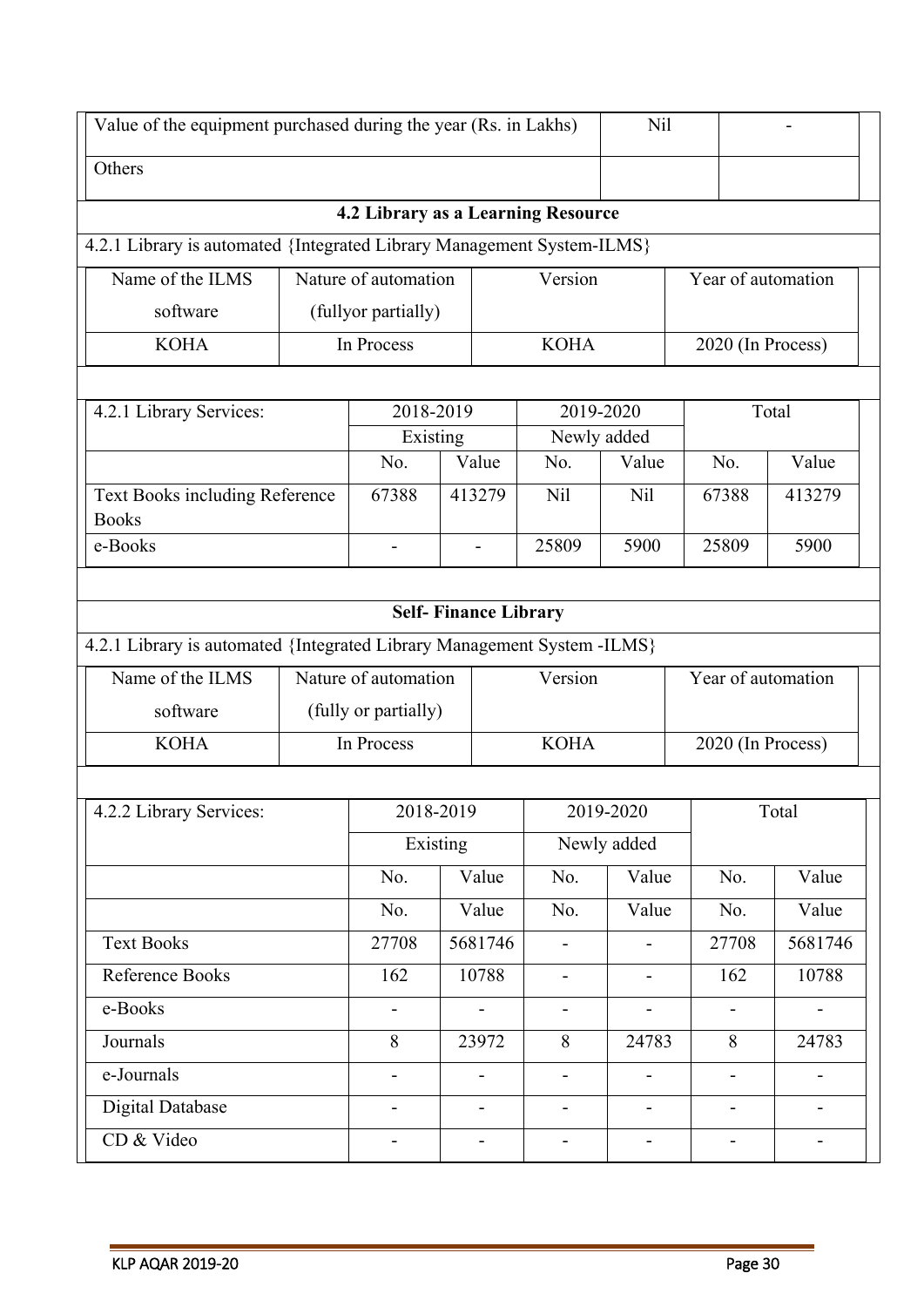|                                                                                                             | Library automation                         |               |                      |                              |                          |                                          | -                      |                                                 |                          |  |  |
|-------------------------------------------------------------------------------------------------------------|--------------------------------------------|---------------|----------------------|------------------------------|--------------------------|------------------------------------------|------------------------|-------------------------------------------------|--------------------------|--|--|
|                                                                                                             | Weeding(Hard &Soft)                        |               |                      |                              |                          |                                          |                        |                                                 |                          |  |  |
| Others (specify)                                                                                            |                                            |               |                      |                              |                          |                                          |                        |                                                 |                          |  |  |
|                                                                                                             | <b>4.3 IT Infrastructure</b>               |               |                      |                              |                          |                                          |                        |                                                 |                          |  |  |
| 4.3.1 Technology Upgradation (overall)                                                                      |                                            |               |                      |                              |                          |                                          |                        |                                                 |                          |  |  |
|                                                                                                             | Total<br>Comp.                             | Comp.<br>Labs | Internet             | <b>Browsing</b><br>Centres   | Comp.<br>Centres         | Office                                   | Departments            | Available<br>band<br>width<br>(MGBPS)           | Others                   |  |  |
| Existing                                                                                                    | 166                                        | 5             | 10                   | $\overline{\phantom{a}}$     | $\overline{\phantom{a}}$ | 10                                       | 10                     | 10                                              | $\overline{\phantom{a}}$ |  |  |
| Added                                                                                                       |                                            |               |                      |                              |                          |                                          |                        |                                                 |                          |  |  |
| Total                                                                                                       | 166                                        | 5             | 10                   | $\qquad \qquad \blacksquare$ | -                        | 10                                       | 10                     | 10                                              |                          |  |  |
| 4.3.2 Bandwidth available of internet connection in the Institution.<br>$\ldots$ $10$ , $\ldots$ MBPS /GBPS |                                            |               |                      |                              |                          |                                          |                        |                                                 |                          |  |  |
| 4.3.3 Facility for e-content                                                                                | Name of the e-content development facility |               |                      |                              |                          |                                          |                        | Provide the link of the videos and media centre |                          |  |  |
|                                                                                                             |                                            |               |                      |                              |                          |                                          | and recording facility |                                                 |                          |  |  |
|                                                                                                             |                                            | Nil           |                      |                              |                          | Nil                                      |                        |                                                 |                          |  |  |
|                                                                                                             |                                            |               |                      |                              |                          |                                          |                        |                                                 |                          |  |  |
| 4.3.4 E-content developed by teachers such as: e-PG-Pathshala, CEC (under e-PG-Pathshala CEC                |                                            |               |                      |                              |                          |                                          |                        |                                                 |                          |  |  |
| (Under Graduate) SWAYAM other MOOCs platform NPTEL/NMEICT/any other Government                              |                                            |               |                      |                              |                          |                                          |                        |                                                 |                          |  |  |
| initiatives & institutional (Learning Management System (LMS)etc.                                           |                                            |               |                      |                              |                          |                                          |                        |                                                 |                          |  |  |
|                                                                                                             | Name of the teacher                        |               | Name of the module   |                              |                          | Platform on which                        |                        | Date of launching e -                           |                          |  |  |
|                                                                                                             |                                            |               |                      |                              |                          | module is developed                      |                        | content                                         |                          |  |  |
|                                                                                                             | Nil                                        |               | Nil                  |                              |                          | Nil                                      |                        | N <sub>il</sub>                                 |                          |  |  |
|                                                                                                             |                                            |               |                      |                              |                          |                                          |                        |                                                 |                          |  |  |
|                                                                                                             |                                            |               |                      |                              |                          | 4.4 Maintenance of Campus Infrastructure |                        |                                                 |                          |  |  |
| 4.4.1 Expenditure incurred on maintenance of physical facilities and academic support facilities,           |                                            |               |                      |                              |                          |                                          |                        |                                                 |                          |  |  |
| excluding salary component, during the year                                                                 |                                            |               |                      |                              |                          |                                          |                        |                                                 |                          |  |  |
|                                                                                                             | Assigned budget on                         |               | Expenditure incurred |                              |                          | Assigned budget on                       |                        | Expenditure incurred                            |                          |  |  |
|                                                                                                             | academic facilities                        |               | on maintenanceof     |                              |                          | physical facilities                      |                        | on maintenance of                               |                          |  |  |
|                                                                                                             |                                            |               | academicfacilities   |                              |                          |                                          |                        | physical facilities                             |                          |  |  |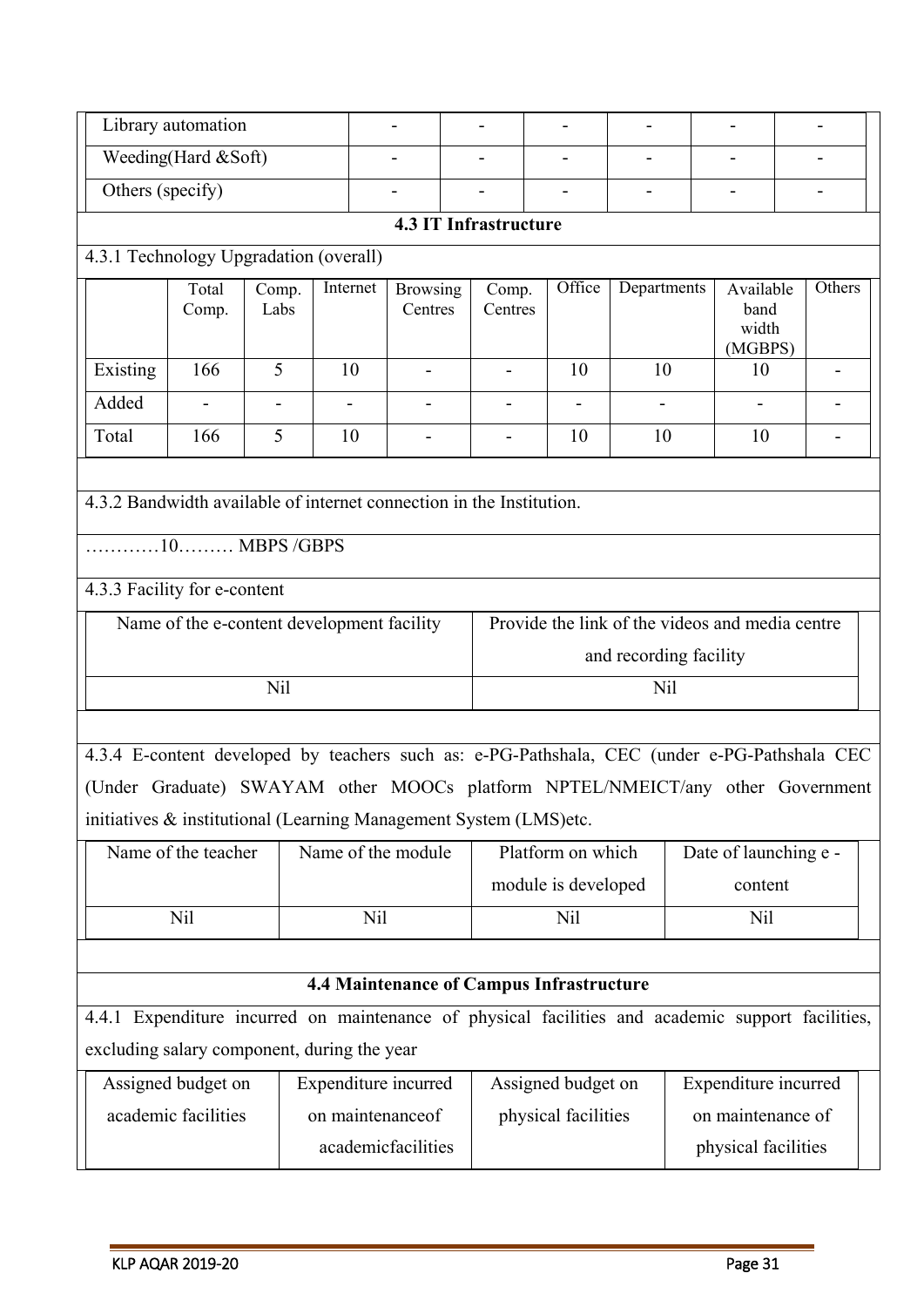| Rs. 93,200/- | Rs. 82,300/- | Nil | Nil |  |
|--------------|--------------|-----|-----|--|
| Rs. 97,500/- | Rs.84,124/-  | Nil | Nil |  |

4.4.2 Procedures and policies for maintaining and utilizing physical, academic and support facilities laboratory, library, sports complex, computers, classrooms etc.

The policy of the college is to fulfill and upgrade the infrastructural requirements as and when such need arises various committees of the college are constituted to plan and ensure that the available infrastructure is in line with its academic growth and is optimally utilized. These include.

- Advisory Committee
- Timetable Committee
- General Purchase/Procurement Committee. (This is decentralized)
- Building Committee.
- Library Committee

The college ensures regular maintenance and upkeep of all infrastructural facilities. The maintenance work is carried out by trained in-house experts as well as outsourced to appropriate outside agencies. A full time caretaker is appointed by the college to ensure the cleanliness, hygiene, sanitation, water supply, electricity, security and to update the Principal of the institution about the current/daily state of affairs. Furniture and equipment are purchased on regular basis as per the requirements. The college has its own fulltime electrician, peons, watchmen, sweepers and gardeners. The college has appointed a senior Technical Assistant and a Computer Network Assistant to provide regular support services relating to computer hardware and software. Part time plumber ensuring adequate supply of water, functioning of bore-wells , pumping of water , regular cleaning of stored water and sewage drains, adequacy of facilities in washrooms, underground overhead tank and Industrial RO maintenance.

The decision in respect to proposals for initiating new programmes or activities in the college is taken in the Advisory Committee meetings. The decisions are taken to the Governing body for approval. The time table committee evaluates the possibility of rational and optimal use of time and space available. Rooms of different sizes are allotted in accordance with are size of the classes. They make recommendations periodically about the need for expanding the existing space, remodeling or re-using the existing space. Further suggestions are made for the most efficient use of the time frame, keeping in mind the need to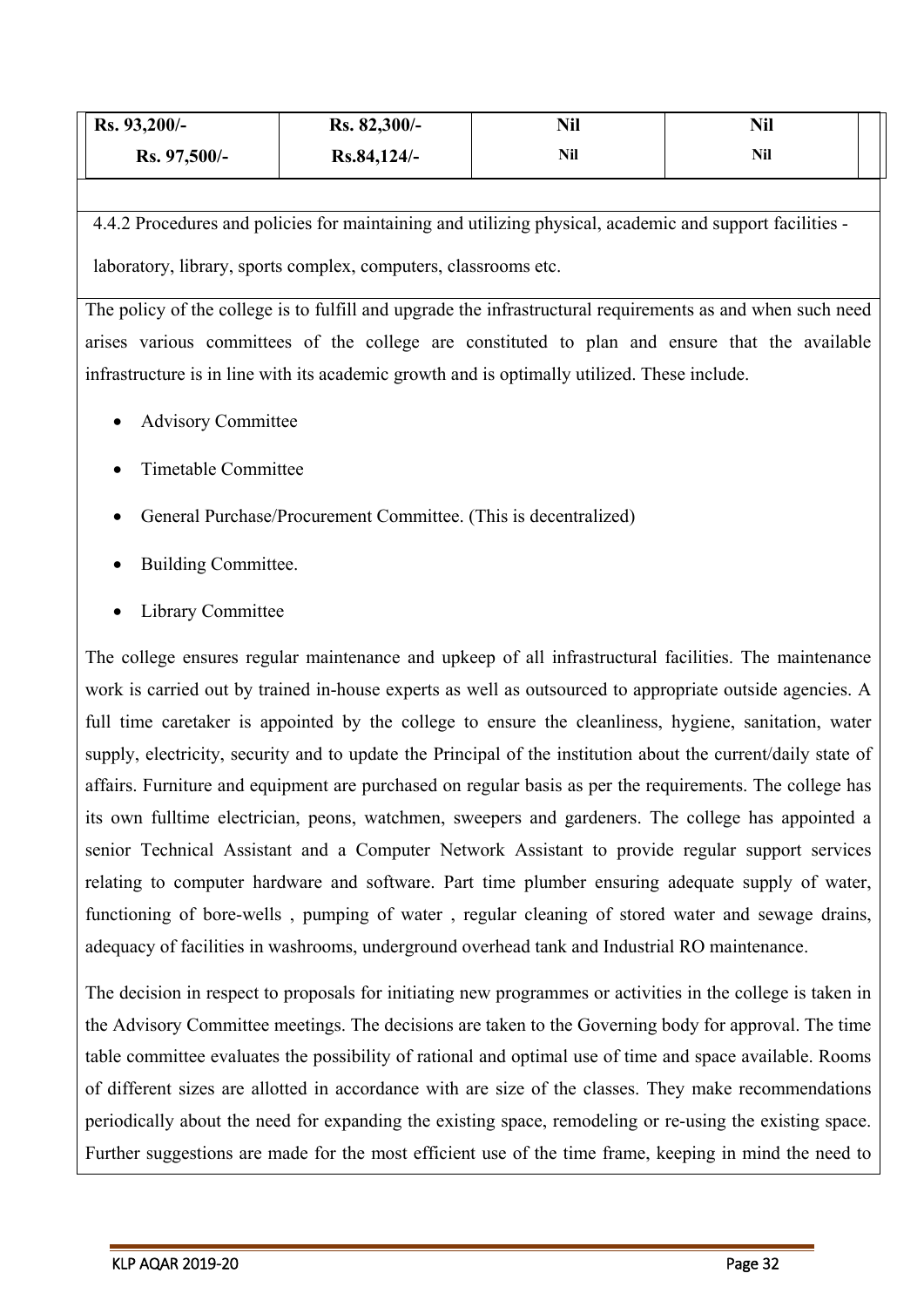balance academics, co-curricular and extra-curricular activities.

#### **CRITERION V - STUDENT SUPPORT AND PROGRESSION**

#### **5.1 Student Support**

## 5.1.1 Scholarships and Financial Support

|                          | Name /Title of the<br>scheme | Number of students | Amount in Rupees |
|--------------------------|------------------------------|--------------------|------------------|
| <b>Financial support</b> | Haryana State Merit          | 36                 | $1,29,600/-$     |
| from institution         | Scholarship (2019-20)        |                    |                  |
|                          | Stipend Schemed for          | 3                  | $42,000/-$       |
|                          | Grand Children of            |                    |                  |
|                          | Freedom Fighter(2019-        |                    |                  |
|                          | 20)                          |                    |                  |
| <b>Financial support</b> |                              |                    |                  |
| from other sources       |                              |                    |                  |
| a) National              | Sitram Jindal                | 02                 | $12,000/-$       |
|                          | Foundation                   |                    |                  |
|                          | Scholarship (2019-20)        |                    |                  |
| b) International         | Nil                          | Nil                | N <sub>il</sub>  |

5.1.2 Number of capability enhancement and development schemes such as Soft skill development, Remedial coaching, Language lab, Bridge courses, Yoga, Meditation, Personal Counselling and Mentoring etc.

| Name of the                | Date of        | <b>Number of students</b> | <b>Agencies involved</b> |
|----------------------------|----------------|---------------------------|--------------------------|
| capability                 | implementation | enrolled                  |                          |
| enhancement scheme         |                |                           |                          |
| Personal Counselling       | 15.02.2020     | 480                       | IIT Alumni. Delhi        |
| and Mentoring              |                |                           |                          |
| Soft Skill                 | 22.02.2020     | 284                       | Mr. Nikunj Aggarwal,     |
| Development                |                |                           | C.A.                     |
| <b>Vocational Guidance</b> | 17.07.2019     | 300                       | District Employment      |
|                            |                |                           | officer                  |
| <b>Awareness Programme</b> | 27.09.2019     | 60                        | District Administration  |
| <b>Regarding New Motor</b> |                |                           | Rewari                   |
| Vehical Act                |                |                           |                          |
| Bridge courses             | 01.10.2019     | 200                       | <b>LIC</b>               |
| Seminar on Character       | 17.10.2019     | 400                       | <b>OCL</b>               |
| and Nation Building        |                |                           |                          |
| Bridge courses             | 19.10.2019     | 100                       | I.G. University,         |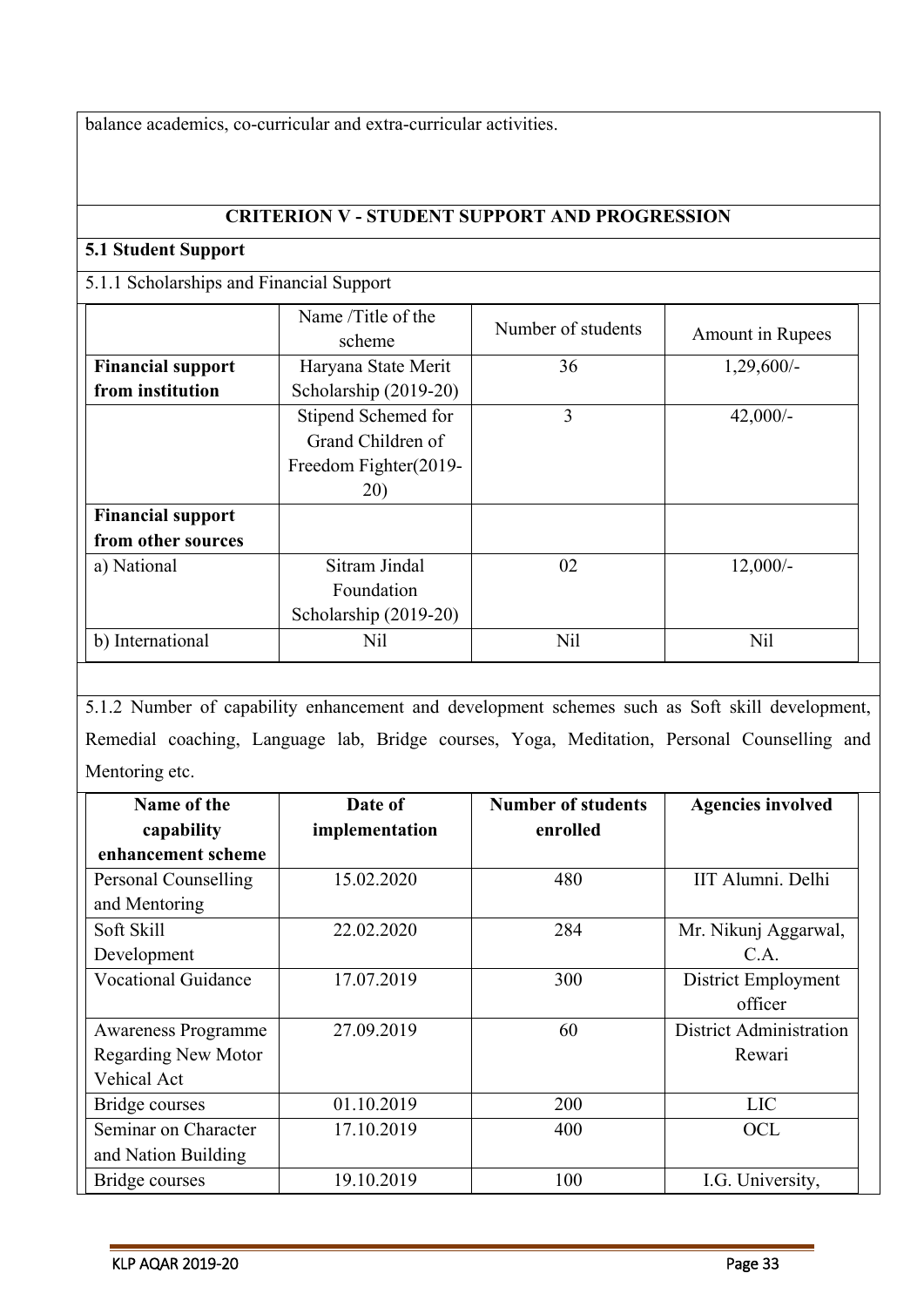5.1.3 Students benefited by guidance for competitive examinations and career counselling offered by the institution during the year

| Year                     | Name of the              | Number of    | Number of   | Number of      | Number of |  |
|--------------------------|--------------------------|--------------|-------------|----------------|-----------|--|
|                          | scheme                   | benefited    | benefited   | students who   | students  |  |
|                          |                          | students by  | students by | have passed in | placed    |  |
|                          |                          | Guidance for | Career      | the            |           |  |
|                          |                          | Competitive  | Counselling | competitive    |           |  |
|                          |                          | examination  | activities  | exam           |           |  |
| $\overline{\phantom{a}}$ | $\overline{\phantom{a}}$ | -            | ۰           | -              |           |  |

5.1.4 Institutional mechanism for transparency, timely redressal of student grievances, Prevention of sexual harassment and ragging cases during the year.

| Total grievances received | No. of grievances redressed | Average number of days for |
|---------------------------|-----------------------------|----------------------------|
|                           |                             | grievance redressal        |
|                           |                             | $15/230 \times 100 = 6.52$ |

## **5.2 Student Progression**

5.2.1 Details of campus placement during the year

| On campus     |                 |           | <b>Off Campus</b>        |              |           |  |
|---------------|-----------------|-----------|--------------------------|--------------|-----------|--|
| Name of       | Number of       | Number of | Name of                  | Number of    | Number of |  |
| Organizations | <b>Students</b> | Students  | Organizations            | Students     | Students  |  |
| Visited       | Participated    | Placed    | Visited                  | Participated | Placed    |  |
| Axix Bank,    | 25              | 01        | $\overline{\phantom{a}}$ | ۰            | 07        |  |
| Rewari        |                 |           |                          |              |           |  |

|         | 5.2.2 Student progression to higher education in percentage during the year |                        |                                 |                                  |                                     |  |
|---------|-----------------------------------------------------------------------------|------------------------|---------------------------------|----------------------------------|-------------------------------------|--|
| Year    | Number of<br>students<br>enrolling into<br>higher<br>education              | Programme<br>graduated | Department<br>graduated<br>from | Name of<br>institution<br>joined | Name of<br>Programme<br>admitted to |  |
| 2019-20 | 80%                                                                         | B.A., B.Com.,          | KLP College,                    | Different                        | $M.A, M.Sc. \&$                     |  |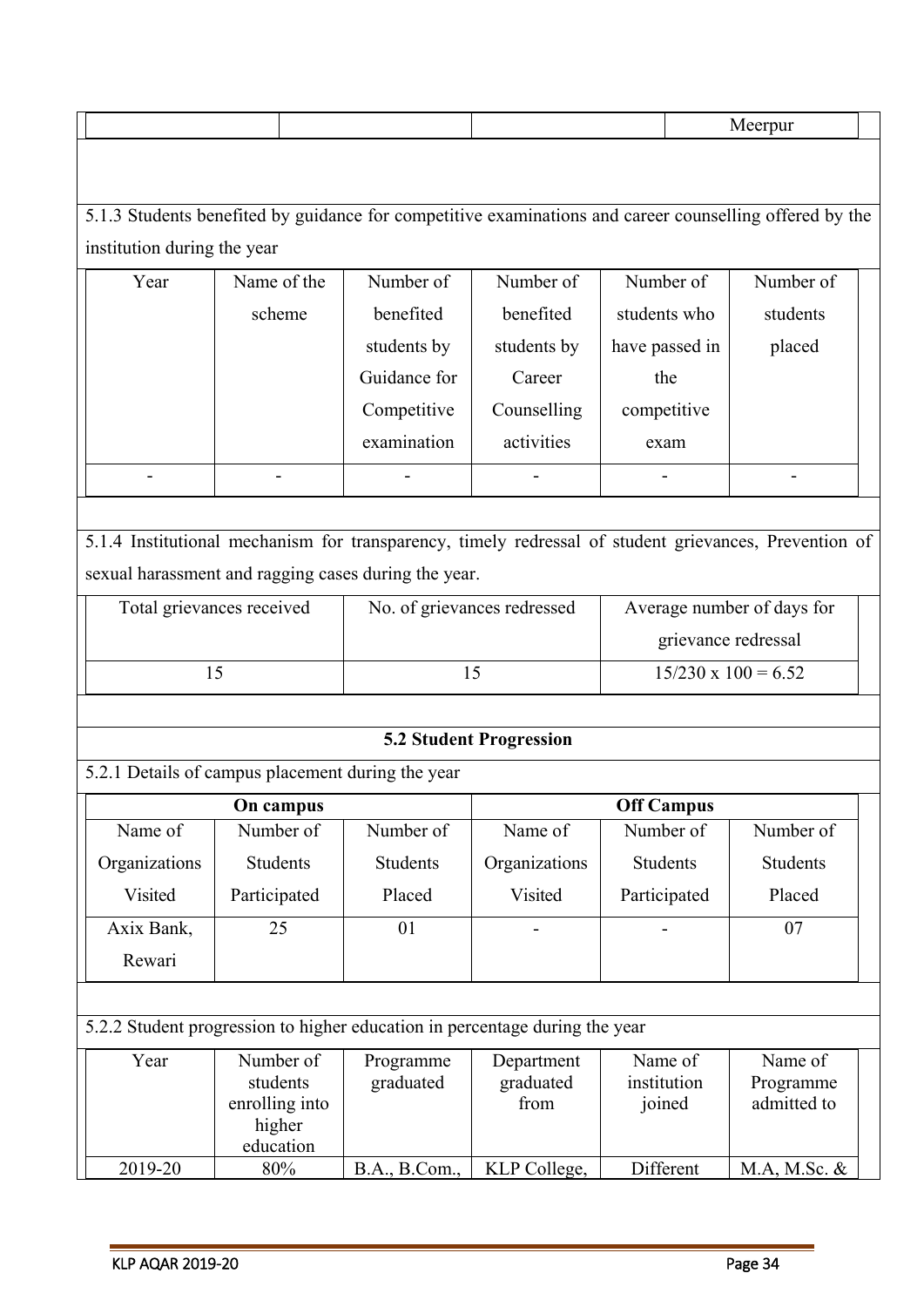|                                                                                |                                                                                                        | B.Sc., BBA,<br>BCA, B.Com.<br>Hons. | Rewari                    | Universities<br>and Colleges | M.Com.,<br>MBA, MCA                                                                               |  |
|--------------------------------------------------------------------------------|--------------------------------------------------------------------------------------------------------|-------------------------------------|---------------------------|------------------------------|---------------------------------------------------------------------------------------------------|--|
|                                                                                | NET/SET/SLET/GATE/GMAT/CAT/GRE/TOFEL/Civil Services/State GovernmentServices)                          |                                     |                           |                              | 5.2.3Students qualifying in state/ national/ international level examinations during the year(eg: |  |
|                                                                                | Items                                                                                                  |                                     | No. of Students selected/ | Registration number/roll     |                                                                                                   |  |
|                                                                                |                                                                                                        |                                     | qualifying                | number for the exam          |                                                                                                   |  |
| <b>NET</b>                                                                     |                                                                                                        |                                     | 10                        | View File                    |                                                                                                   |  |
| <b>SET</b>                                                                     |                                                                                                        |                                     |                           |                              |                                                                                                   |  |
| <b>SLET</b>                                                                    |                                                                                                        |                                     |                           |                              |                                                                                                   |  |
| <b>GATE</b>                                                                    |                                                                                                        |                                     |                           |                              |                                                                                                   |  |
| <b>GMAT</b>                                                                    |                                                                                                        |                                     |                           |                              |                                                                                                   |  |
| <b>CAT</b>                                                                     |                                                                                                        |                                     |                           |                              |                                                                                                   |  |
| <b>GRE</b>                                                                     |                                                                                                        |                                     |                           |                              |                                                                                                   |  |
| <b>TOFEL</b>                                                                   |                                                                                                        |                                     |                           |                              |                                                                                                   |  |
| Civil Services                                                                 |                                                                                                        |                                     |                           |                              |                                                                                                   |  |
| <b>State Government Services</b>                                               |                                                                                                        |                                     | 15                        | View File                    |                                                                                                   |  |
| Any Other                                                                      |                                                                                                        |                                     |                           |                              |                                                                                                   |  |
|                                                                                | 5.2.4 Sports and cultural activities / competitions organized at the institution level during the year |                                     |                           |                              |                                                                                                   |  |
|                                                                                | Activity                                                                                               | Level                               |                           |                              | Participants                                                                                      |  |
|                                                                                | Inter College Cricket                                                                                  | Inter College Level                 |                           |                              | 10 Teams                                                                                          |  |
|                                                                                | Tournament                                                                                             |                                     |                           |                              |                                                                                                   |  |
|                                                                                | <b>Talent Hunt</b>                                                                                     | College Level                       |                           |                              | 110 Participants                                                                                  |  |
|                                                                                |                                                                                                        |                                     |                           |                              |                                                                                                   |  |
|                                                                                | 5.3 Student Participation and Activities                                                               |                                     |                           |                              |                                                                                                   |  |
| 5.3.1                                                                          | Number of awards/medals for outstanding performance in sports/cultural                                 |                                     |                           |                              | activities at                                                                                     |  |
| national/international level (award for a team event should be counted as one) |                                                                                                        |                                     |                           |                              |                                                                                                   |  |

| ear         | Name of the<br>award/<br>medal | National/<br>Internatio<br>nal | <b>Sports</b> | Jultural       | Student<br>number | Name of the<br>student |
|-------------|--------------------------------|--------------------------------|---------------|----------------|-------------------|------------------------|
| $2019 - 20$ | Zonal Level                    |                                |               | Clay Modelling | 20097             | PushpaChohan           |
|             | Youth Festival                 |                                |               | Photography    | 10001             | Siddharth              |
|             |                                |                                |               | Sanskrit       | 10314             | Pulkit Sharma          |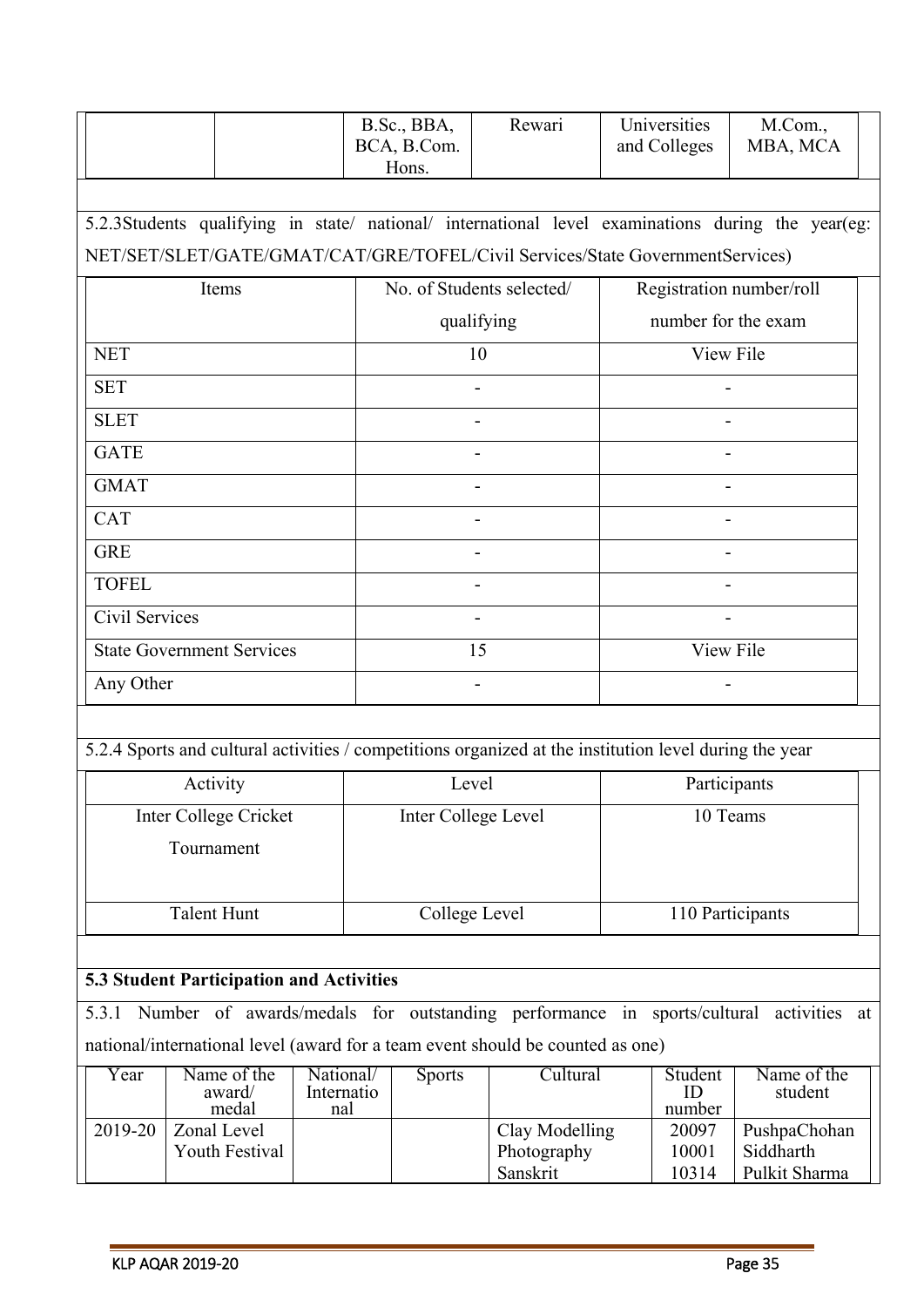|                             |               | ShlokUcharan         | 20023  | FalguniJangra |
|-----------------------------|---------------|----------------------|--------|---------------|
|                             |               | Poetic Recitation    | 20071  | Muskan        |
|                             |               | (Eng.) Mehandi On    | 10037  | Ashish        |
|                             |               |                      | 10029  | Mahlawat      |
|                             |               | <b>Spot Painting</b> |        |               |
|                             |               | Poetic Recitation    | 10314  | SurajYadav    |
|                             |               | (Punjabi) Poetic     | 20064  | Pulkit Sharma |
|                             |               | Recitation (Urdu)    | 10035  | Shweta        |
|                             |               | Symposium Debate     |        | KeshavJamdag  |
|                             |               | Hindi                |        | ani           |
| Inter College               |               | Cultural             | 620001 | Payal         |
| Quiz Contest                |               |                      | 610003 | Mayank        |
|                             |               |                      |        | Aggarwal      |
|                             |               |                      | 510031 | Anikit        |
|                             |               |                      |        |               |
| Inter College               | Sports        |                      | .      | .             |
| Volley Ball                 |               |                      |        |               |
| Competition                 |               |                      |        |               |
| 24 <sup>th</sup> Junior and | <b>Sports</b> |                      | 20054  | Isha          |
| 5 <sup>th</sup> U/23        |               |                      | 10370  | Deepansh      |
| <b>Youth State</b>          |               |                      |        |               |
| Championship                |               |                      |        |               |
| <b>Block Level</b>          |               | Cultural             | 10035  | KeshavJamdag  |
| Competition                 |               |                      |        | ani           |
|                             |               |                      |        |               |
| Inter College               | <b>Sports</b> |                      | 10238  | Vijay Pal     |
| Wrestling                   |               |                      | 10363  | Komal         |
| Competition                 |               |                      | 10220  | Rahul         |
|                             |               |                      | 10106  | Rajesh        |
|                             |               |                      | 10022  | Lalit         |
|                             |               |                      | 20065  | Naina         |
|                             |               |                      | 20090  | Manju         |
| Inter                       | <b>Sports</b> |                      | 10099  | Gourav        |
| University                  |               |                      | 10340  | Tushar        |
| Cricket                     |               |                      | 10064  | Kuldeep       |
|                             |               |                      |        |               |
| Competition                 |               |                      | 10084  | Mahi pal      |
| (Men)                       |               |                      | 10169  | Vishal        |
|                             |               |                      | 10051  | Sahil         |
|                             |               |                      | 10112  | Kamal Kishor  |
|                             |               |                      | 10045  | Kamal Saini   |
|                             |               |                      | 10044  | Ajay chhawari |
|                             |               |                      | 10261  | Dushyat       |
|                             |               |                      | 10112  | <b>Bharat</b> |
| Inter                       | <b>Sports</b> |                      | 10200  | Shubham       |
| University                  |               |                      | 10328  | Sahil         |
| Tea-Kwando                  |               |                      | 20015  | Monika        |
| (M&W)                       |               |                      |        |               |
|                             |               |                      |        |               |
| Competition                 |               |                      |        |               |
| Inter                       | <b>Sports</b> |                      | 10284  | Ankit         |
| University                  |               |                      | 10256  | Rohit         |
| Handball                    |               |                      | 10258  | Satpal        |
| (M&W)                       |               |                      | 10102  | Rinku         |
| Competition                 |               |                      | 10384  | Sahil         |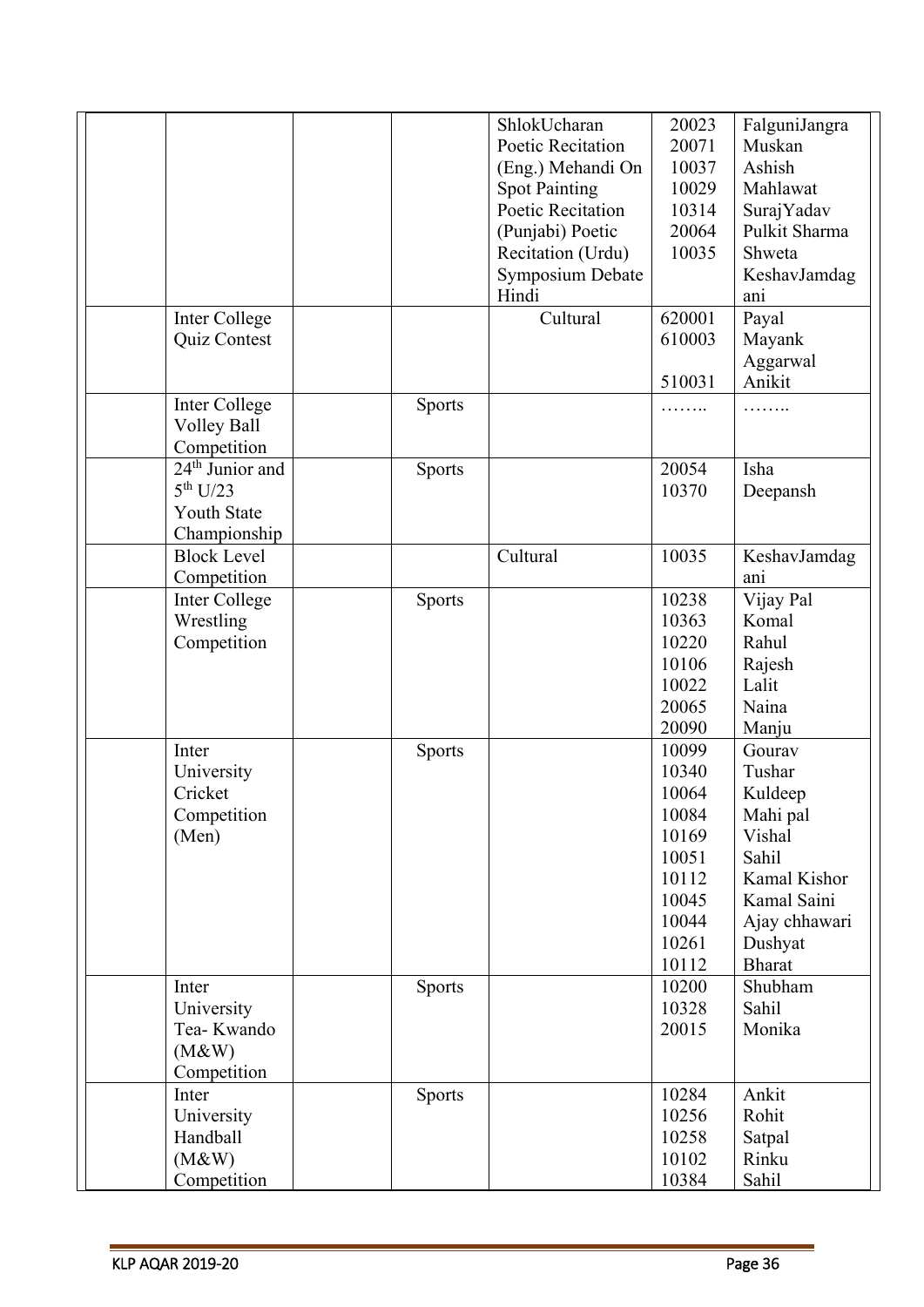|               |               | 10399 |                 |
|---------------|---------------|-------|-----------------|
|               |               | 20065 | Dimple<br>Kajal |
|               |               | 20036 | Tannu           |
|               |               | 20089 | AnjuBala        |
|               |               | 20045 | Sashi           |
| Inter         | <b>Sports</b> | 20065 | Naina           |
| University    |               | 20044 | Tanisha         |
| Football(M&   |               | 20076 | Aarti           |
| W)            |               | 20105 | Sonia           |
|               |               | 20050 | Monika          |
| Competition   |               | 20065 |                 |
|               |               |       | Kajal           |
| Inter         | Sports        | 20038 | Preeti          |
| University    |               | 20065 | Priyanka        |
| Korfball(M&   |               |       | Shalu           |
| W)            |               | 20010 | Anshu           |
| Competition   |               | 20044 | Tanisha         |
|               |               | 10261 | Dushyant        |
|               |               | 10054 | Sahil           |
|               |               | 10135 | Amit Dhankar    |
|               |               | 10066 | Nitin           |
|               |               | 20032 | Ankita          |
| Inter         | Sports        | 10210 | Tushar          |
| University    |               | 10132 | Sidharth        |
| Boxing (M)    |               | 10048 | Rahul           |
| Competition   |               |       |                 |
| Inter         | Sports        | 10016 | Ankit Sharma    |
| University    |               | 10236 | AakashLamba     |
| Athletics (M) |               | 10390 | Nitin Malik     |
| Competition   |               |       |                 |
| Inter         | <b>Sports</b> | 10370 | Deepanshu       |
| University    |               | 20054 | Isha            |
| Fencing       |               |       |                 |
| (M&W)         |               |       |                 |
| Competition   |               |       |                 |
| Inter         | Sports        | 10007 | Rahul           |
| University    |               |       |                 |
| Shooting      |               |       |                 |
| (M)Competiti  |               |       |                 |
| on            |               |       |                 |
| Inter         | <b>Sports</b> |       | Nitesh          |
| University    |               |       |                 |
| Power Lifting |               |       |                 |
| (M)           |               |       |                 |
| Competition   |               |       |                 |
|               |               |       |                 |

5.3.2 Activity of Student Council & representation of students on academic & administrative bodies/committees of the institution.

As Such our college does not have an elected student council because elections are banned in Haryana.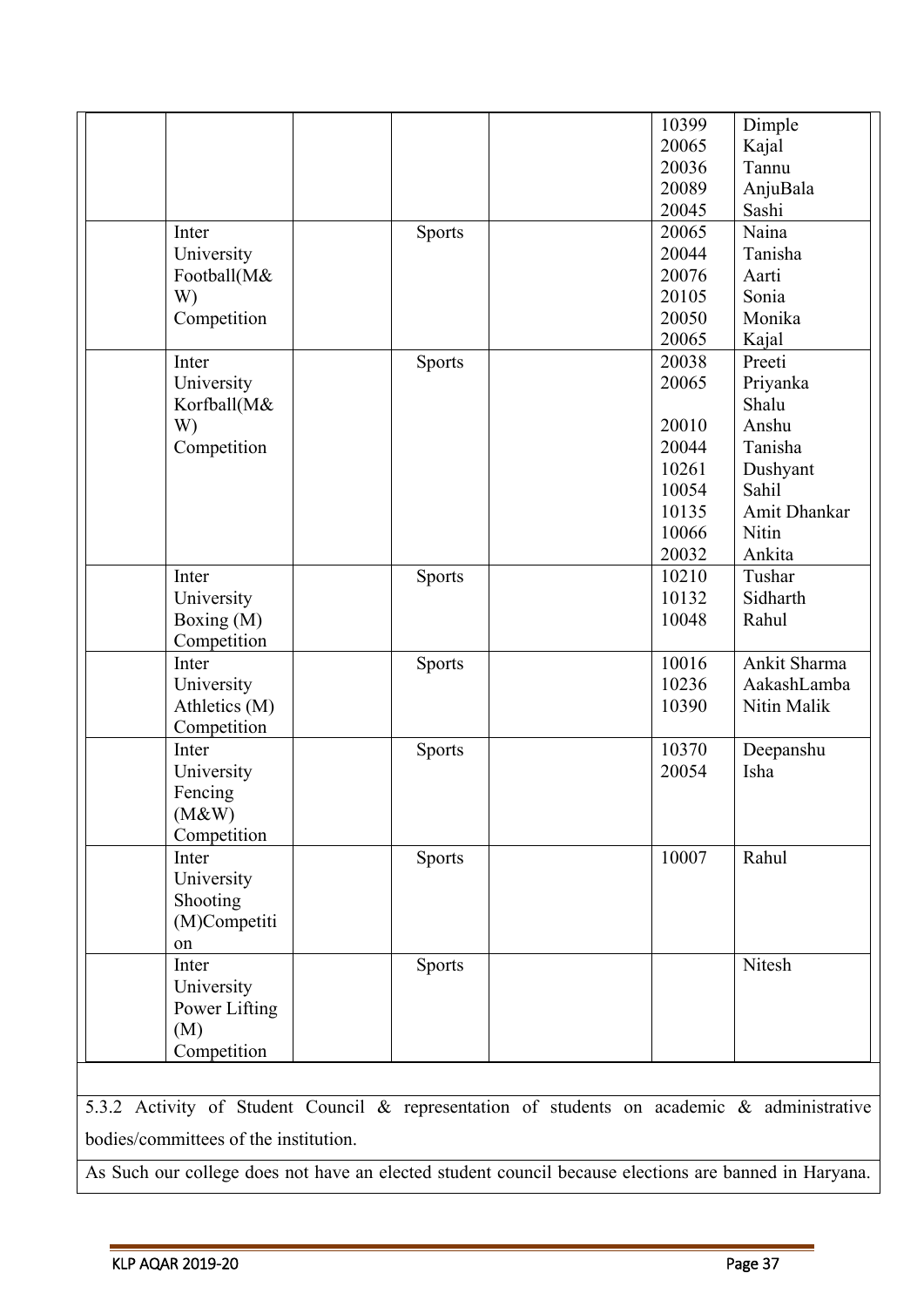But we have identified a set of students and provided them with a platform to hone their leadership qualities. These students are vested with the responsibility of helping the members of faculty and coordinating with the administration for effectively organizing and conducting the college programmes. Under the guidance of faculty members the common college activities are planned well in advance and are executed effectively by the nominated students. They take up their responsibilities seriously and disperse their duties effectively and earnestly. They play an important role in motivating other students to participate in all the initiatives and activities in the college. The community and administration play a vital role in effective functioning of the college.

College has a semi-structured calendar for student in the annual cycle. These events are led by the students and conceptualized in consultation with staff advisors. These events broaden the scope of education besides providing students to show-case their talent and learn managerial and organizational competencies.

The events can be classed as:-

Youth Festival, Different fests, Talent Hunt, Sports, Athletic Meet, Workshops, Teacher's day Celebration, Independence Day, Republic Day, Intra- College Competitions, Inter- College Competitions, Outstation events, Quiz Competitions, Exhibitions, Annual Day, Convocation Function etc.

Various academic and administrative bodies that have student representatives on them include NSS, NCC, YRC, Red Ribbon, Women Cell, SQAC, (IQAC), Legal Literacy Cell, Vatavaran, etc.

#### **5.4 Alumni Engagement**

5.4.1 Whether the institution has registered Alumni Association? Yes/No, if yes give details:-**YES**

Yes, the college has its own registered body named NEEV which is registered with the Registrar of Societies. It is also registered as a charitable institution with the Commissioner of Income-Tax under section 12A of the Income-Tax Act,1964 and has been granted approval under section 806 of the Income-Tax Act. It is located in the college premises in Room No. 62 in Javitri Devi Teaching block. The Alumni Association has been active for many decades although it has been formally registered recently. Alumni of KLP include over 250 members. The association organizes its annual meeting on the first Sunday of April each year and it is very well attended. KLP college has made a significant mark in various fields of endeavour and achieves notable milestones in administration, art and culture. The college is trying to identify areas of collaboration with alumni to enhance the number and quality of institution collaborations so that students can be benefited. College is seeking to actively engage its alumni in order to benefit from their experience in various fields.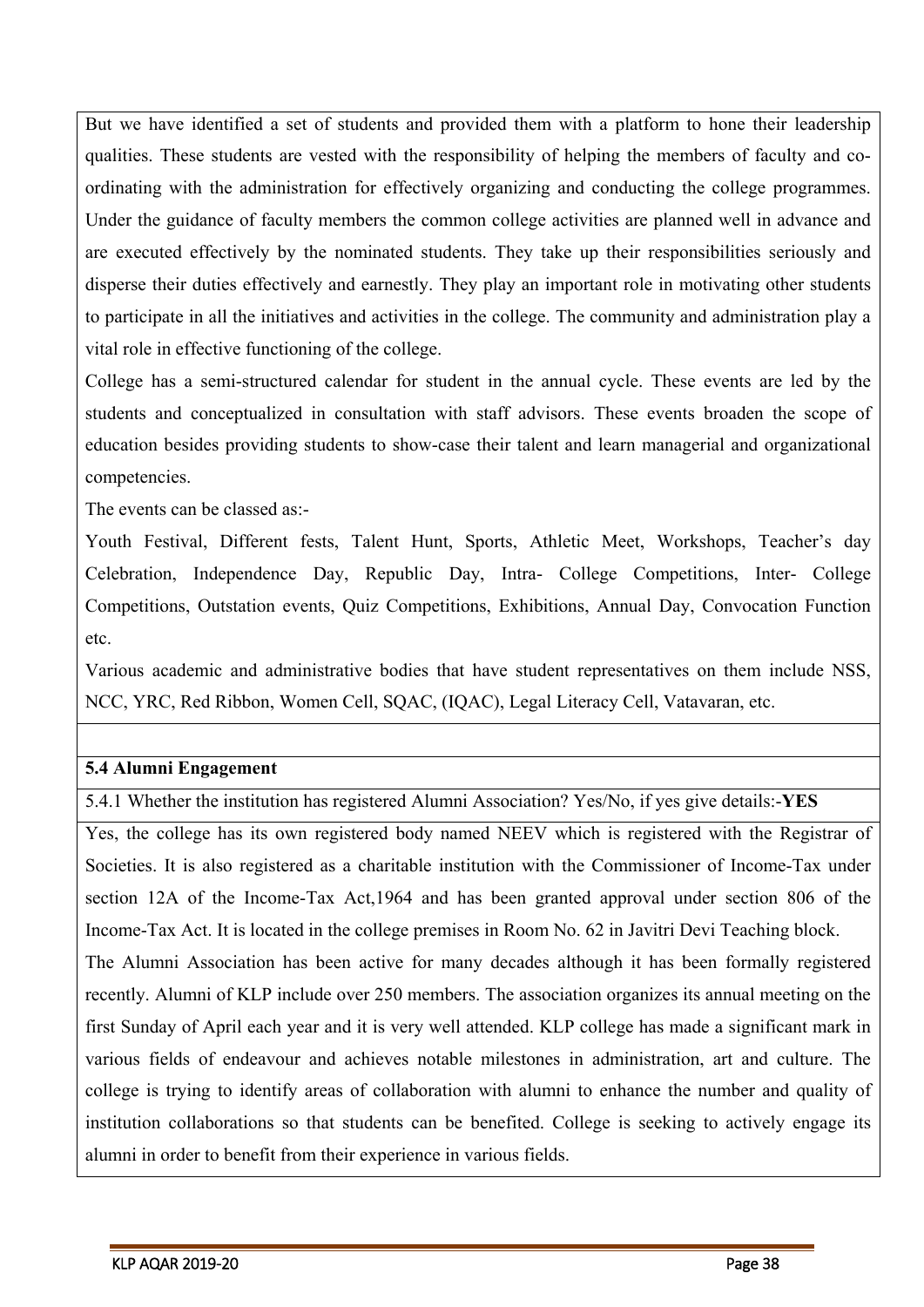We have created a Facebook page to reach out to our alumni. We are in process of creating a website for the same. We have invited several notable alumni to share their experience, expertise and wisdom with our students so that they may serve as role models to our students.

5.4.2 No. of registered enrolled Alumni: **250**

5.4.3 Alumni contribution during the year (in Rupees) **: Rs. 9,900/-**

5.4.4 Meetings/activities organized by Alumni Association **: 02**

#### **CRITERION VI –GOVERNANCE, LEADERSHIP AND MANAGEMENT**

#### **6.1 Institutional Vision and Leadership**

The College Motto -vuq'kklu] ,dkxzrk] fo'okl(**Discipline, Concentration, Belief**) steers students towards core educational values and operational objectives. These three words incorporated in the college logo enshrine the college's vision of what it must accomplish. K.L.P. College envisions to build and ensure a quality culture aimed at all round excellence at the institutional level. To give shape to this vision college, continually reaffirms and embraces its responsibility to build on its historic legacy of leadership in education. College envisions an academic, social, moral, spiritual and cultural education. It empowers students to be socially conscious and responsible with the fine tool of educations they are made aware of their aim, vocation, career and life.

6.1.1 Mention two practices of decentralization and participative management during the last year.

The vital function of the college is attributed to administrative and academic activities. It is also supplemented with co-curricular activities such as dance, music, dramatics, poetry, sports, environmental awareness, placement etc. Almost all the responsibilities of the college adopt the practices of decentralization and participative management for academics and curricular aspects. College is distributed among various departments including Science, Arts, Commerce and sports at the major level. Within each department, committees are formed at the micro levels to ensure that different tasks such as workload, academic, auditing, library work, departmental activities etc. are completed in timely manner. Each committee comprises of a convener which is faculty from the college and members which include faculty and students of the college. Apart from providing quality education our curriculum ensures that students participate in various co-curricular activities like environmental awareness, respect for humanity, moral and ethical values etc., that play an indispensable role in overall development of student. Therefore, our college has various formal and informal entities like Women Cell, Placement Cell, Gender Sensitization Cell, Legal Literacy Cell, SC-ST cell, NSS, NCC, YRC, and Alumni Association etc. which comprises of a teacher as convener, a student as an incharge and some teachers and students as members. They all work together and come out with the participative events resulting in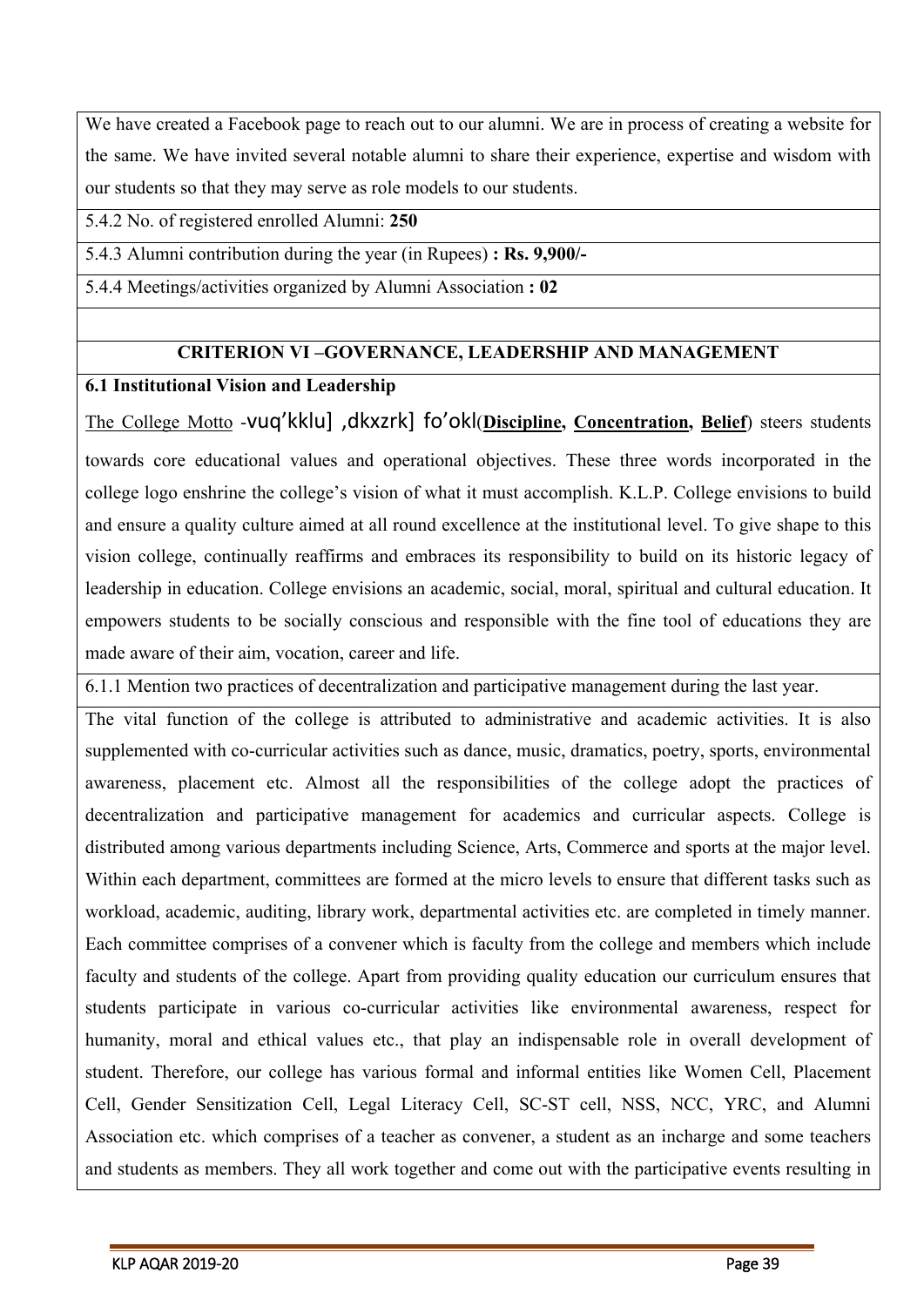productive and fruitful outcomes. Every year in the month of October, we organize Youth Festival at college level and University level. They are the most effective way of bringing youth under the same platform to enhance interaction and facilitate exchange of cultural ideas and thoughts. Apart from facilitating co-curricular activities committees also help to delegate the responsibilities such as admission of students, verification of certificates during admission, conduct of examination, maintaining discipline among students, during various events grievance issues, internal complains from staff and students, managing major college events etc. Each committee has a convener and members from the college faculty to look into respective matter of concern. Moreover, the college, regularly conducts Mentorship Program. Mentorship program, seeks to cater to students from diverse cultural and economic backgrounds. In the program, each faculty member counsels approximately 30 students so that they can take career decisions as well as opt for other secondary courses that can help in their skill enhancement. Furthermore, faculty members help these students to tide over the Psychological and personal dilemmas that are common at this stage of their life.

6.1.2 Does the institution have a Management Information System (MIS)? **Yes/No/Partial:**

#### **Partial**

#### **6.2 Strategy Development and Deployment**

6.2.1 Quality improvement strategies adopted by the institution for each of the following**:**

#### **CurriculumDevelopment:-**

The college is affiliated to I. G. University, Meerpur. Being an affiliated institution we have to adhere to the academic calendar prescribed syllabus and examination schedule announced by the University for different Courses. EightFaculty members of our college are member of Board of Studies of different subjects in the I.G. University. The timetable committee prepares and allocates teaching periods to every department. The teacher –in-charge distributes the lecture and tutorial /practical periods among the individual teachers of the department. The distribution is done through a consultative process. The individual timetables are uploaded on the college website for easy access by the students. The room wise timetable is also encased and displayed outside the various departments

#### **Teaching andLearning:-**

The college holds itself accountable to the stakeholders; the students, their parents, serving faculty members, former staff, alumnae, the funding agencies and the parent university. It understands that it is answerable also to the society at large. The college endeavors to be fair, transparent and culturally sensitive in all that it undertakes. Through the college website, it announces relevant policies decisions and data for public knowledge. The foremost objective of education at KLP is to train students to take charge of their own learning by learning to learn. Since its inception in 1964, the college has always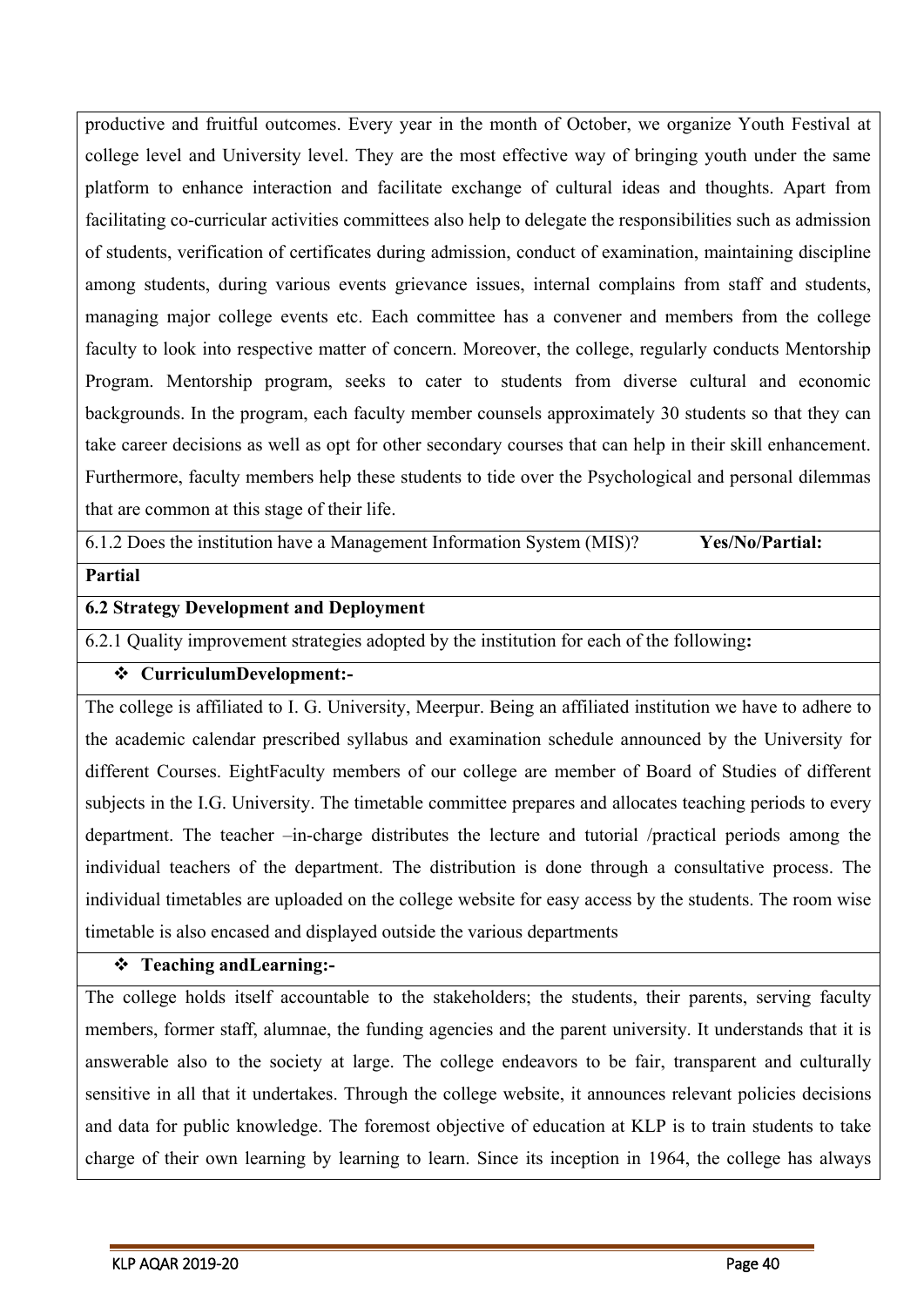promoted students- Centric teaching- learning. Classrooms at KLP have always been vibrant spaces for discussions, discourse and debate. They have integrated with ease theatre, cinema and discourse in real world contexts with experts. There are excellent examples of how teachers frequently move learning beyond the walls of the formal classroom and seamlessly integrate enrichment activities with formal teaching to create not just memorable learning experiences but transformative paradigms of intellectual Growth. Generations of alumnae recollect the lessons that helped them take quantum leaps in understanding and laid the foundations of an abiding love for knowledge. These stories are a part of the legacy of the college. The college believes that student's centric teaching learning has to be the norm and not the exception. Teachers made sure that the lectures are sufficiently interactive and the tutorial system is further strengthened. At every forum they are made aware that having mastery over Discipline Knowledge or being a good orator to enhance their own Pedagogic Knowledge, to understand how students learn best; what the common learning difficulties are; how these are best addressed and what the diverse set of teaching methods should be to generate interest and understanding. This entails some familiarity with constructivist and social theories of learning; and how active learning can be promoted and enhanced by leveraging peer learning and collaborative group work. Then concerted effort is made to orient the faculty to not just the newer ways of teaching but also the theoretical under pinning of new pedagogic approach. This enables them to understand the importance of relating abstract knowledge to appropriate examples providing relevant contexts for experiential learning; and enabling students to transfer knowledge gained to solve real world problems. Educational tour, Industrial tour, excursions and visit to other organizations are encouraged and an important component of activities undertaken by all the departments. The college has organized several training programmes for faculty members to familiarize them with the use of computers, generic and specific software and IT Tools.It is easy to claim that with these initiatives the college has main streamed the use of IT in education. Several faculty members have undergone training in use of IT tools and are also actively engaged in writing course materials and creating e-Content for DHE. A large number blend power point presentations regularly in theory classes, student's projects and presentation are the norms.

#### **Examination andEvaluation:-**

The academic progress of students is mapped dynamically on the basis of continuous evaluation. Faculty members exercise autonomy to use a variety of teaching learning methods as per specific requirements. All departments go in for more depth than is stipulated by the IGU prescribed curriculum. They also undertake continuous assessment as a tool for enhancing and enriching teaching-learning. Then instead of cursory evaluation, they integrate assignments, projects and other innovative instruments to gauge students' course specific achievements. College follows semester system. University organises exams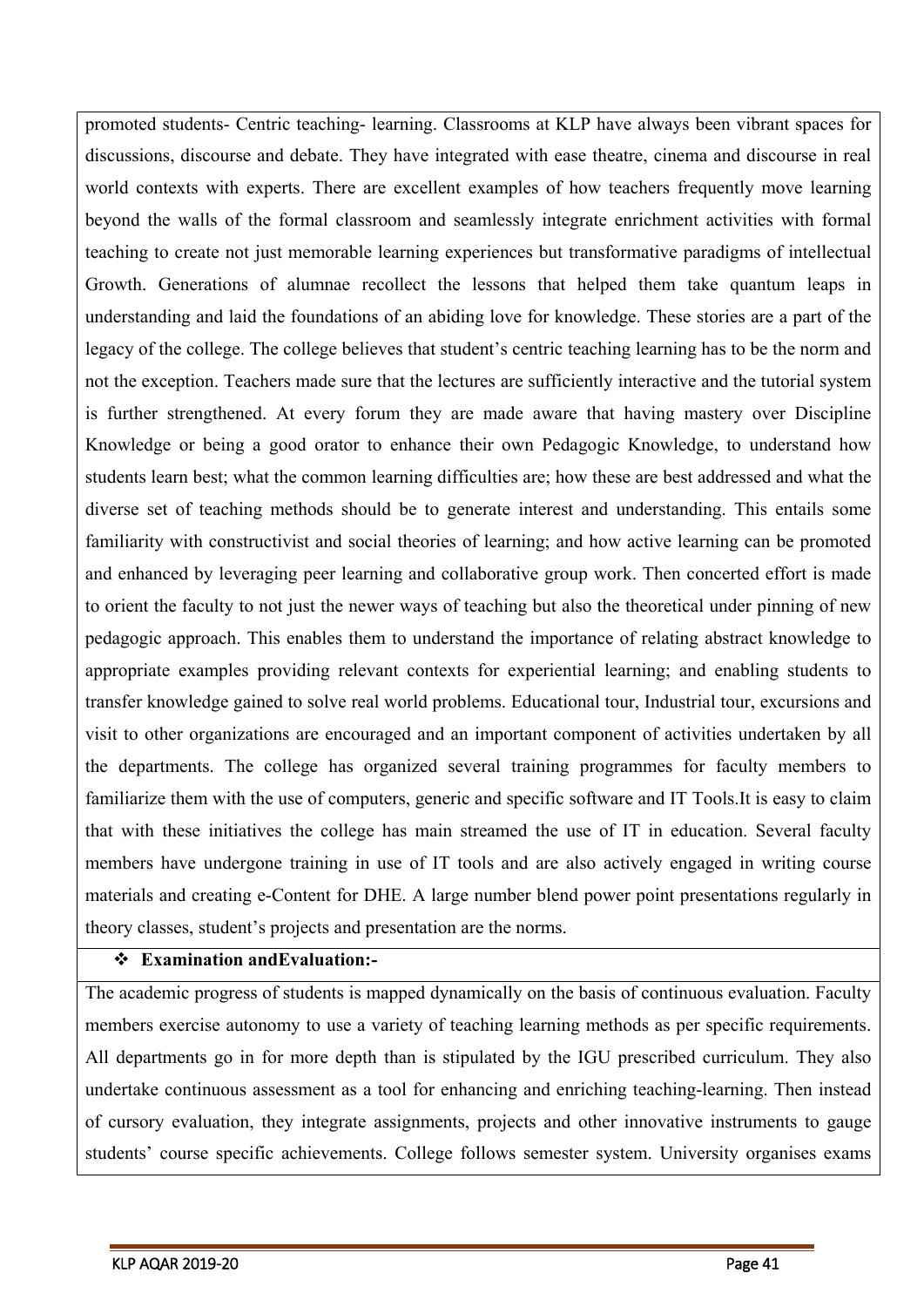twice a year. College has constituted an examination committee comprising of 5 members headed by an Examination Controller to ensure the smooth and fair conduct of exams. In addition to this, academic audit is conducted from time to time

#### **Research andDevelopment:-**

The college has always had a research friendly policy in its conduct. We try to provide an environment conducive to research for all the members. For it we provide duty leave to faculty members for attending various seminars, symposia, conferences etc. whenever they require them. Faculty members are sent to attend refresher courses, F.D.Ps, Short Term Courses and Workshops from time to time. In this session itself 39 members have attended seminars, 6 Refresher courses,6 short term courses, 6 workshops and 37 have presented papers in national and international seminars. In order to facilitate research the college library has 43740+23648 books (reference and text) and 7 journals. The college library also has DELNET, and INFLIBNET accounts with individual log in account of each faculty member to be accessed as a when they desire. We have a Business Lab with 40 computers also. The college has a wellequipped auditorium with overhead projector as well as a seminar hall having a seating capacity of 700 with OHP. The geography lab is also equipped with Overhead Projector.

Taking into cognizance the growing importance of research and the need to channelize the research aptitude and skills of faculty members in the college, **Research Council and Projects Committee** was constituted in April 2019 on the recommendation of IQAC with aim to develop and enhance research competencies amongst faculty members. The council organizes workshops and guides faculty members in their research

#### **Library, ICT and Physical Infrastructure /Instrumentation:-**

Effective twinning of academic and administrative processes at KLP is the bedrock of the quality education delivered by the college. The coherent synergy between faculty, support staff and the apex administrative team ensures timely delivery of services to numerous stakeholders. The college provides excellent work environment to all sections of its staff, offices of administration accounts, library, laboratories, ICT services, hostel and all miscellaneous services are ergonomically designed work spaces with high quality contemporary facilities. An early user of technology, the college has invested resources in development of custom designed software package for enterprise resource planning (ERP). These are periodically upgraded to meet new requirements. For example, administrative staff provides the faculty timely information on student admission, demographic profile, course options exercised by students, distribution of students across courses and sections, examinations to take and so on. It manages attendance and internal Assessment records. There is a seamless integration and linking of all processes, this entails management of student data from the start point, defined by online admission application, to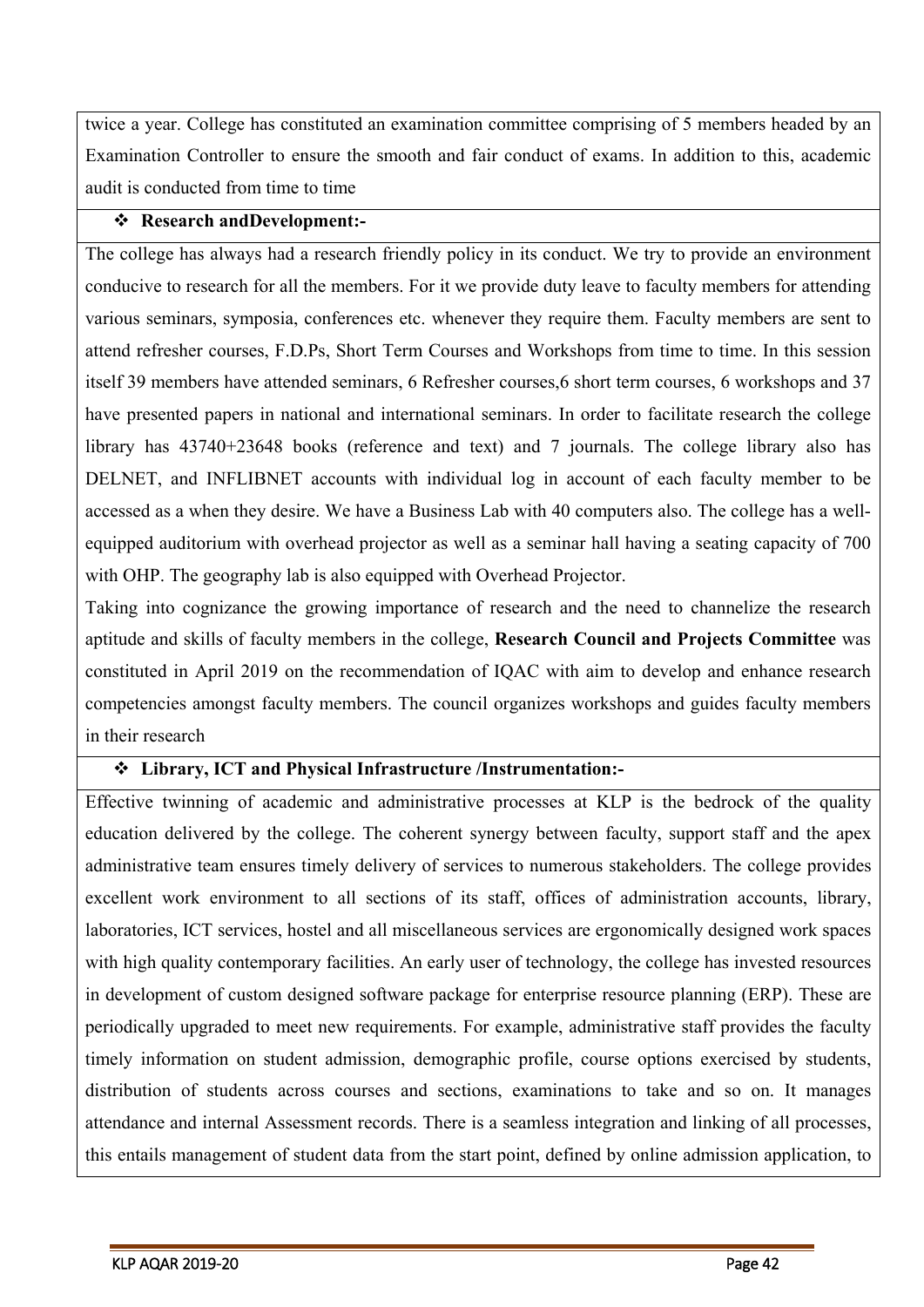the end point defined by examination results and issue of certificates and transcripts. The college uses web linked software modules for key academic services such as departments, individual faculty and room timetables and student's attendance. The faculty can login to upload the data themselves.

#### **Human ResourceManagement:-**

Members of the staff are continually challenged to produce professional quality work. They see this as an opportunity to learn new skills. The apex administration mentors, and provides training on the job for quality services. Short duration highly targeted skill development courses are organised for delivery of requisite services. KLP inherently follows quality assurance procedures in all its processes. The college endeavours to deploy the latest technologies for effective management maintenance and up gradation of computers is accorded high priority. New software packages are introduced at a rapid pace. The principle of rotation has ensured that a significant number of staff members are well trained and able to keep pace with the multi-faceted activities the college undertakes as a community of students educators and researchers. It needs to be added that the laboratory staff has also been trained in-house to high calibre.

#### **Industry Interaction/Collaboration:-**

At KLP, the strategies focus on strengthening industry interaction and collaborations as well as building long-term mutually beneficial ties for the collaborating institutions. The strategies also focus on creation of value for the stakeholders involved in the collaboration process. As such, regular industry-academia interface program are organized to strengthen relations with industry.

#### **Admission ofStudents:-**

The admission process in the college is administered and regulated by the I.G. University Meerpur, the college has taken several initiatives to improve the timeliness and spread of information dissemination required for greater convenience in the process. In this spirit, admission related queries are also answered through phone calls and emails. Admission Help-desks are set-up to facilitate prospective candidates. Contact details of the conveners of different admission committees are displayed on institutional website and on the campus. Further, candidates are given specific time slots for formalizing admission to avoid excessive rush at the last minute and to ensure that the admission process is organized in a smooth and systematic manner. The quality strategies also aim at innovations in the admission process.

A separate webpage titled "Admissions 2019-20 was created on the institutional website containing guidelines, bulletins and all relevant information for the applicants.

#### 6.2.2 : **Implementation of e-governance in areas of operations:**

#### **Planning andDevelopment:-**

The college uses its electronic database and information systems to ensure a data drive approach to decision making. A diverse set of stakeholders including students, members of teaching and non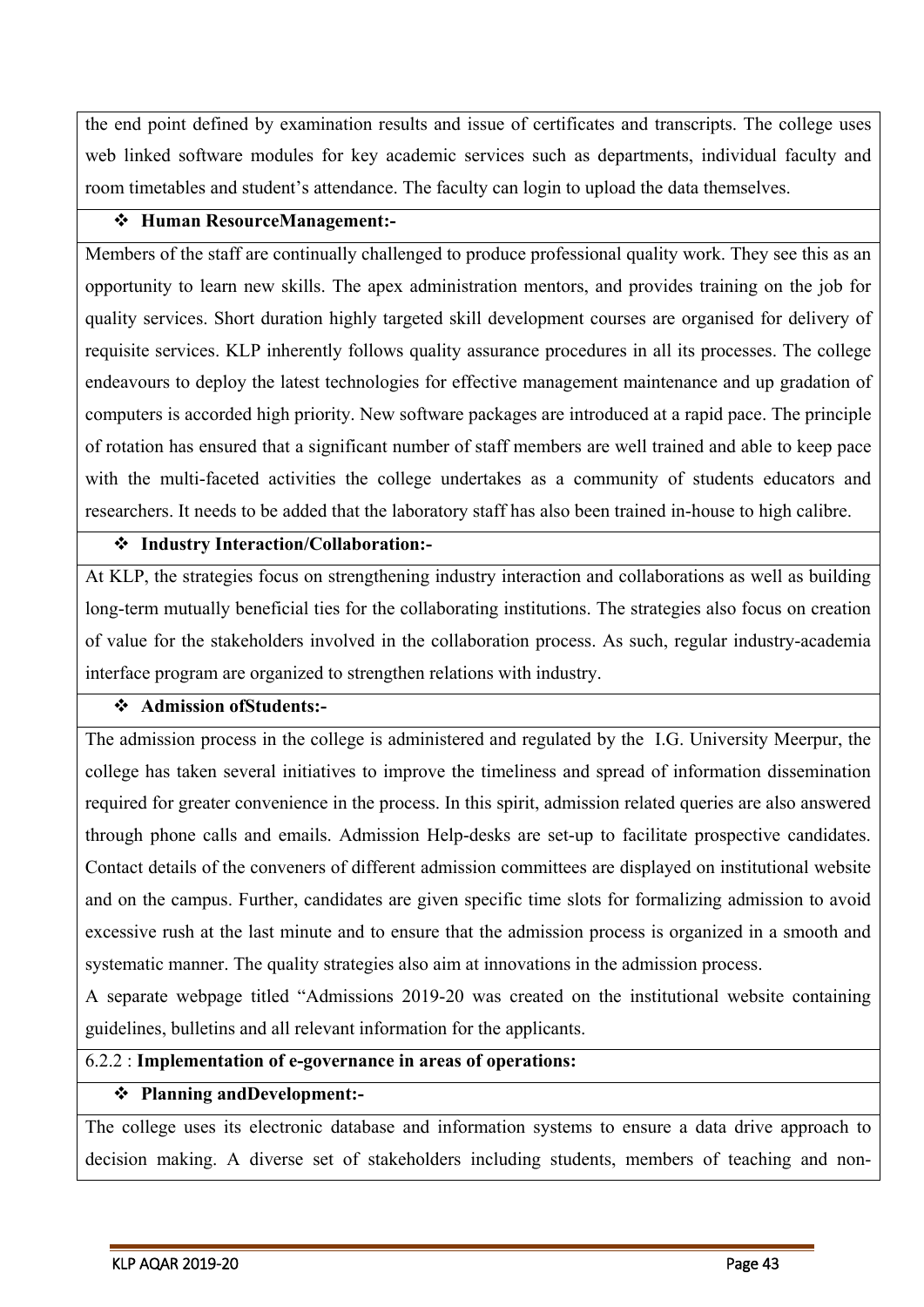teaching staff, alumni, parents, employers and industry representatives are engaged through various electronic channels in the planning and development process of the college. Time table and other academic communication are uploaded on the website as well as mailed to the faculty members.

### **Administration:-**

To Better Streamline the administration work database and records are maintained in electronic form. Notices and other correspondence pertaining to administration are proactively communicated via electronic channels to respective stakeholders. The administrative wing of the college has already started digitization of its records for easy retrieval and storage statutory information, student related information and other important forms are uploaded on the institutional website. Further, to ensure convenience of students the administration promptly responds to email communication sent by students, parents and stakeholders.

#### **Finance andAccounts:-**

To ensure availability of data and long-term storage of records, the accounts department is ensuring digitalization of its records. The audited annual financial statements of the college are duly and timely uploaded on the college website. Further, e-compliance to regular authorities is done on a timely basis as and when required. Payments are received and made by cheques and online. All accounts are computerized and updated whenever required.

#### **Student Admission and Support:-**

Students fill the online common admission form made available by DHE. The printouts are given to the candidates, which are then approved and verified by the departments in case the candidate is eligible for admission. The admitted students then report to Examination Branch for data entry and payment of fees through the DHE portal. After the admission process is over, the list of the students' name are given to each teacher as per requirement. Students can keep track of their own attendance since attendance is marked by teachers every day.

#### **Examination:-**

In addition to the University end-of-semester examinations as per schedule, the progress of students is monitored through continuous evaluation in the form of assignments, test, presentations and other innovative instruments to gauge students' course-specific achievements; under-performing students are given repeated chances to improve the department IA committee scrutinizes the IA scores and after a final scrutiny uploads these marks for inclusion in the summative assessment on the university website. If at any stage an error is identified, a formal mechanism of grievance redressal is set in motion. Information about examination dates and schedules is on IGU Website. The college website provides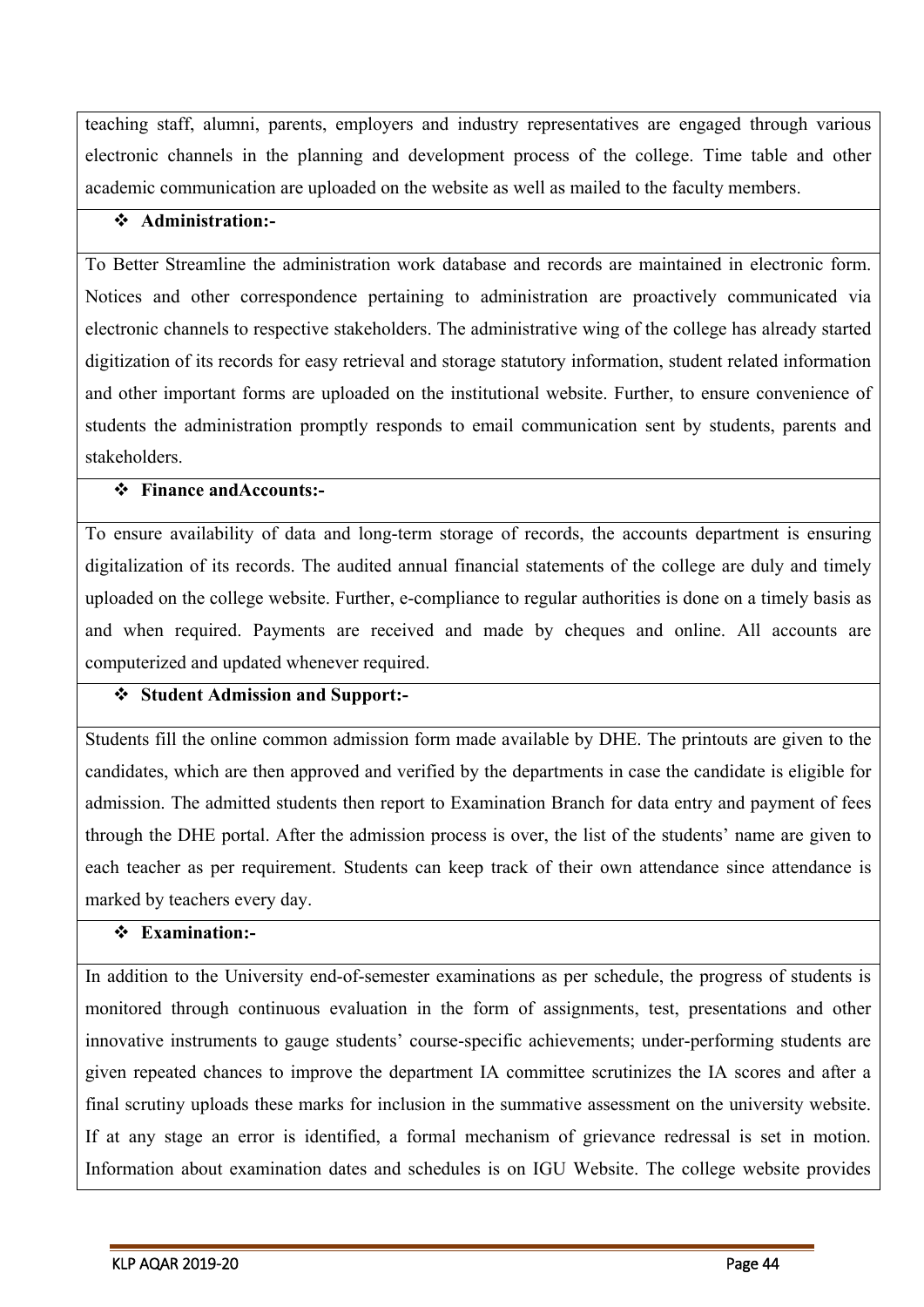links to relevant sites.

## **6.3 Faculty Empowerment Strategies**

6.3.1 Teachers provided with financial support to attend conferences / workshops and towards membership fee of professional bodies during the year.

| Year | Name of teacher | Name of conference/   | Name of the           | Amount     |  |
|------|-----------------|-----------------------|-----------------------|------------|--|
|      |                 | workshop attended for | professional body for | of support |  |
|      |                 | which financial       | which membership      |            |  |
|      |                 | support provided      | fee is provided       |            |  |
|      |                 |                       |                       |            |  |

6.3.2 Number of professional development/administrative training programmes organized by the College for teaching and non-teaching staff during the year.

| Year | Title of the   | Title of the     | Dates     | No. of       | No. of          |  |
|------|----------------|------------------|-----------|--------------|-----------------|--|
|      | professional   | administrative   | (from-to) | participants | participants    |  |
|      | development    | training program |           | (Teaching)   | $(Non-$         |  |
|      | program        | organized for    |           | staff)       | teaching staff) |  |
|      | organized for  | non-teaching     |           |              |                 |  |
|      | teaching staff | staff            |           |              |                 |  |
|      |                |                  |           |              |                 |  |

6.3.3 No. of teachers attending professional development programmes, viz., Orientation Programme, Refresher Course, Short Term Course, Faculty Development Programmes during the year

| Title of the professional | Number of teachers who | Date and Duration (from - to) |  |
|---------------------------|------------------------|-------------------------------|--|
| development program       | attended               |                               |  |
| <b>Refresher Course</b>   |                        | View File                     |  |
| <b>Short Term Course</b>  |                        | View File                     |  |
| Workshop                  |                        | View File                     |  |
|                           |                        |                               |  |

6.3.4 Faculty and Staff recruitment (no. for permanent/fulltime recruitment):

| Teaching  |              | Non-teaching |                    |
|-----------|--------------|--------------|--------------------|
| Permanent | Fulltime     | Permanent    | Fulltime/temporary |
| 48.       | $75$ (Adhoc) |              |                    |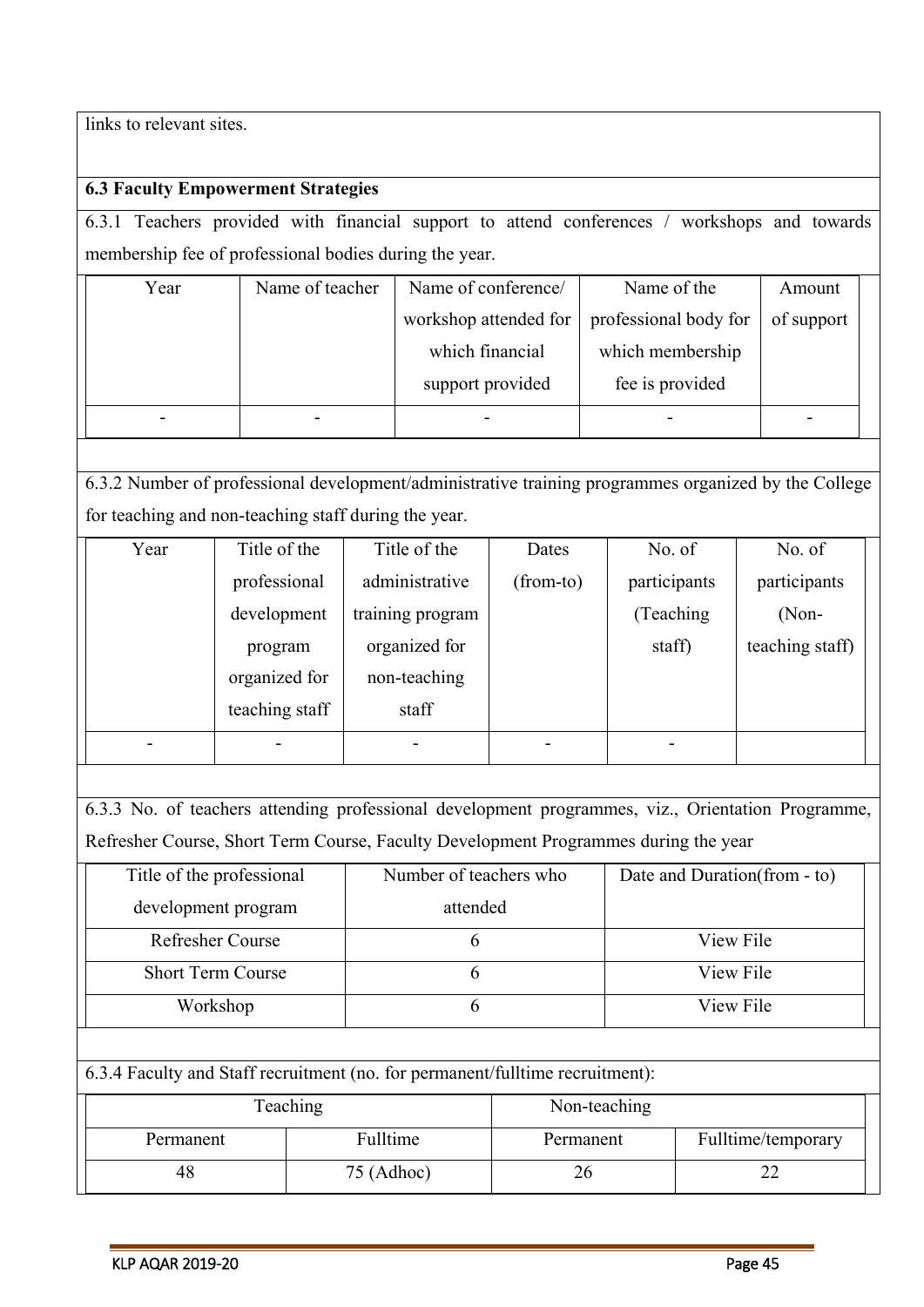| 6.3.5 Welfare schemes for |                 |                  |  |  |  |
|---------------------------|-----------------|------------------|--|--|--|
| Teaching: -               | Group Insurance |                  |  |  |  |
|                           | PF, NPS         |                  |  |  |  |
|                           |                 | Leave Encashment |  |  |  |
|                           |                 | Maternity Leave  |  |  |  |
|                           | Gratuity        |                  |  |  |  |
|                           | HCTA, CTA       |                  |  |  |  |
| Non-Teaching:-            |                 | Group Insurance  |  |  |  |
|                           |                 | PF, NPS          |  |  |  |
|                           |                 | Leave Encashment |  |  |  |
| Maternity Leave           |                 |                  |  |  |  |
|                           |                 | Gratuity         |  |  |  |
|                           |                 | Union            |  |  |  |

#### **Students** :-

Scholarships are offered to deserving and needy students to encourage them to take up Higher Education. This incentive falls in line with the motto of Higher Education of the state: Access, Equity and Quality KLP College has a spectrum of scholarships and financial help for students ( Details in Criterion V) Further the college also provides travel grants to students for sports competition curricular activities Quiz competition exhibitions etc. Educational and industrial trips are supported by the college. Besides, this NSS, YRC and NCC organize Health Checkups, Eye Checkups and Blood Donation Camps etc. for the students. Kits, Uniforms and refreshments are provided to NCC volunteers participating in competition and events at various institutions. The college has a fee concession committee that recommends and ensures timely implementation of fee concession scheme to the deserving candidates. A well-defined procedure is followed to scrutinize and select the candidates. The fee concession committee extended help to students from economically weaker sections of the society this year also. The faculty members of the college also extend financial help to students in need of assistance. Some of the teachers came forward to pay the fees of many students. The college assists the students in getting 'Bus Concession Passes'.

#### **6.4 Financial Management and Resource Mobilization**

6.4.1 Institution conducts internal and external financial audits regularly **No**

6.4.2 Funds / Grants received from management, non-government bodies, individuals, philanthropies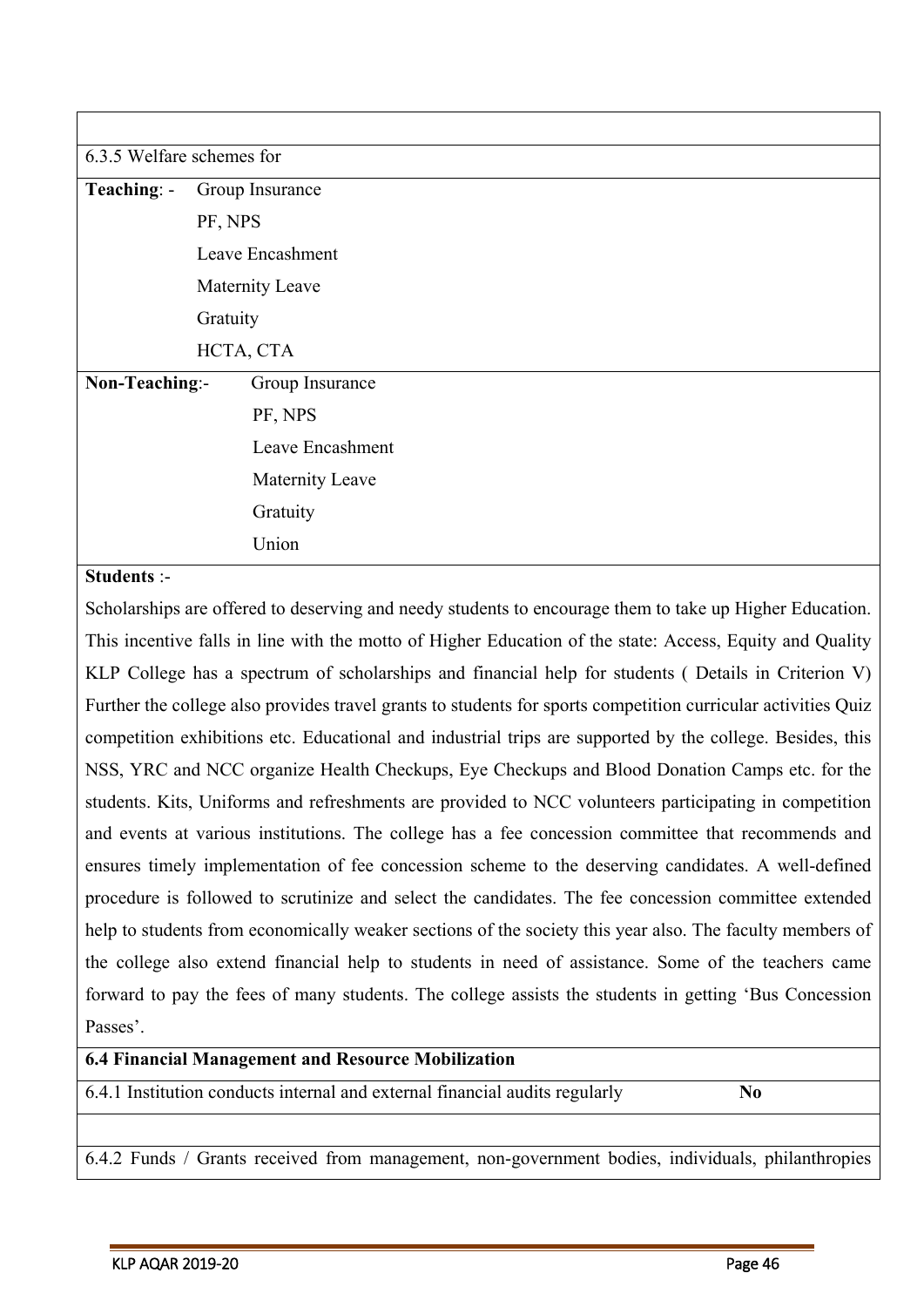| during the year(not covered in Criterion III)  |                               |                               |  |  |
|------------------------------------------------|-------------------------------|-------------------------------|--|--|
| Name of the non-government                     | Funds/ Grants received in Rs. | Purpose                       |  |  |
| funding agencies/ individuals                  |                               |                               |  |  |
| From Management                                | 50,86,419                     | Salary                        |  |  |
| AF                                             | 1,20,542                      | Salary                        |  |  |
| AF                                             | 10,31,052                     | Salary                        |  |  |
| CF                                             | 90,04,834                     | Salary                        |  |  |
| <b>MF</b>                                      | 10,18,680                     | Salary                        |  |  |
| CF                                             | 70,30,516                     | Salary for Self Finance Staff |  |  |
|                                                |                               |                               |  |  |
| 6.4.2 Total corpus fund generated<br><b>NA</b> |                               |                               |  |  |

### **6.5 Internal Quality Assurance System**

6.5.1 Whether Academic and Administrative Audit (AAA) has been done?

| Audit Type     | External |        | Internal |           |  |
|----------------|----------|--------|----------|-----------|--|
|                | Yes/No   | Agency | Yes/No   | Authority |  |
| Academic       | NO       | NO     | NO       | -         |  |
| Administrative | NO       | NO     | NO       |           |  |

## **6.5.2Activities and support from the Parent – Teacher Association (at least three)**

Annually Parent- teacher meeting is held. College contacts the parents of the students who do not meet the minimum attendance requirements. The parents are informed and updated about their attendance scores. The college also takes feedback from parents periodically. Examination results are generally shared with the parents and student's progress is discussed.

We answer queries regarding their wards on career development. On the Annual prize Distribution Day, Parents of the awardees are invited to attend the Prize distribution Ceremony and Convocation Ceremony

#### **6.5.3Development programmes for support staff (at least three)**

- A workshop on 'Computer proficiency in day-to-day work and dealings in work-place and Public life in association with IQAC, KLP College. It was conducted in the month of February.
- A Lecture on 'Preventing and Controlling Covid-19 was organized for non-teaching staff.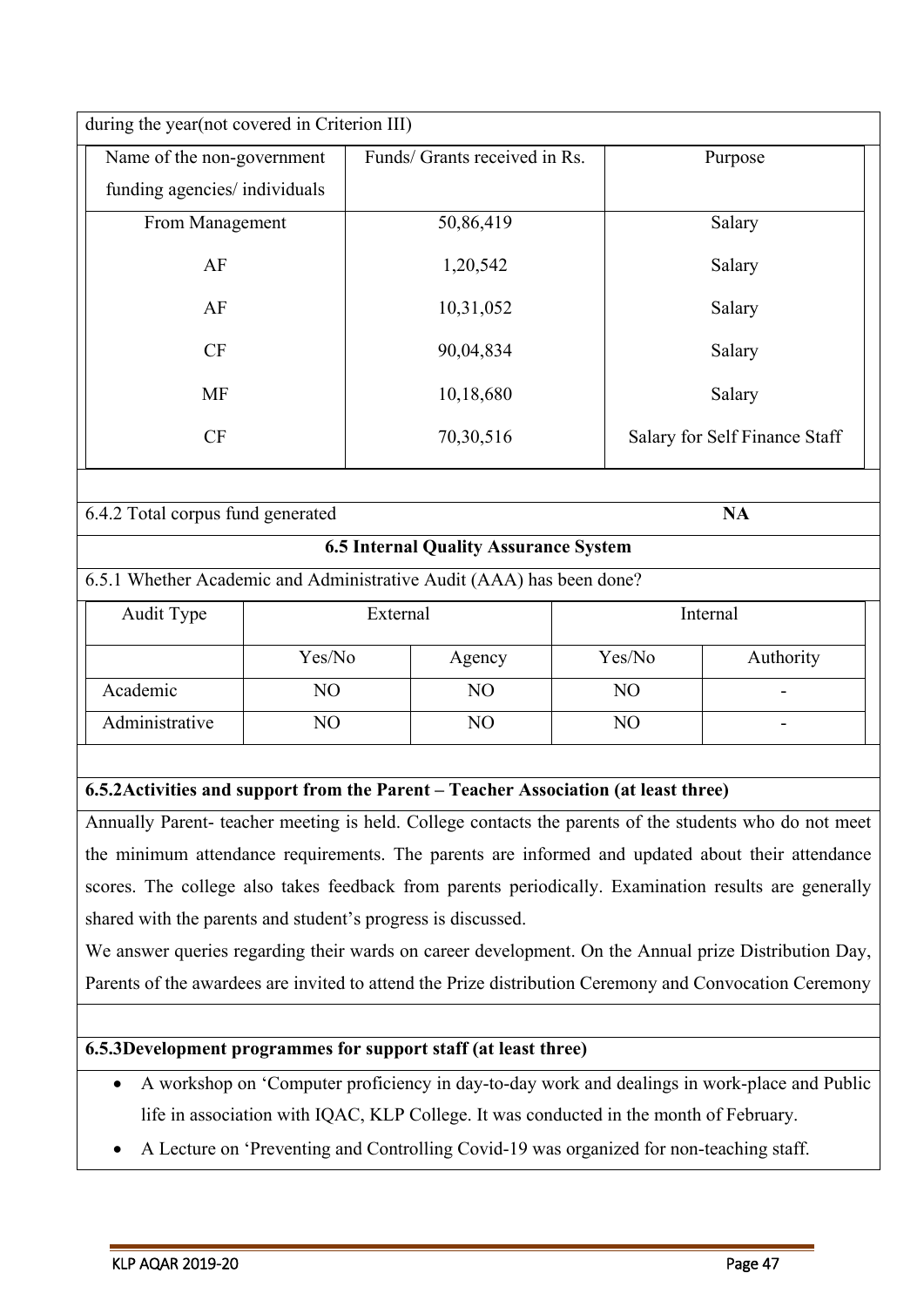| Training for Maintenance of office equipment.<br>$\bullet$ |                             |  |  |
|------------------------------------------------------------|-----------------------------|--|--|
| 6.5.4                                                      |                             |  |  |
| a. Submission of Data for AISHE portal                     | $\therefore$ (Yes /No) - No |  |  |
| b. Participation in NIR                                    | $\therefore$ (Yes /No) - No |  |  |
| c. ISOCertification                                        | $\cdot$ (Yes/No) - No       |  |  |
| d. NBA or any other quality and it                         | $\therefore$ (Yes/No) – No  |  |  |

## **6.5.5 Number of Quality Initiatives undertaken during the year**

| Year      | Name of quality initiative by IQAC       | Date of          | Duration    | Number of    |
|-----------|------------------------------------------|------------------|-------------|--------------|
|           |                                          | conducting       | $(from-to)$ | participants |
|           |                                          | activity         |             |              |
| 2019-2020 | Formation of SQAC                        | $01-10-2019$     |             |              |
|           | Developing<br>Workshop<br>Oral<br>on     | 10-10-2019       |             | 150          |
|           | Communication Skill                      |                  |             |              |
|           | <b>IQAC</b> Meeting Stakeholders         | View-File        |             |              |
|           | <b>IQAC Talk Cum Discussion</b>          | 22-01-2020       |             |              |
|           | Computer Training Programme for Library  | 28-01-2020       |             | 10           |
|           | Staff                                    |                  |             |              |
|           | Workshop on MS-Office and Internal Usage | $02 - 03 - 2020$ |             | 10           |

## **CRITERION VII – INSTITUTIONAL VALUES AND BEST PRACTICES**

## **7.1 - Institutional Values and Social Responsibilities**

7.1.1 Gender Equity (Number of gender equity promotion programmes organized by the institution during theyear)

| Title of the programme                                          | Period                          | <b>Participants</b> |             |
|-----------------------------------------------------------------|---------------------------------|---------------------|-------------|
|                                                                 | (from-to)                       | Female              | <b>Male</b> |
| Internal Complaints Committee Survey Conducted by<br>Women Cell | $17-08-2019$ to<br>16-09-2019   | 200                 | 50          |
| Washroom hygiene survey organized                               | $05-09-2019$ to<br>$10-10-2019$ | 10                  | 05          |
| International Girl Child day organized by Women Cell            | 11-10-2018 to<br>11-10-2018     | 60                  | Nil         |
| Women's day Campaign organized by Women Cell                    | $07-03-2020$                    | 100                 | 20          |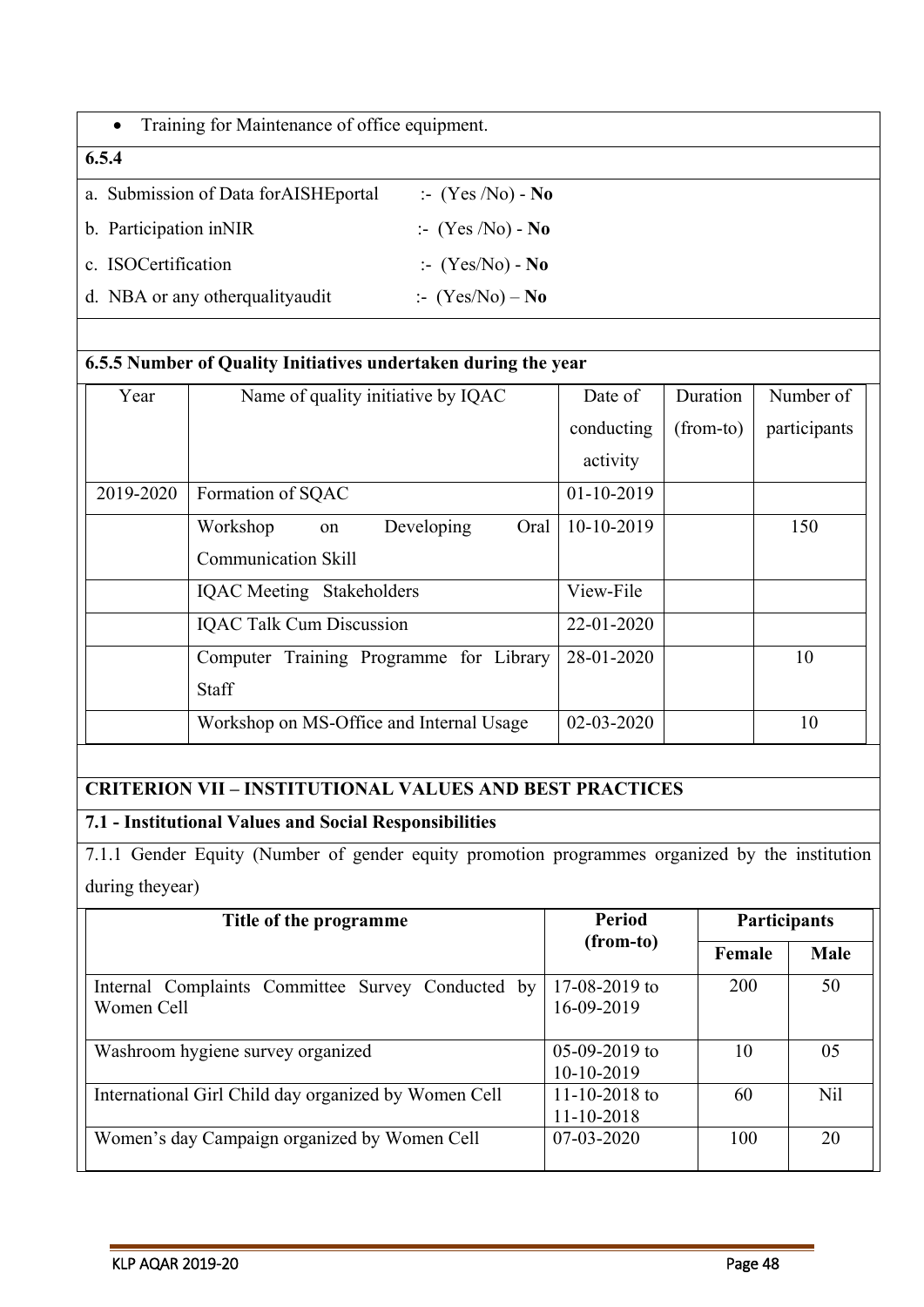| Interactive session on the theme 'Taboos are injurious to<br>health: Discussing Women health issues and fighting<br>stereotypes' by Women Cell                                                                                                                                                                                                                                                                                                                                                                                                                                                                                                                                                                                                                                                              |                | 03-02-2020 | 60                       |  |
|-------------------------------------------------------------------------------------------------------------------------------------------------------------------------------------------------------------------------------------------------------------------------------------------------------------------------------------------------------------------------------------------------------------------------------------------------------------------------------------------------------------------------------------------------------------------------------------------------------------------------------------------------------------------------------------------------------------------------------------------------------------------------------------------------------------|----------------|------------|--------------------------|--|
|                                                                                                                                                                                                                                                                                                                                                                                                                                                                                                                                                                                                                                                                                                                                                                                                             |                |            |                          |  |
| 7.1.2 Environmental Consciousness and Sustainability/Alternate Energy initiatives such as:                                                                                                                                                                                                                                                                                                                                                                                                                                                                                                                                                                                                                                                                                                                  |                |            |                          |  |
| Percentage of power requirement of the College met by the renewable energy sources.                                                                                                                                                                                                                                                                                                                                                                                                                                                                                                                                                                                                                                                                                                                         |                |            |                          |  |
| KLP Vatavaran volunteers conduct anti-litter drives in the college and it's<br>$\bullet$<br>surrounding during various college events.<br>Display of signages with messages.<br>٠<br>GO Green Save Electricity.<br>Turn off the lights when you leave the room.<br>Keep the Campus Clean.<br>'Save Power'.<br>Energies Future' have been put up all over the Campus to sensitize everyone about<br>Conservation of electricity, and clean, green environment.<br>College has a rain harvesting system created by NSS.<br>College regularly organizes talks and session on environmental issues of concern to<br>educate and sensitize everyone.<br>Plantation drive was conducted by Vatavaran to plant saplings near Library<br>building and canteen.<br>7.1.3 Differently abled (Divyangjan) friendliness |                |            |                          |  |
| <b>Items Facilities</b>                                                                                                                                                                                                                                                                                                                                                                                                                                                                                                                                                                                                                                                                                                                                                                                     | Yes/No         |            | No. of Beneficiaries     |  |
| Physical facilities                                                                                                                                                                                                                                                                                                                                                                                                                                                                                                                                                                                                                                                                                                                                                                                         | Yes            |            | 04                       |  |
| Provision for lift                                                                                                                                                                                                                                                                                                                                                                                                                                                                                                                                                                                                                                                                                                                                                                                          | N <sub>o</sub> |            |                          |  |
| Ramp/Rails                                                                                                                                                                                                                                                                                                                                                                                                                                                                                                                                                                                                                                                                                                                                                                                                  | Yes            |            | 04                       |  |
| <b>Braille Software/facilities</b>                                                                                                                                                                                                                                                                                                                                                                                                                                                                                                                                                                                                                                                                                                                                                                          | N <sub>o</sub> |            | $\overline{\phantom{a}}$ |  |
| <b>Rest Rooms</b>                                                                                                                                                                                                                                                                                                                                                                                                                                                                                                                                                                                                                                                                                                                                                                                           | Yes            |            | 02                       |  |
| Scribes for examination                                                                                                                                                                                                                                                                                                                                                                                                                                                                                                                                                                                                                                                                                                                                                                                     | Yes            |            | 02                       |  |
| Special skill development for<br>N <sub>o</sub>                                                                                                                                                                                                                                                                                                                                                                                                                                                                                                                                                                                                                                                                                                                                                             |                |            |                          |  |
| differently abled students                                                                                                                                                                                                                                                                                                                                                                                                                                                                                                                                                                                                                                                                                                                                                                                  |                |            |                          |  |
| Any other similar facility<br>No                                                                                                                                                                                                                                                                                                                                                                                                                                                                                                                                                                                                                                                                                                                                                                            |                |            |                          |  |
| <b>7.1.4 Inclusion and Situatedness</b>                                                                                                                                                                                                                                                                                                                                                                                                                                                                                                                                                                                                                                                                                                                                                                     |                |            |                          |  |
| Enlist most important initiatives taken to address locational advantages and disadvantages during the<br>year.                                                                                                                                                                                                                                                                                                                                                                                                                                                                                                                                                                                                                                                                                              |                |            |                          |  |

year.

| Year | Number of<br>initiatives to<br>address<br>locational<br>advantages and<br>disadvantages | Number of<br>initiatives taken to<br>engage with and<br>contribute<br>to local<br>community | Date and<br>duration of<br>the initiative | Name of<br>the<br>initiative | <i>Issues</i><br>addressed | Number of<br>participatin<br>g students<br>and staff |
|------|-----------------------------------------------------------------------------------------|---------------------------------------------------------------------------------------------|-------------------------------------------|------------------------------|----------------------------|------------------------------------------------------|
|      |                                                                                         |                                                                                             |                                           |                              |                            |                                                      |
|      |                                                                                         |                                                                                             |                                           |                              |                            |                                                      |

# **7.1.5 Human Values and Professional Ethics**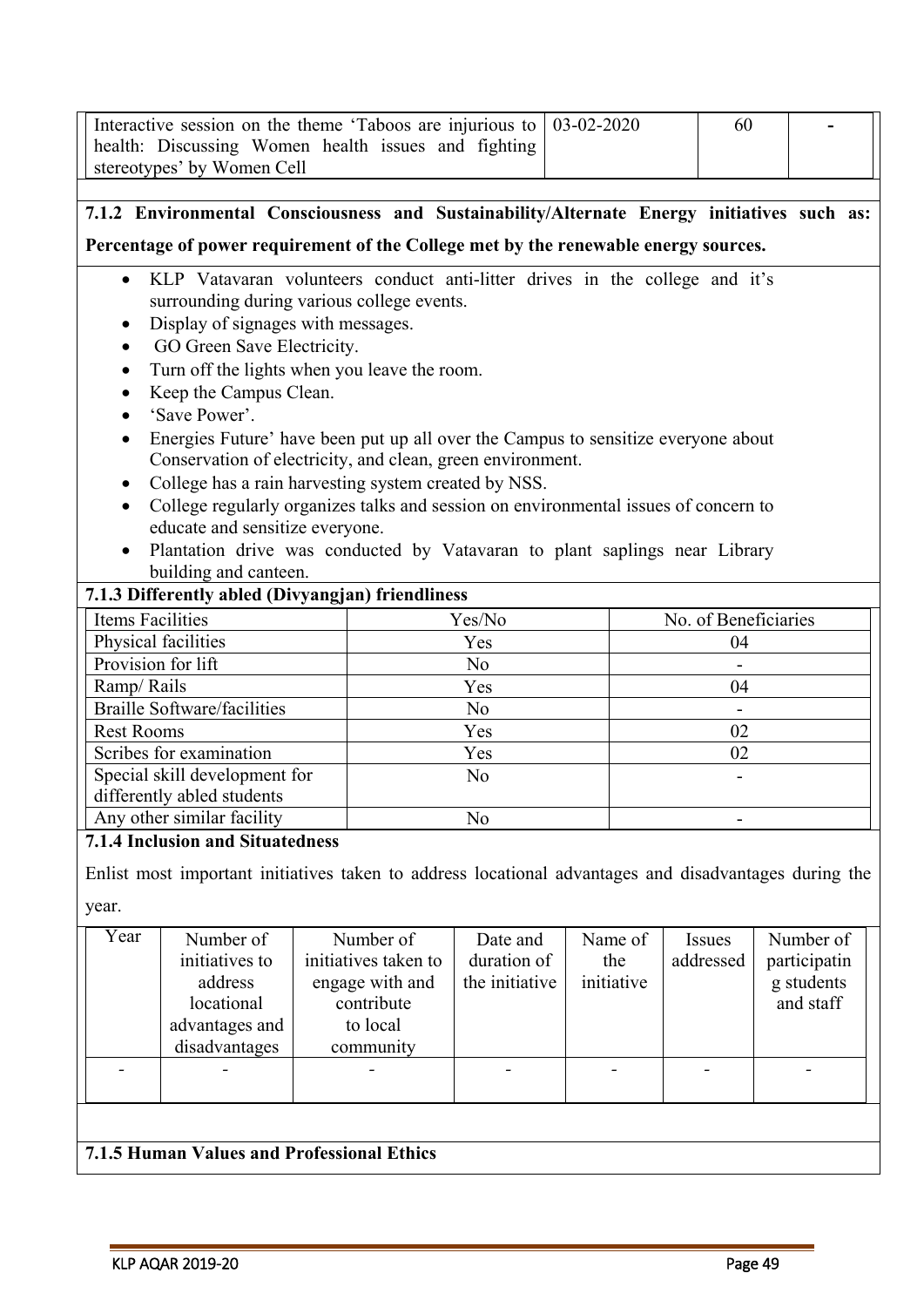| Code of conduct (handbooks) for various stakeholders |                            |                                   |  |  |  |
|------------------------------------------------------|----------------------------|-----------------------------------|--|--|--|
| <b>Title</b>                                         | <b>Date of Publication</b> | <b>Follow</b> up                  |  |  |  |
| University Code of Professional                      |                            | As an affiliated College, the     |  |  |  |
| Ethics                                               |                            | college has to follow the code of |  |  |  |
|                                                      |                            | conduct rules laid down by the    |  |  |  |
|                                                      |                            | parent University, the IGU        |  |  |  |
|                                                      |                            | Meerpur. These are prominently    |  |  |  |
|                                                      |                            | displayed and provided to all     |  |  |  |
|                                                      |                            | teachers and students and other   |  |  |  |
|                                                      |                            | stakeholders and strictly adhered |  |  |  |
|                                                      |                            | to.                               |  |  |  |

| 7.1.6 Activities conducted for promotion of universal Values and Ethics |                     |                               |  |  |
|-------------------------------------------------------------------------|---------------------|-------------------------------|--|--|
| <b>Activity</b>                                                         | Duration(from---to) | <b>Number of participants</b> |  |  |
| 1. Anti-Litter Drive: KLP VATAVARAN                                     | 19-02-2020 to       | 60                            |  |  |
| with NSS                                                                | 29-02-2020          |                               |  |  |
| 2. On Campus Cleanliness Awareness Drive                                | 02.10.2019          | 800                           |  |  |
| organised under Swachhta Abhiayan                                       |                     |                               |  |  |
| 3. Talkon Organ Donation                                                | 08-11-2019          | 100                           |  |  |
| Dr. Kanchan Yadav and Dr. Pradeep Yadav                                 |                     |                               |  |  |
| 4. Plantation Drive. (50 Sapling)                                       | $06 - 08 - 2019$ to | 50                            |  |  |
|                                                                         | 30-09-2019          |                               |  |  |
| 5. Promoting Entrepreneurship by                                        | 19.10.2019          | 100                           |  |  |
| organizing speaker session. (Parliament)                                |                     |                               |  |  |

## **7.1.7 Initiatives taken by the institution to make the campus eco-friendly (at least five)**

- Promoting active involvement of the college in the Swachh Campus Campaign.
- Many such Campaigns were undertaken in the college by NCC, NSS and Youth Red Cross Units during the year.
- Educating Youth to give up the use of plastic and polythene bags.
- Frequent interaction of the college IQAC with different stakeholders.
- Synergizing both environment and fitness: students are encouraged to use cycles

## **7.2 Best Practices**

**Describe at least two institutional best practices Upload details of two best practices successfully implemented by the institution as per NAAC format in your institution website, provide the link.**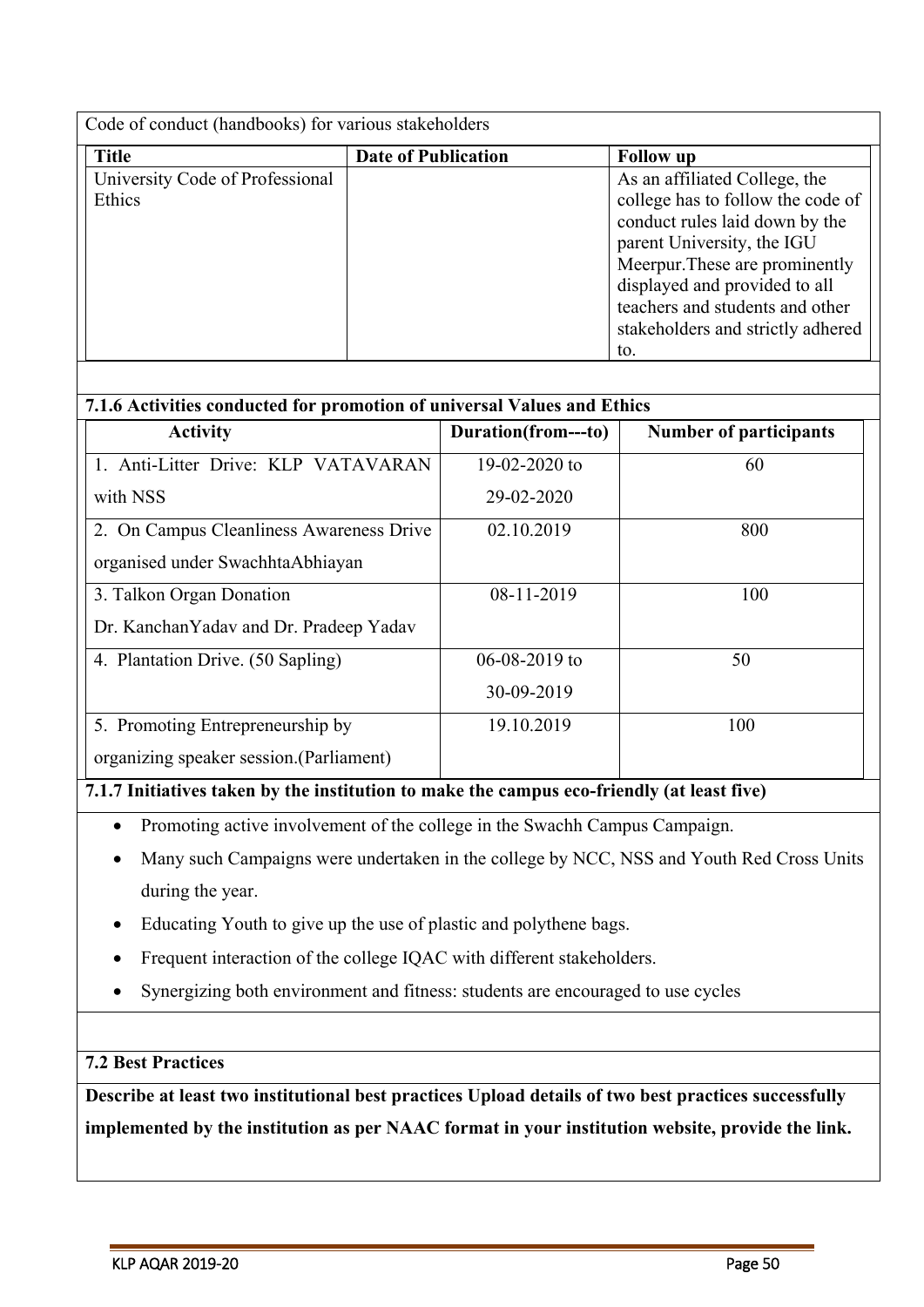#### **Best Practices:-**

To reduce the consumption of energy without compromising on quality and to set an example in the field of Energy Conservation, in accordance with the national objectives.

## **THE PRACTICE**

Rooms have ample windows and wide doors for optimal utilization of natural light.

**SAVE ELECTRICITY** campaigns are conducted throughout the academic year. Student volunteers of KLP Vatavaran have put up posters near the switch boards of classrooms urging users to switch off lights and fans on their way out.

**USE OF LED LIGHTING**: In a concerted move, traditional lights which consume a greater amount for power have been substituted by LED'S in the library and all corridors of the old block.

Dedicated work by the volunteers has ensured that students themselves switch off lights and fans when they move out of rooms, establishing a culture of energy conservation

**E-waste:** Obsolete computers and accessories are disposed of by auctioning to government approved ewaste recyclers. Student volunteers occasionally collect mobile phones and accessories which students wish to discard so that can be handed over to authorized firms for correct disposal.

**Plastic waste**: A continuous campaign is carried out by the Environment Society and NSS volunteers for reduction of plastic waste by requesting people to carry their water bottle and avoid use of plastic cups, spoons and straws.

#### **Promoting Innovation in Teaching-Learning**:

As extolled in its mission statement, the college aims to achieve and sustain excellence in teaching with a vision of becoming an institution of excellence, it is imperative that the teaching-learning process in the college be aligned to the best practices in the academia.

- 1. Institutionalize goal driven teaching learning processes that aim at creation of knowledgeable, employable and socially responsible citizens.
- 2. Develop well-defined paradigms for teaching–learning processes.
- 3. Augment the teaching–learning process with information technology.

#### **Practice**:

At KLP, the focus on teaching –learning is to engage the students both within and outside the classroom. The college employs a variety of teaching pedagogies and evaluation methods to supplement the theoretical aspects with application and practice. The college has already transcended from a podium based teaching to participative learning. Faculty integrates ICT based teaching with the conventional 'chalk and talk' lecture method to create a more dynamic system of education. Students are taken on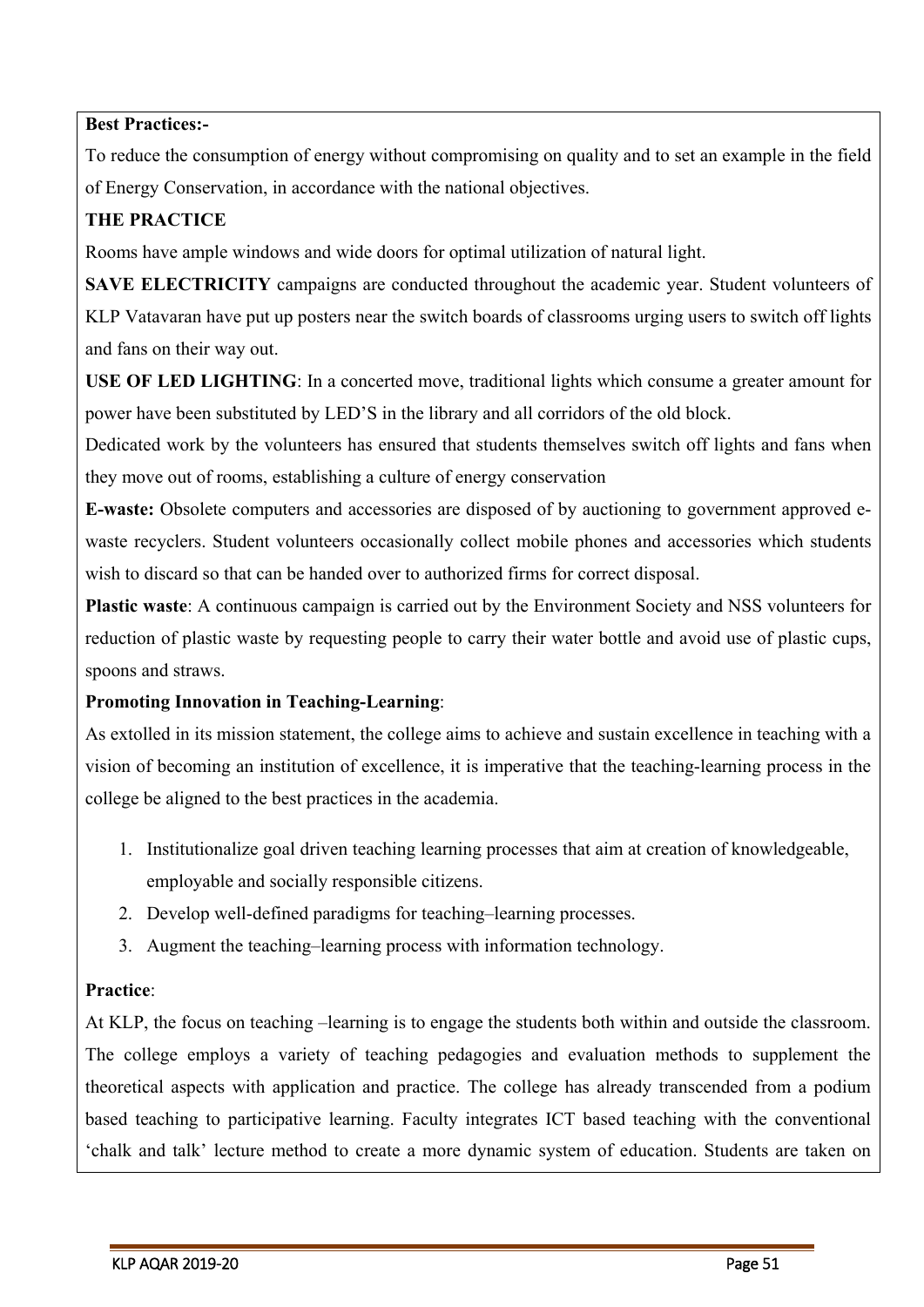field visits and have regular interactions with eminent personalities in the subject. The diversity in teaching practices helps to enhance the learning of the students.

A democratic participative environment is promoted to facilitate a two-way dialogue between faculty members and students. The tutorial system of a small focused group in each subject of 10-12 students per group per faculty further strengthens the faculty – students' interaction and permits a greater discourse on the subject matter.

- Faculty members are engaged in e-content development.
- The NSS is a vibrant front in the college and works proactively towards the holistic development of students. It organizes event and engages students with the world outside the college in order to make them sensitive and evolved citizens of the country.

It organizes event and engages students with the world outside the college in order to make them sensitive and evolved citizens of the country.

- KLP College has played a pivotal role in providing educational opportunities to the surrounding rural areas of South Haryana.
- Percolation of education to the economically and academically underprivileged to empower, enlighten and equip them to become responsible citizens.
- To involve youth in community service in order to sensitize them towards the underprivileged and towards senior citizens.
- To create respect for environment and practice the 3Rs concept (Reduce, Recycle and reuse)
- To impart education that makes youth productive and responsible citizens of the country catering to rural youth.

### **7.3 Institutional Distinctiveness**

## **Provide the details of the performance of the institution in one area distinctive to its vision, priority and thrust Provide the web link.**

Founded in 1964 K.L.P. College envisages to be a premier institution of South Haryana, through its pedagogy and knowledge management. The vision, mission and objectives, insightfully direct the commitment of the college to the growth of its students, the academic community, the society and the nation. While the college strives and continues to achieve paramount excellence in the fields of Arts, Commerce and Science. It is pertinently conscious of its mission succinctly etched to achieve and sustain excellence in teaching.

College stands apart for its inclusiveness, the ability to take people from diverse sections along together and make them feel important contributors to the world they live in. Various gender forums headed by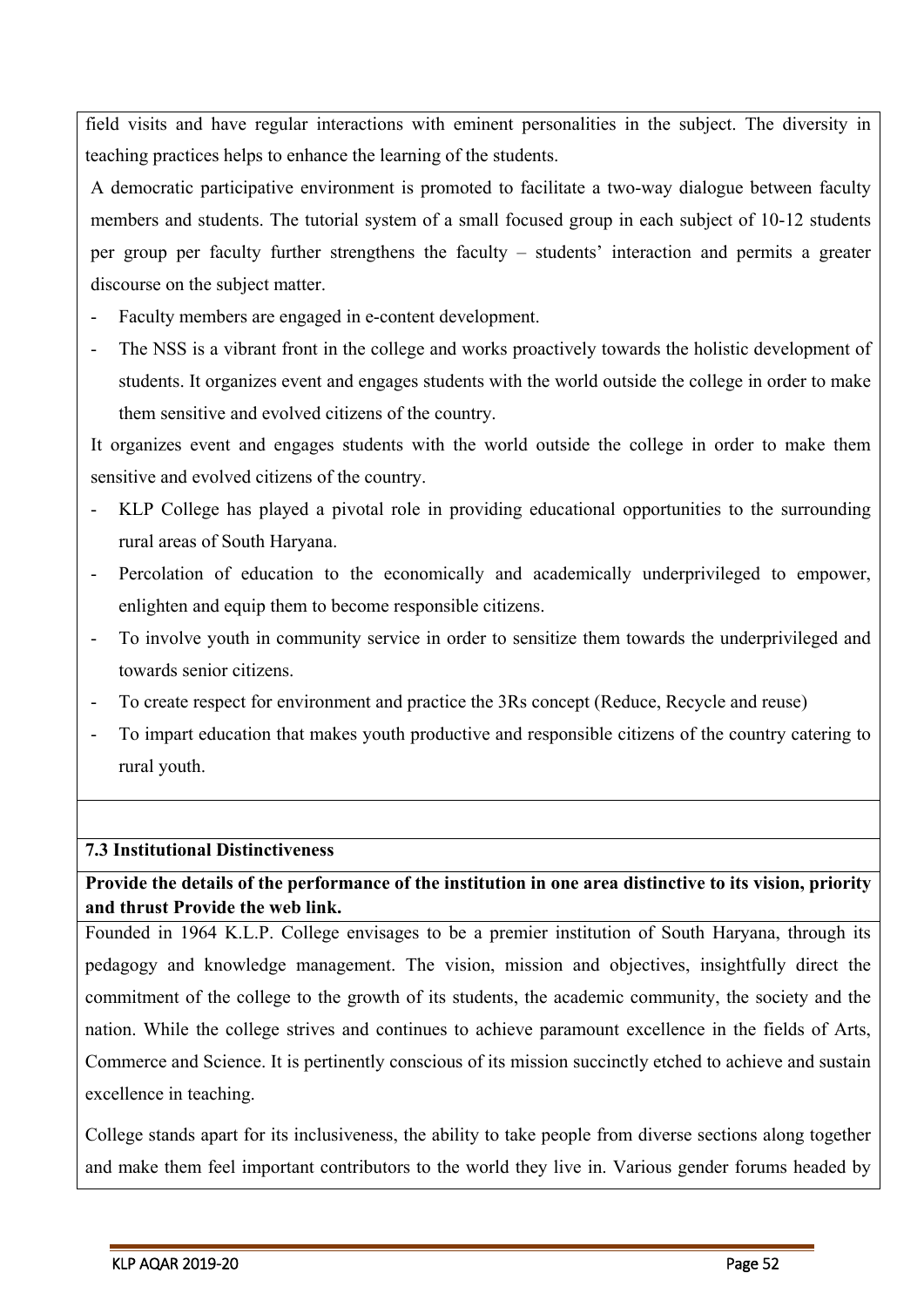the Women Cell ensures that our women students see themselves as empowered stakeholders in every aspect of social living and our young men realize the importance of men and women working together. Our notion of gender equality includes a tremendous sensitivity to the LGBTQ communities ensured with repeated workshops with students and activities.

Disability has always been seen as a special ability in this college and various committees and initiatives work with the physically challenged. Academic excellence, spiritual vitality and social relevance remained the guiding principles of the institution down the decades. The heritage that the college bears is one that has moulded generations of students over five decades. It is no wonder that the college which provides quality education continues to make its formidable presence felt in the academic community of the world

#### **8. Future Plans of action for next academic year**

Higher education sector is undergoing a tectonic shift right now due to COVID-19 Pandemic. Today we have landed into entirely different world with online teaching and learning pedagogy. Following steps will be taken:

- (i) The change was so sudden that we did not get time to prepare ourselves and were forced to move to online teaching. Teachers are intimidated by technology so we will be organizing FDP's (Faculty Development Program), Webinars and extension lectures. A separate program will also be organized for the non-teaching staff.
- (ii) This is a very crucial time for the admission process; we will go 100% online for it.
- (iii) Fee payment and other admission formalities will be completed online.
- (iv) Virtual campus tours to showcase the campus life and facilities available.
- (v) We have to build an infrastructural support to switch on to online teaching for both students and teachers.
- (vi) Transforming traditional library into digital library ( A 2020 vision EDUCAUSE)
- (vii) **Student Induction Program**:- To help new students adjust and feel comfortable in the new environment, inculcate in them the ethos and culture of the institution, help them build bond with other students and faculty members , and expose them to a sense of larger purpose and selfexploration KLP college had already been conducting the orientation and Mentorship day every year. From academic year 2019-20 onwards, the same has been formalized by UGC as a scheme known as "DEEKSHARAMBH", KLP will be adopting the same.
- (viii) **Student Learning Centre:-** To make students learn beyond classroom and to bring all students at par, we are establishing a center which will help in holistic development of the students long with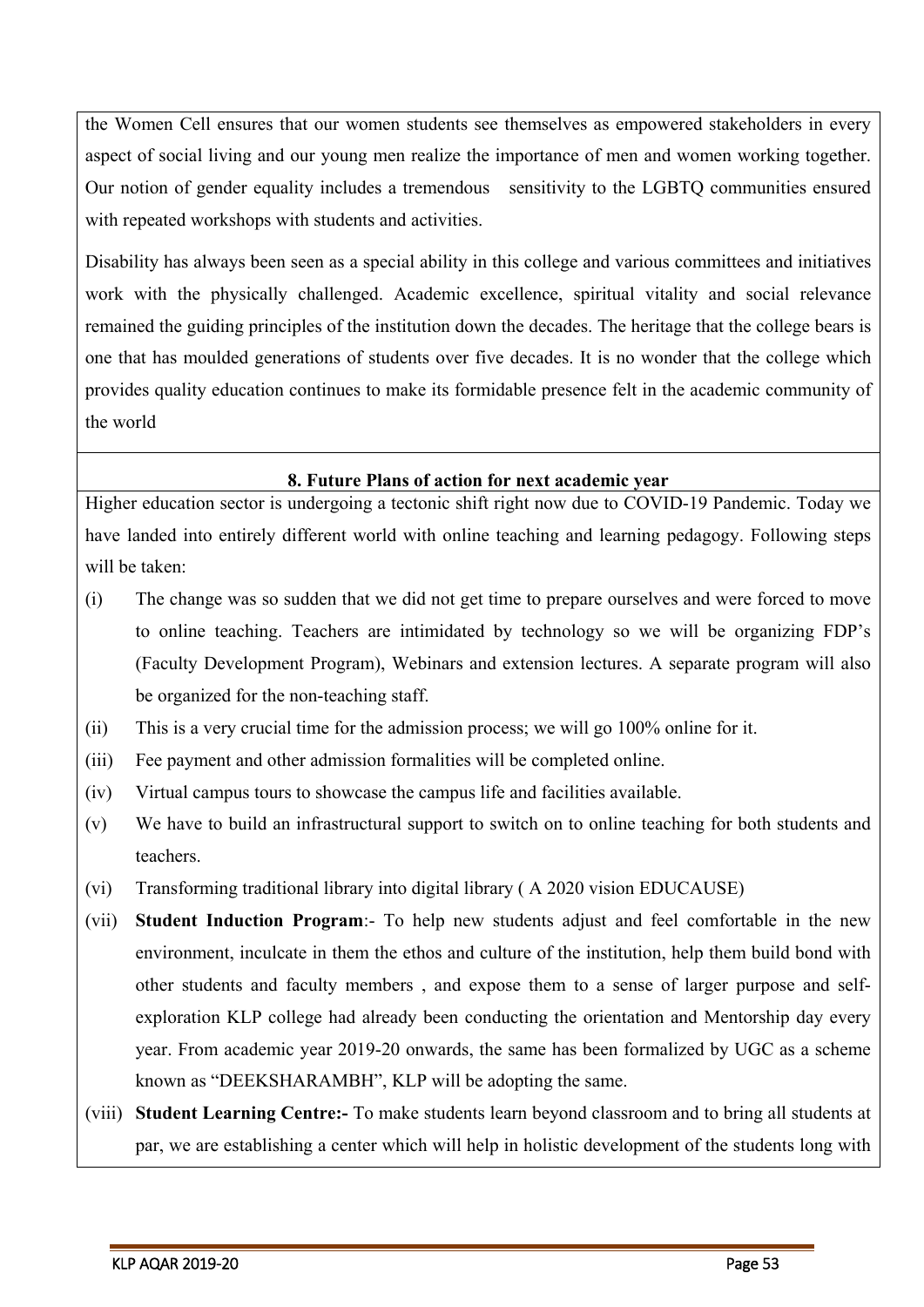remedial classes.

- (ix) **Addition of New Courses**:– Add-on Courseswill be implemented by the college in next academic year 2020-21 on which preliminary work has been done by IQAC and same was recommended to the college.
- (x) Sanitation drive in college named 'Operation Shield' amid coronavirus will be launched to create awareness.
- (xi) To survive and thrive in uncertainty and confusion amid COVID-19—Resilience and adaption will be built in our college system with practical solution for faculty members, students and nonteaching staff i.e. tele counseling etc.
- (xii) **Smart Campus :-**

Keeping in view the 'Sustainable Development Goals" the college has submitted a proposal for 'SMART CAMPUS' to the management for active consideration. It aims at deployment of internet based applications content management platform and broad infrastructure in every sphere of campus life. This provides an opportunity for the institution in implementing latest technologies across multiple layers of the campus environment to help and improve digitalization, better resource utilization higher student faculty retention and smart infrastructure.



Signature of the Coordinator, IQAC Signature of the Chairperson, IQAC Dr. KAMLESH SAINI Dr. ABHAY SINGH Coordinator, IOAC PRINCIPAL ( ACTING) Associate Professor in English K.L.P. College K.L.P. College REWARI REWARI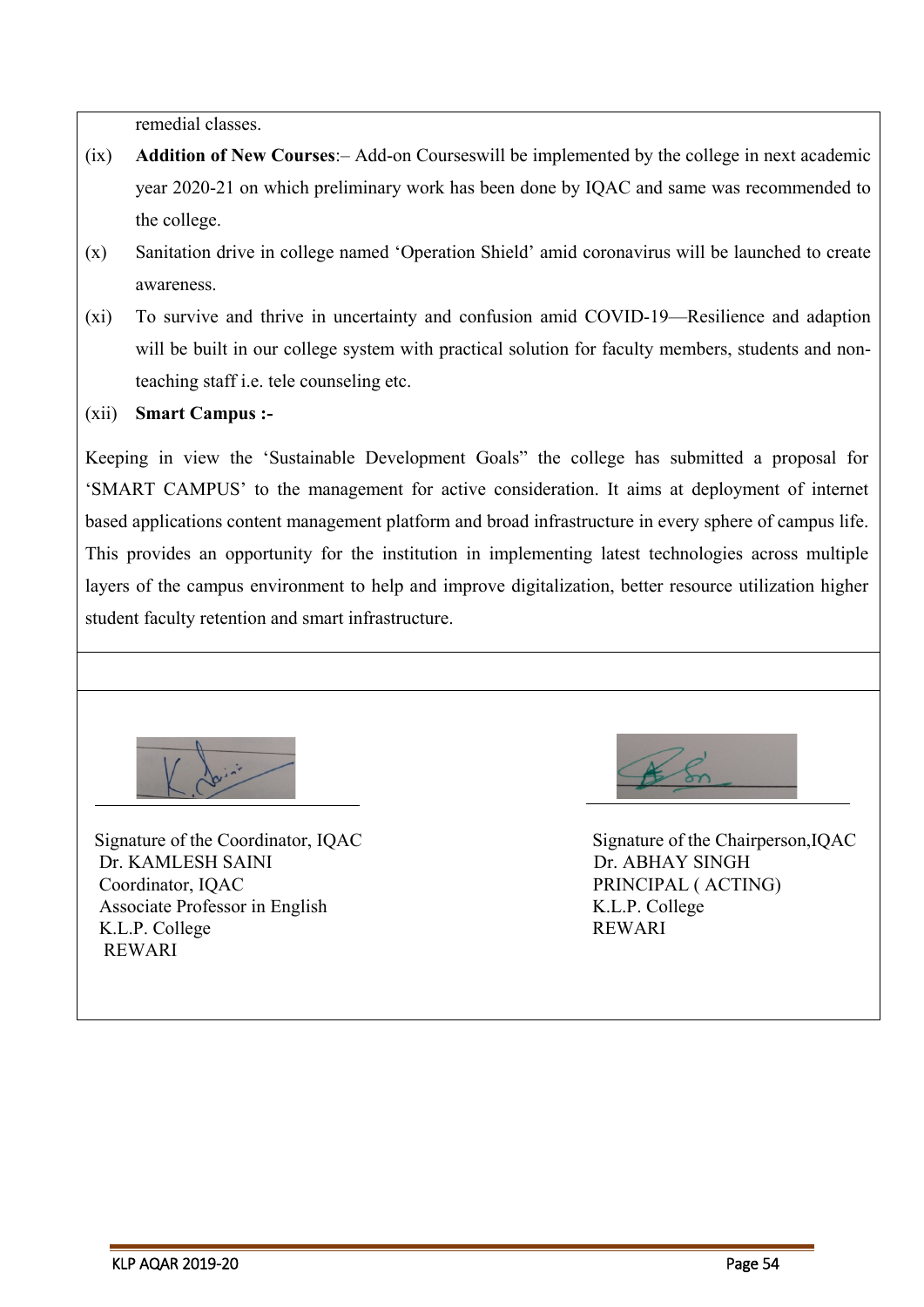## **Annexure I**

## **Abbreviations:**

| CAS        | <b>Career Advancement Scheme</b>         |
|------------|------------------------------------------|
| CAT -      | <b>Common Admission Test</b>             |
| CBCS -     | Choice Based Credit System               |
| CE         | Centre forExcellence                     |
| COP        | Career OrientedProgramme                 |
| $\rm{CPE}$ | College with Potential for Excellence    |
| DPE        | Department with Potential for Excellence |
| GATE -     | Graduate AptitudeTest                    |
| NET        | National EligibilityTest                 |
| PEI        | <b>Physical Education Institution</b>    |
| SAP        | Special Assistance Programme             |
| SF         | SelfFinancing                            |
| SLET -     | <b>State Level Eligibility Test</b>      |
| TEI        | <b>Teacher EducationInstitution</b>      |
|            |                                          |

\*\*\*\*\*\*\*\*\*\*\*\*\*\*\*